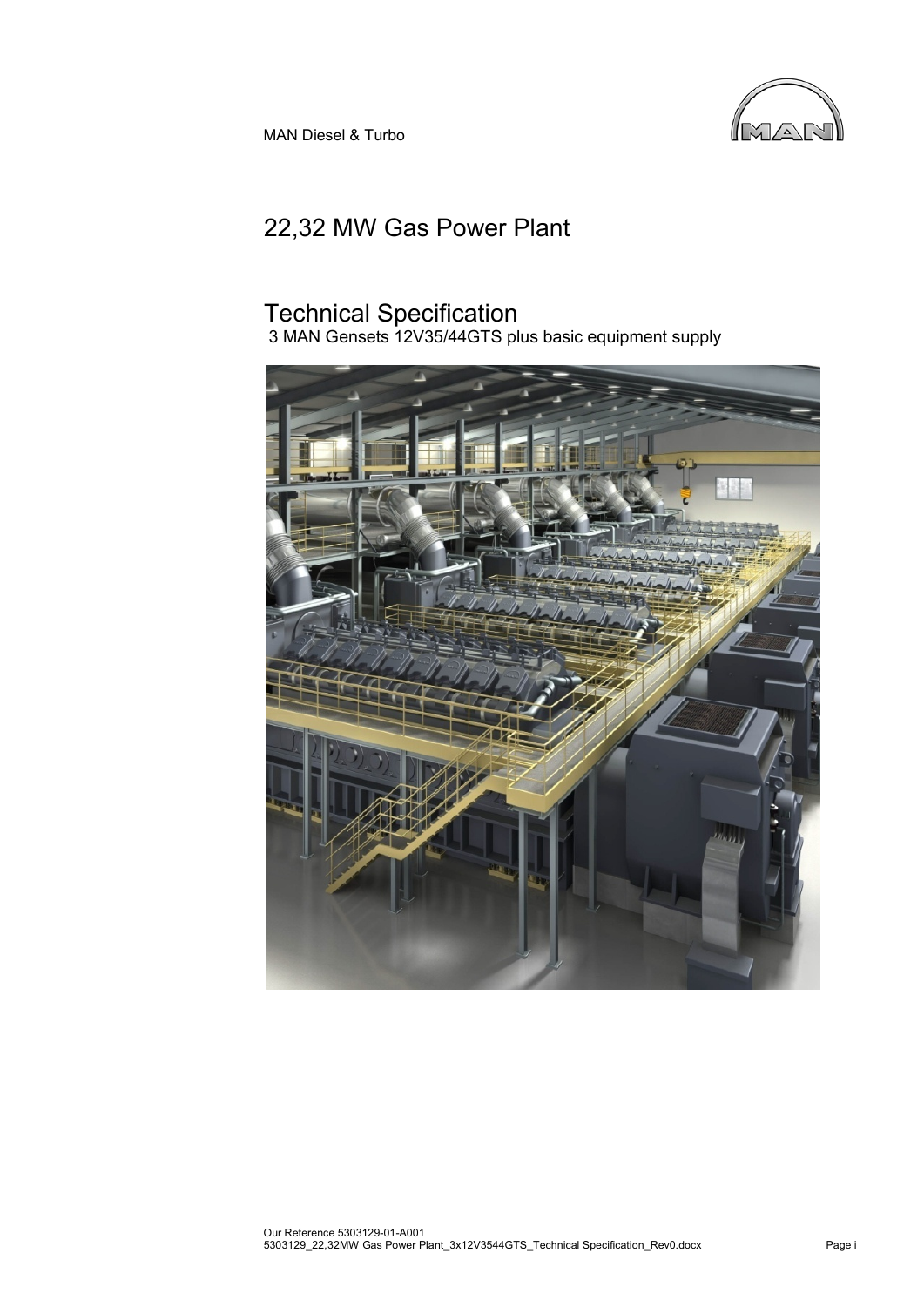

# Table of Contents

| $\mathbf{1}$      | Design data and performance guarantees                                                      | 1              |
|-------------------|---------------------------------------------------------------------------------------------|----------------|
| 1.1<br>1.2        | Design data<br>Performance data                                                             | 1<br>4         |
| $\overline{2}$    | Gas engine 35/44GTS                                                                         | $\overline{7}$ |
| 2.1<br>$2.2\,$    | Engine System<br>Detailed Technical Specification of one engine 35/44GTS                    | 8<br>10        |
| 3                 | Generating set                                                                              | 12             |
| 3.1<br>3.2        | Connecting elements<br>Genset                                                               | 13<br>13       |
| 4                 | Mechanical scope                                                                            | 16             |
| 4.1<br>4.2<br>4.3 | Auxiliary systems, engine related<br>Auxiliary systems, plant related<br>Exhaust gas system | 16<br>19<br>22 |
| 5                 | Electrical scope                                                                            | 24             |
| 5.1<br>5.2        | Control and monitoring system<br>Electric plant system                                      | 24<br>26       |
| 6                 | Miscellaneous                                                                               | 30             |
| 6.1               | Documentation                                                                               | 30             |
| $\overline{7}$    | Tools, spare and wear parts                                                                 | 31             |
| 7.1               | Tools and spares                                                                            | 31             |
| 8                 | <b>Services</b>                                                                             | 33             |
| 8.1<br>8.2        | Quality Management, Quality Assurance<br>Project engineering                                | 33<br>34       |
| 8.3               | Logistics                                                                                   | 36             |
| 8.4<br>8.5        | Site activities<br>Project services                                                         | 36<br>39       |
| 9                 | Requirements and limitations                                                                | 41             |
| 9.1<br>9.2        | Quality requirements for operating media<br>Limits of supply                                | 41<br>44       |
| 10                | <b>Standards and Guidelines</b>                                                             | 45             |
| 10.1<br>10.2      | Applicable standards<br>General guidelines                                                  | 45<br>45       |
| 11                | List of sub suppliers                                                                       | 47             |
| 12                | Drawings                                                                                    | 48             |
| 12.1              | Drawing of the generating set 11.74500-1835                                                 | 48             |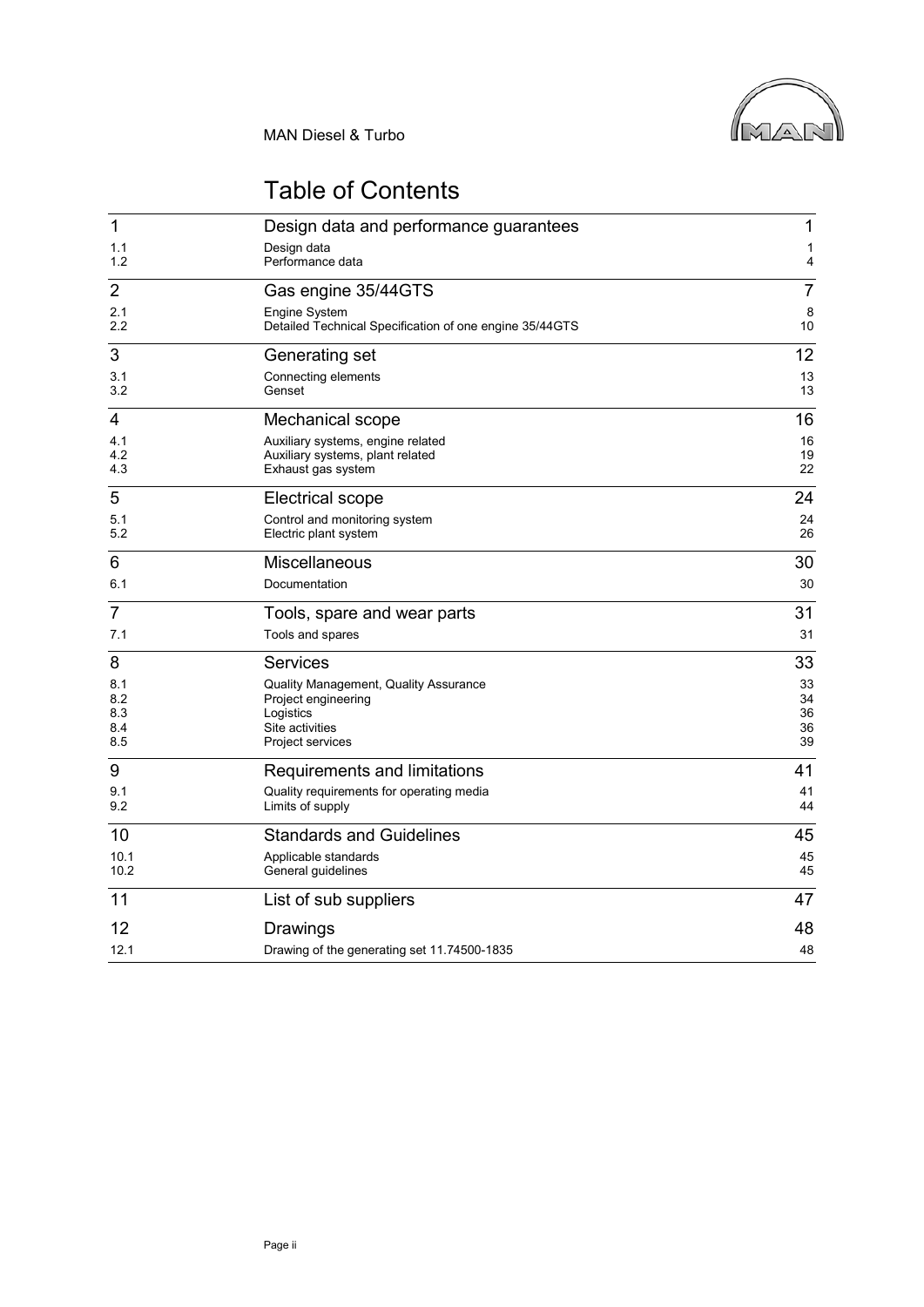

## <span id="page-2-0"></span>**1 Design data and performance guarantees**

Our quotation is based on the following design data as well as the − [Drawing of the generating set 11.74500-1835](#page-49-1)

#### **1.1 Design data**

#### **1.1.1 Site conditions**

<span id="page-2-1"></span>*Site conditions* All offered equipment is designed to operate within the following ambient conditions:

| - Altitude above sea level        | $1100 \; \mathrm{m}$ |
|-----------------------------------|----------------------|
| - Wet bulb temperature            | 20 $\degree$ C       |
| - Minimum ambient air temperature | -20 °C               |
| - Maximum ambient air temperature | 40 $^{\circ}$ C      |
|                                   |                      |

Operation outside of these limits is without guarantee.

#### **1.1.2 Generating sets**

*Generating sets* In response to your request, this quotation is for 3 generating sets based on the MAN 12V35/44GTS engine. − Number of generating sets 3 − Engine type 12V35/44GTS<br>
− Engine speed 12V35/44GTS − Engine speed 750 min-1 − Lube oil pump engine driven − HT cooling water pump engine driven − LT cooling water pump engine driven *Electrical system* The offered equipment is based on the following electrical values: − Operation mode base load − Frequency 50 Hz − Power factor Cos φ (lagging) 0,8 − Medium voltage − Low voltage 400 V

Page 1 of 48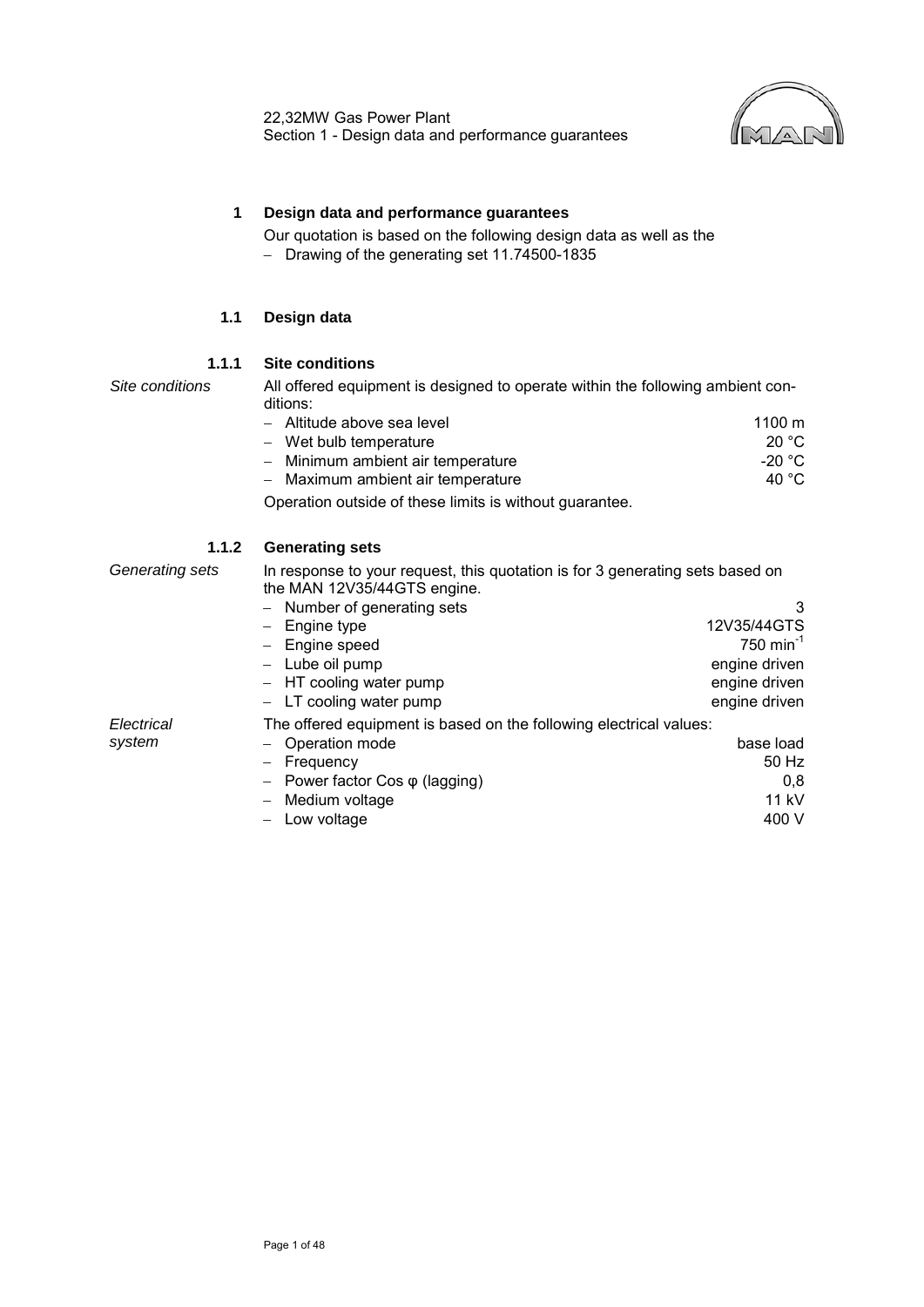

<span id="page-3-2"></span>

| 1.1.3<br>Foundation | Other design data<br>Soil bearing capacity <sup>1</sup>                                                                                                                                                                                | $>$ 200 kN/m <sup>2</sup>                                  |
|---------------------|----------------------------------------------------------------------------------------------------------------------------------------------------------------------------------------------------------------------------------------|------------------------------------------------------------|
|                     | Earthquake design according to Peak Ground Acceleration<br>$-$ PGA <sup>2</sup>                                                                                                                                                        | 0,4,9                                                      |
| Lube oil            | Engine lube oil has to be in accordance with the requirements as stated in<br>section 9.1.1                                                                                                                                            |                                                            |
|                     | Requirements for viscosity:<br>$-$ Viscosity class (40 $^{\circ}$ )                                                                                                                                                                    | <b>SAE 40</b>                                              |
| Cooling method      | The cooling system is designed for cooling water in accordance with the re-<br>quirements as stated in section 9.1.2.                                                                                                                  |                                                            |
|                     | Features of the cooling water system:<br>- Type of cooling system                                                                                                                                                                      | radiator                                                   |
| Fuel system         | The fuel system is designed based on the fuel gas in accordance with the re-<br>quirements as stated in section 9.1.4.                                                                                                                 |                                                            |
| Intake air          | Ambient air                                                                                                                                                                                                                            | dusty and sandy air,<br>aspirated from outside power house |
|                     | Intake air has to be in accordance with the requirements as stated in sec-<br>tion 9.1.5.                                                                                                                                              |                                                            |
| Exhaust gas         | Exhaust gas concept<br>Height of stack                                                                                                                                                                                                 | Vertical silencer with tail pipe<br>16 <sub>m</sub>        |
| Power house         | The powerhouse ventilation air is blown directly onto the alternator.                                                                                                                                                                  |                                                            |
| ventilation         | The maximum temperature inside power house, measured at floor level, next<br>to engine / alternator is 50 °C ( $t_{\text{ambient}}$ + 10 K). At gallery level a temperature of<br>55 °C ( $t_{\text{ambient}}$ + 15 K) is permissible. |                                                            |
|                     | The alternator design temperature is 43 °C.                                                                                                                                                                                            |                                                            |

<span id="page-3-0"></span><sup>|&</sup>lt;br>1 *The complete offer is based on the abovementioned minimum soil bearing capacity*

<span id="page-3-1"></span>*with a low settlement. 2 Peak ground acceleration with a probability of 10% to be exceeded in 50 years and a return period of 475 years based on reference ground with a shear wave velocity > 800 m/s*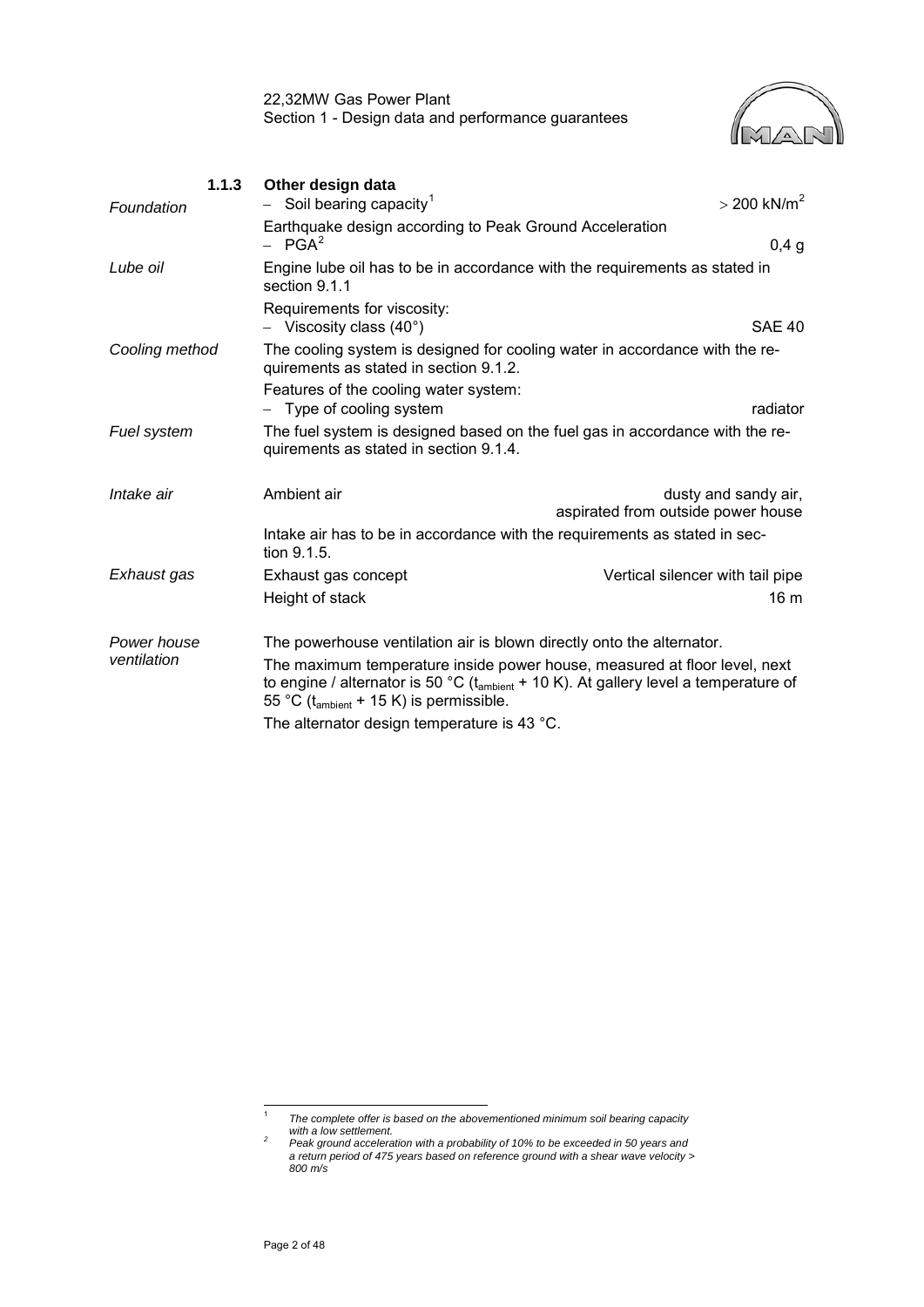



Table 1: Diagram of permissible frequency and load limits in grid parallel operation

Table 1 show that the maximum continuous engine output is ensured at a mains grid frequency exceeding up to max. +3%, whereas at a frequency drop to max. -5%, the power output is continuously reduced to 95% MCR. We permit operation of the engines up to +5% frequency fluctuations for maximum 120 seconds. In any case, the maximum permissible mains grid frequency deviation is ±5%.

In grid parallel operation, the frequency of the grid varies according to the current consumer load and the input from power suppliers. The plant responds as described above.

When load is suddenly applied to a generating set there will be a transient deviation in voltage and frequency. The maximum permissible load increase is limited to steps of 15% of the nominal power of all generating sets in operation. Further, it depends on the base load before load increase.

The offered generating sets comply with ISO 8528-5 class G2.

*in grid parallel operation*

*Load application in island mode*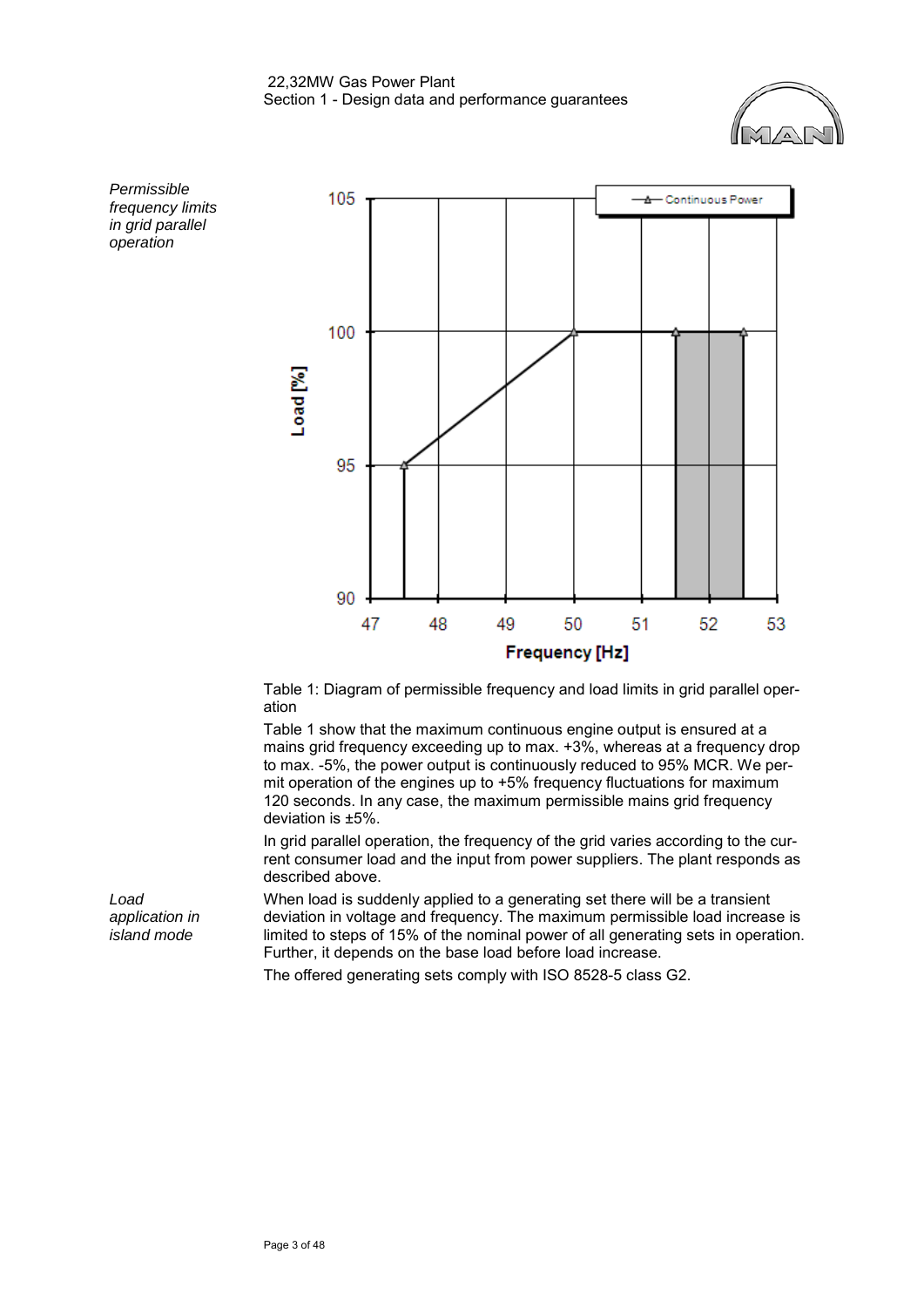

| Power<br>fluctuations   | It is an intrinsic property of the power train of a generating set that it acts as a<br>torsional vibration system. This complex system consists of the engine, cou-<br>pling and generator (within scope of MAN Diesel & Turbo), the plant's electric<br>network, consisting of further power producers and consumers, transformers,<br>bus bars or circuit breakers and the power grid (not within scope of MAN Die-<br>sel & Turbo). The reciprocating engine, as well as the power grid or the other<br>consumers and producers excite the system. As a consequence, the active<br>power at the generator terminals is not completely constant with respect to<br>time and some additional power oscillations so-called power fluctuations occur.<br>These power fluctuations do not affect the operational safety of the generating<br>set. In addition, this behavior is in accordance with ISO 8528-5 and does as<br>per MDT experience not affect net stability in an unacceptable range. Gas<br>operated engines tend to show higher load fluctuations than engines operated<br>on diesel fuels. This belongs to the typical cyclical fluctuations of the Otto<br>combustion process that uses a premixed combustion. In general, it is ex-<br>pected that power fluctuations are higher in net-parallel operation than in is-<br>land-mode.<br>Please note that MAN Diesel & Turbo quotations do not consider any specific<br>limitations regarding power fluctuations. |                |
|-------------------------|-----------------------------------------------------------------------------------------------------------------------------------------------------------------------------------------------------------------------------------------------------------------------------------------------------------------------------------------------------------------------------------------------------------------------------------------------------------------------------------------------------------------------------------------------------------------------------------------------------------------------------------------------------------------------------------------------------------------------------------------------------------------------------------------------------------------------------------------------------------------------------------------------------------------------------------------------------------------------------------------------------------------------------------------------------------------------------------------------------------------------------------------------------------------------------------------------------------------------------------------------------------------------------------------------------------------------------------------------------------------------------------------------------------------------------------------------------------------------------------|----------------|
| 1.2                     | Performance data                                                                                                                                                                                                                                                                                                                                                                                                                                                                                                                                                                                                                                                                                                                                                                                                                                                                                                                                                                                                                                                                                                                                                                                                                                                                                                                                                                                                                                                                  |                |
|                         | The guarantee data is shown in <i>underlined bold letters</i> . Other values are for<br>information only and without guarantee.                                                                                                                                                                                                                                                                                                                                                                                                                                                                                                                                                                                                                                                                                                                                                                                                                                                                                                                                                                                                                                                                                                                                                                                                                                                                                                                                                   |                |
|                         | The stated performance data is based on the design data as per section 1.1<br>and calculated for the following reference conditions:                                                                                                                                                                                                                                                                                                                                                                                                                                                                                                                                                                                                                                                                                                                                                                                                                                                                                                                                                                                                                                                                                                                                                                                                                                                                                                                                              |                |
| <b>Site Reference</b>   |                                                                                                                                                                                                                                                                                                                                                                                                                                                                                                                                                                                                                                                                                                                                                                                                                                                                                                                                                                                                                                                                                                                                                                                                                                                                                                                                                                                                                                                                                   | 30 °C          |
| conditions              | - Air Inlet temperature (before air inlet filter)                                                                                                                                                                                                                                                                                                                                                                                                                                                                                                                                                                                                                                                                                                                                                                                                                                                                                                                                                                                                                                                                                                                                                                                                                                                                                                                                                                                                                                 |                |
|                         | - Wet bulb temperature                                                                                                                                                                                                                                                                                                                                                                                                                                                                                                                                                                                                                                                                                                                                                                                                                                                                                                                                                                                                                                                                                                                                                                                                                                                                                                                                                                                                                                                            | 20 °C          |
|                         | - Air Inlet pressure (before air inlet filter)                                                                                                                                                                                                                                                                                                                                                                                                                                                                                                                                                                                                                                                                                                                                                                                                                                                                                                                                                                                                                                                                                                                                                                                                                                                                                                                                                                                                                                    | 888 mbar       |
|                         | - Charge air temperature before cylinder                                                                                                                                                                                                                                                                                                                                                                                                                                                                                                                                                                                                                                                                                                                                                                                                                                                                                                                                                                                                                                                                                                                                                                                                                                                                                                                                                                                                                                          | 50 °C          |
|                         | - Exhaust gas back pressure                                                                                                                                                                                                                                                                                                                                                                                                                                                                                                                                                                                                                                                                                                                                                                                                                                                                                                                                                                                                                                                                                                                                                                                                                                                                                                                                                                                                                                                       | $\leq$ 30 mbar |
|                         | Intake air pressure loss<br>-                                                                                                                                                                                                                                                                                                                                                                                                                                                                                                                                                                                                                                                                                                                                                                                                                                                                                                                                                                                                                                                                                                                                                                                                                                                                                                                                                                                                                                                     | $\leq$ 20 mbar |
|                         | In case the site conditions / technical parameters at performance test are dif-<br>ferent from the site reference conditions defined above, the performance guar-<br>antees will be adapted in accordance with MAN standard procedure.                                                                                                                                                                                                                                                                                                                                                                                                                                                                                                                                                                                                                                                                                                                                                                                                                                                                                                                                                                                                                                                                                                                                                                                                                                            |                |
| Measuring<br>tolerances | Tolerances in the measuring equipment shall be considered additionally and<br>are not included in the quarantee figures stated below. Tests will be done ac-                                                                                                                                                                                                                                                                                                                                                                                                                                                                                                                                                                                                                                                                                                                                                                                                                                                                                                                                                                                                                                                                                                                                                                                                                                                                                                                      |                |

<span id="page-5-0"></span>*tolerances*

are not included in the guarantee figures stated below. Tests will be done according to ISO 15550:2002 (ISO 3046-1:2002).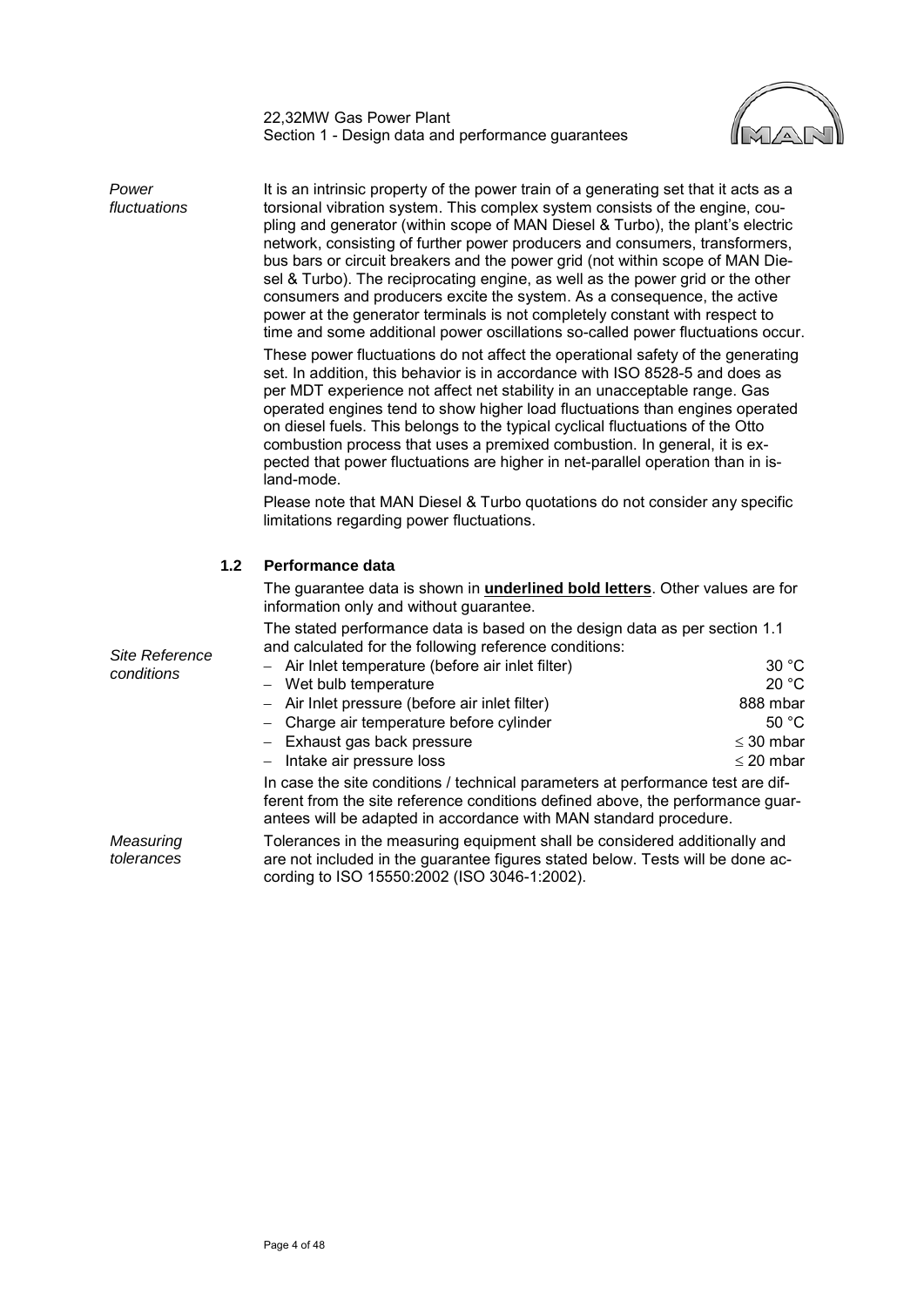

## **1.2.1 Continuous power of the generating set**

The continuous power of one generating set 12V35/44GTS at above defined reference conditions is:

Continuous power of the generating set **7239 kWel**

The abovementioned power is the electrical output of the generating set as measured at the generator terminals. The generator efficiency is calculated with 97,3%.

Applicable standard is ISO 3046. The continuous power of the generating set at other site altitudes as defined above is shown in the following diagram.



## **Altidude [m]**

*Table 2: Power in relation to site altitude*

If the gas' methane number is less than 70, the power of the generating set needs to be reduced. Injection and ignition need to be adjusted. Natural gas with a methane number less than 60 cannot be used.

Corresponding to ISO 3046-1:2002, clause 11.3 and ISO 8528-1:2005, clause 13.3, the engine power will be blocked at 110 % load of the MCR, whereas the 10 % overload will be used for governing purposes only; it shall not be used for the supply of electrical consumers.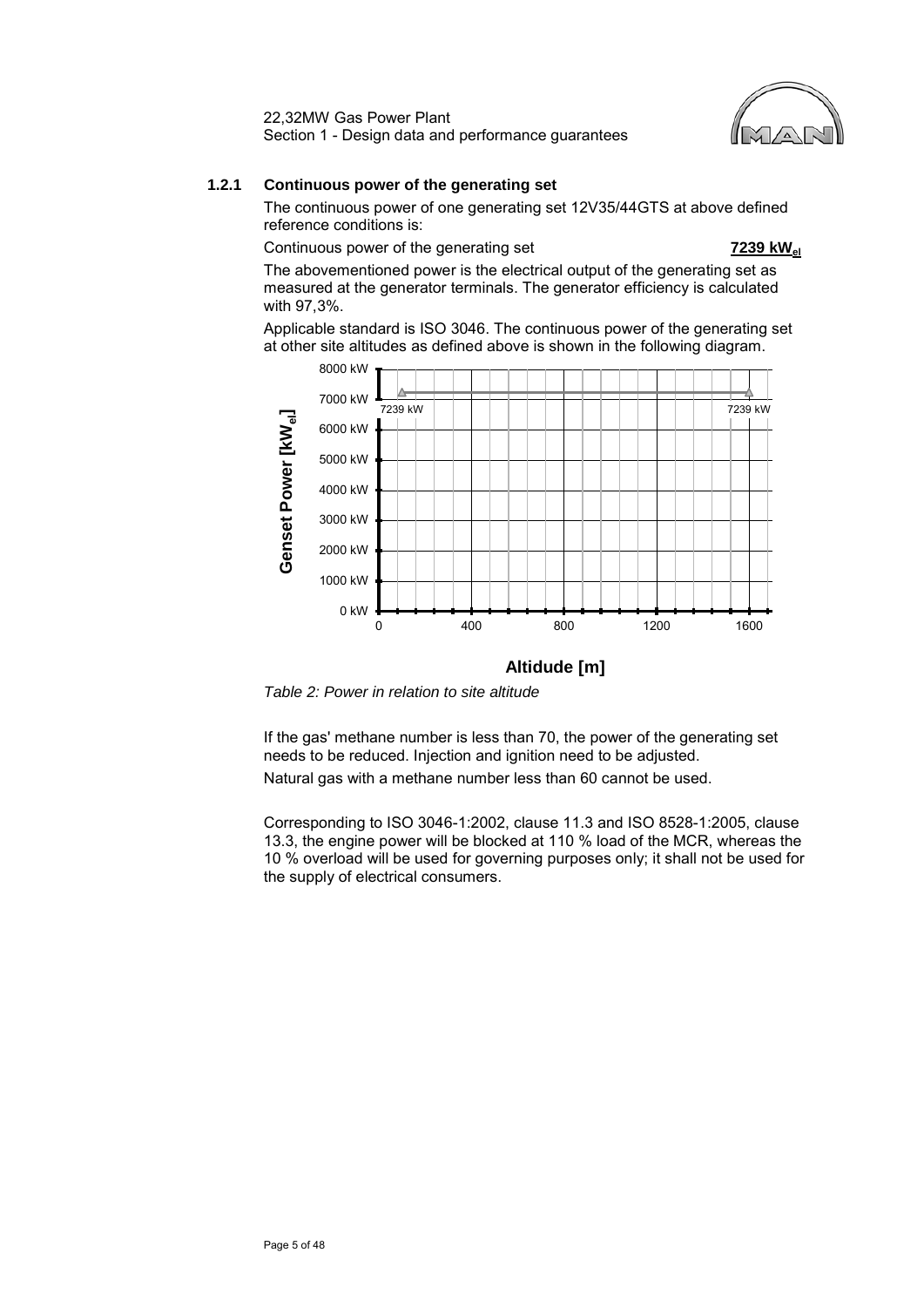## **1.2.2 Specific fuel gas consumption (SFC)**

The specific fuel gas consumption at continuous power as per section 1.2.1 and at above defined reference conditions will not exceed the following value:

Specific fuel gas consumption **7732 kJ/kWhel**

+ 0 % tolerance.

Genset efficiency and the set of the set of the set of the set of the set of the set of the set of the set of the set of the set of the set of the set of the set of the set of the set of the set of the set of the set of th

Remark: The specific fuel gas consumption is valid for fuel gases with a Net Calorific Value (NCV) of min. [3](#page-7-0)2,400 kJ/m<sup>3</sup> (STP) and a methane number<sup>3</sup> = 80. Worse natural gases require further calculation/engine design. The stated guaranteed value is based on ISO 3046-1:2002. Corrections due to site conditions differing from the site reference conditions stated above must be executed according to the MAN standard procedure. The value stated above is

## **1.2.3 Lubricating oil consumption**

the average of all generating sets.

The lube oil consumption of one generating set at reference conditions as defined above will not exceed the following value:

Lube oil consumption **2,6 kg/h**

+ 20 % tolerance.

The value stated above is without any losses due to cleaning of filter or lube oil charge replacement.

The stated guaranteed value is based on ISO 3046-1:2002. Corrections due to site conditions differing from the site reference conditions stated above must be executed according to the MAN standard procedure. The value stated above is the average of all generating sets.

## **1.2.4 Exhaust gas emissions**

The exhaust gas emissions<sup>[4](#page-7-1)</sup> at continuous power as per section 1.2.1 and at guarantee conditions as defined above will not exceed the following values:

Nitrogen oxide  $(NO_x)$  200 mg/Nm<sup>3</sup>

at 15%  $O<sub>2</sub>$  in dry exhaust gas. Measuring after the engine.

The nitrogen oxide (NO<sub>x</sub>) value is calculated as  $NO<sub>2</sub>$  contingent and on the fuel gas as defined in section [9.1.](#page-42-1)

Applicable standards for exhaust gas emissions: Pollution Prevention and Abatement Handbook, Part III, The World Bank Group, 2007/2008.  $O<sub>2</sub>$  and NO<sub>x</sub> measurements as per ISO-8178.

<span id="page-7-0"></span>*3 If the methane number is below the minimum, the engine output has to be reduced and the ignition-/injection have to be adjusted.*

<span id="page-7-1"></span>*<sup>4</sup> Reference conditions to a normal cubic meter (Nm³): pressure = 1,013 mbar, temperature = 0°C.*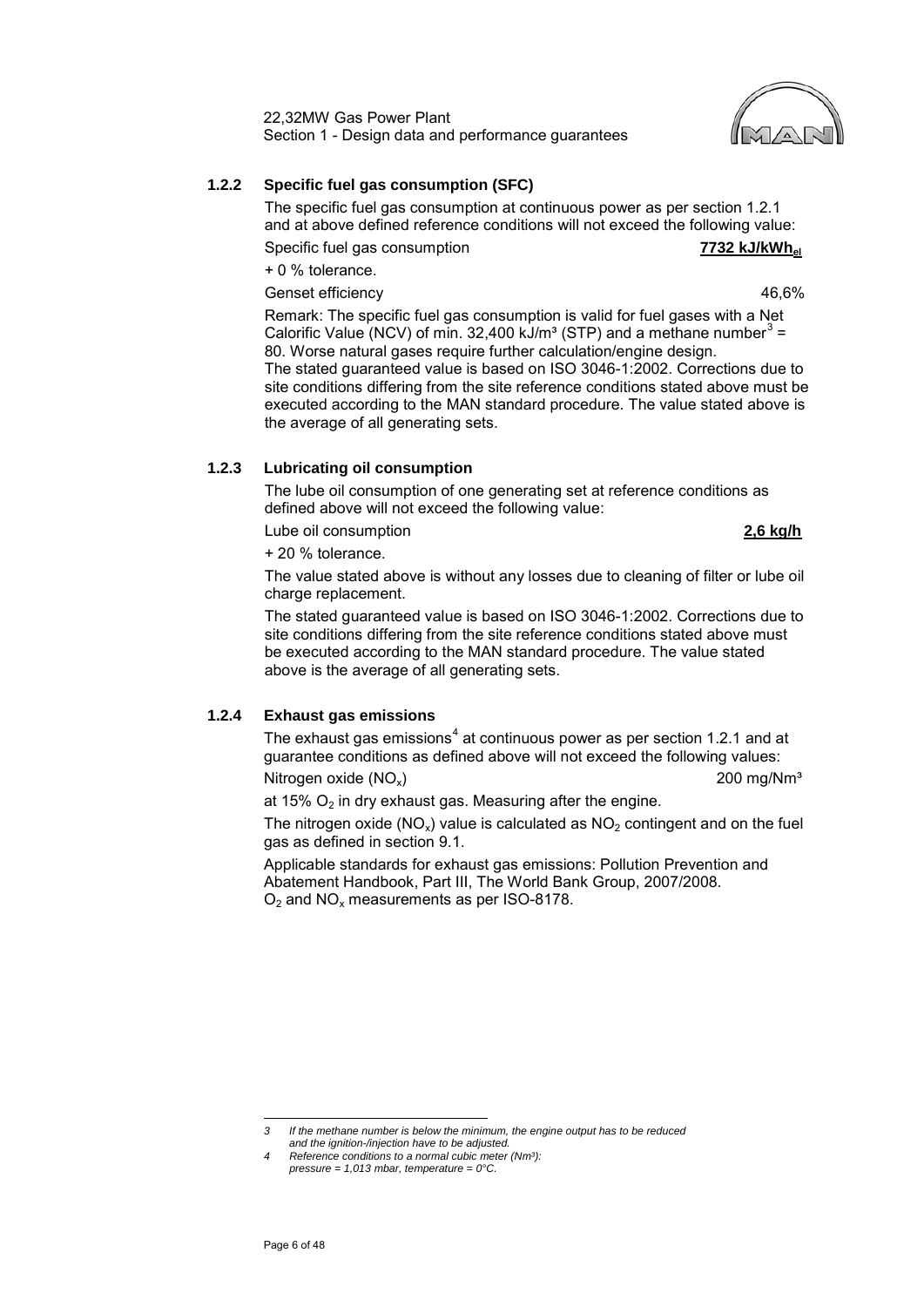

<span id="page-8-0"></span>

| General<br>description | $\mathbf{2}$ | Gas engine 35/44GTS<br>The MAN engine 12V35/44GTS is a<br>four-stroke, medium-speed gas engine,<br>2 stage turbocharged and charge air-<br>cooled. The engine is spark-ignited,<br>prepared for operation on natural gas.<br>Compared to other medium-speed en-<br>gines, within the same power range, the<br>12V35/44GTS produces high power<br>from a compact, efficient design. |                                                                                                         |
|------------------------|--------------|------------------------------------------------------------------------------------------------------------------------------------------------------------------------------------------------------------------------------------------------------------------------------------------------------------------------------------------------------------------------------------|---------------------------------------------------------------------------------------------------------|
| Technical data         |              | The technical data of the engine at ISO conditions <sup>5</sup> is summarized in the fol-<br>lowing table:<br>- Cylinder bore<br>- Piston stroke<br>Engine speed<br>- Piston speed<br>Mean effective pressure<br>Power per cylinder<br>Power of the engine (at crankshaft)                                                                                                         | 350 mm<br>440 mm<br>750 min <sup>-1</sup><br>11 $m/s$<br>23,4 bar<br>620 kW/cyl<br>7440 kW <sub>m</sub> |

*Continuous development* The engine family is developed specially for stationary power generation. This new and highly efficient spark-ignited gas engine is ideal not only for decentralized applications, but also as prime mover in large base load power applications up to 200 MW. The engine type is based on the proven gas engine 35/44G and is subject to continuous development to ensure reliability under the most severe service conditions.



## Dimensions and weight $^6$  $^6$  of the engine 12V35/44GTS:

| – Height (H)   | 5200 mm   |
|----------------|-----------|
| – Length (L)   | 9028 mm   |
| – Width (W)    | 4925 mm   |
| - Weight (dry) | 106000 kg |
|                |           |

<span id="page-8-2"></span><span id="page-8-1"></span><sup>5</sup> Standard Reference Conditions according to ISO 15550 Section 5:  $\overline{5}$ 

Air temp = 25°C, CW temp = 25°C, Air pressure = 1.000 mbar, humidity = 30%, SFOC including attached pumps

The dimensions and weight stated correspond to the engine only. All given masses are valid for a dry engine without lube oil and cooling water. Dimensions and weights are for guidance only and subject to change without notice.

*Outline dimensions*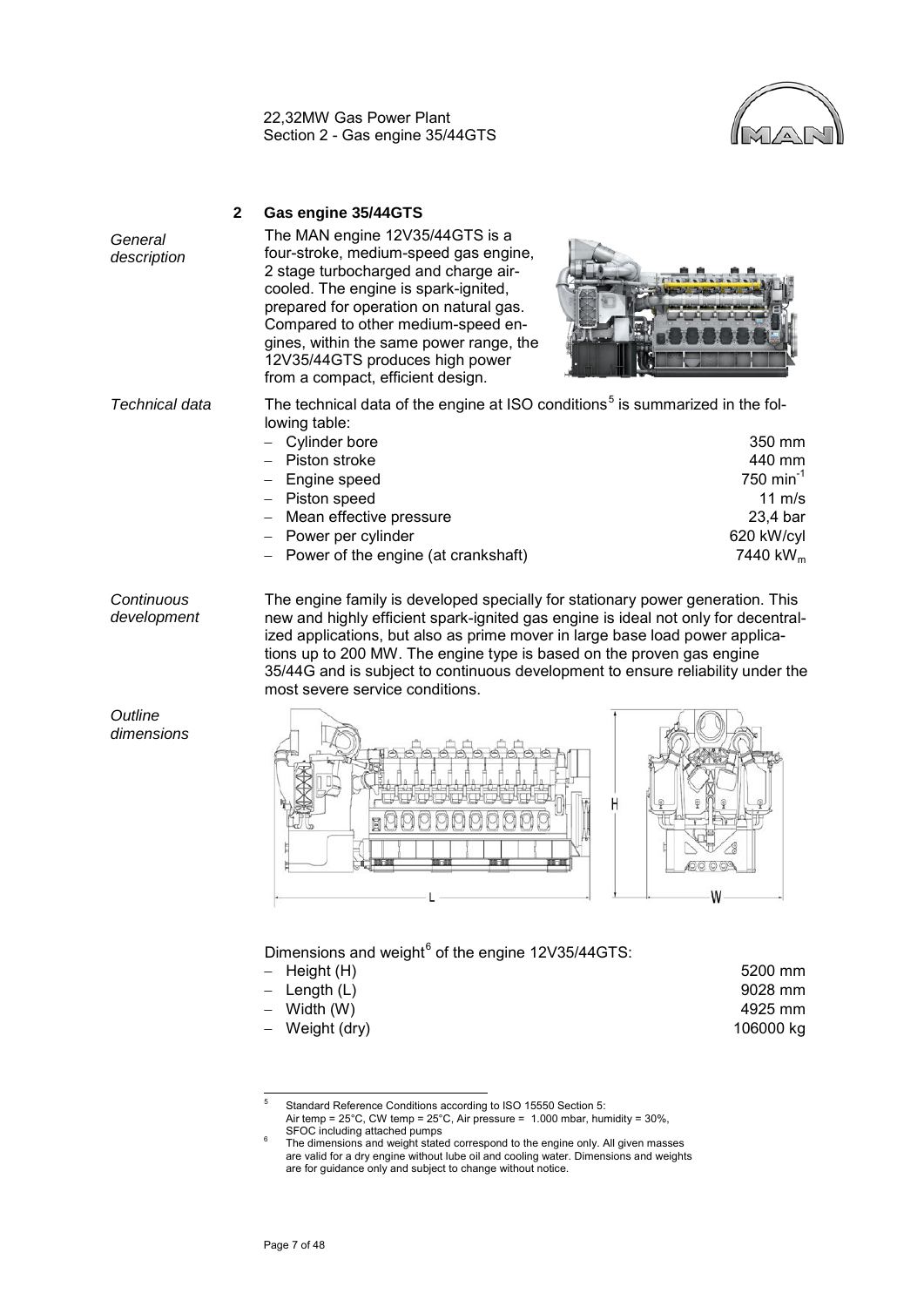

MJG32 AP030

#### <span id="page-9-0"></span>**2.1 Engine System**

#### **2.1.1 Engine System**

010 MJA10 AV010 3 Engines 12V35/44GTS, mounted on steel foundation frame, suitable for operation on natural gas, as per following detailed Technical Specification

#### **2.1.2 Lubrication system**

010.220.010 MJV21 AP050 3 Engine attached lube oil pump(s)

#### **2.1.3 Cooling water system**

| 010.230.010 |  | 3 Engine attached HT cooling water pump |
|-------------|--|-----------------------------------------|
| MJG31 AP030 |  | Capacity approx. 84 m <sup>3</sup> /h   |
| 010.230.020 |  | 3 Engine attached LT cooling water pump |

nominal capacity 211 m<sup>3</sup>/h. The cooling water flow through the charge air cooler will be adapted to 140 m<sup>3</sup>/h by installation of orifices.

#### **2.1.4 Engine control system SaCoS One**

010.285.070 3 SaCoSone Interface cabinet

The Interface Cabinet is the interface between the engine electronics and the plant control system. It is the central connecting point for electric power supply to the engine from the plant power distribution. Besides, it connects the engine control system with the power management and other periphery parts.

Properties:

Each interface cabinet is located in the engine hall next to the engine.

This floor-standing cabinet (H 2,200 mm x W 1,200 mm x D 400 mm) has lockable front doors with rubber gasket. Cable insert from bottom through plinth. Panel protection degree is IP55, color light grey (RAL7035) with plinth in umbra grey (RAL7022). It is equipped with a gateway module for plant communication via interfaces to the plant automation system.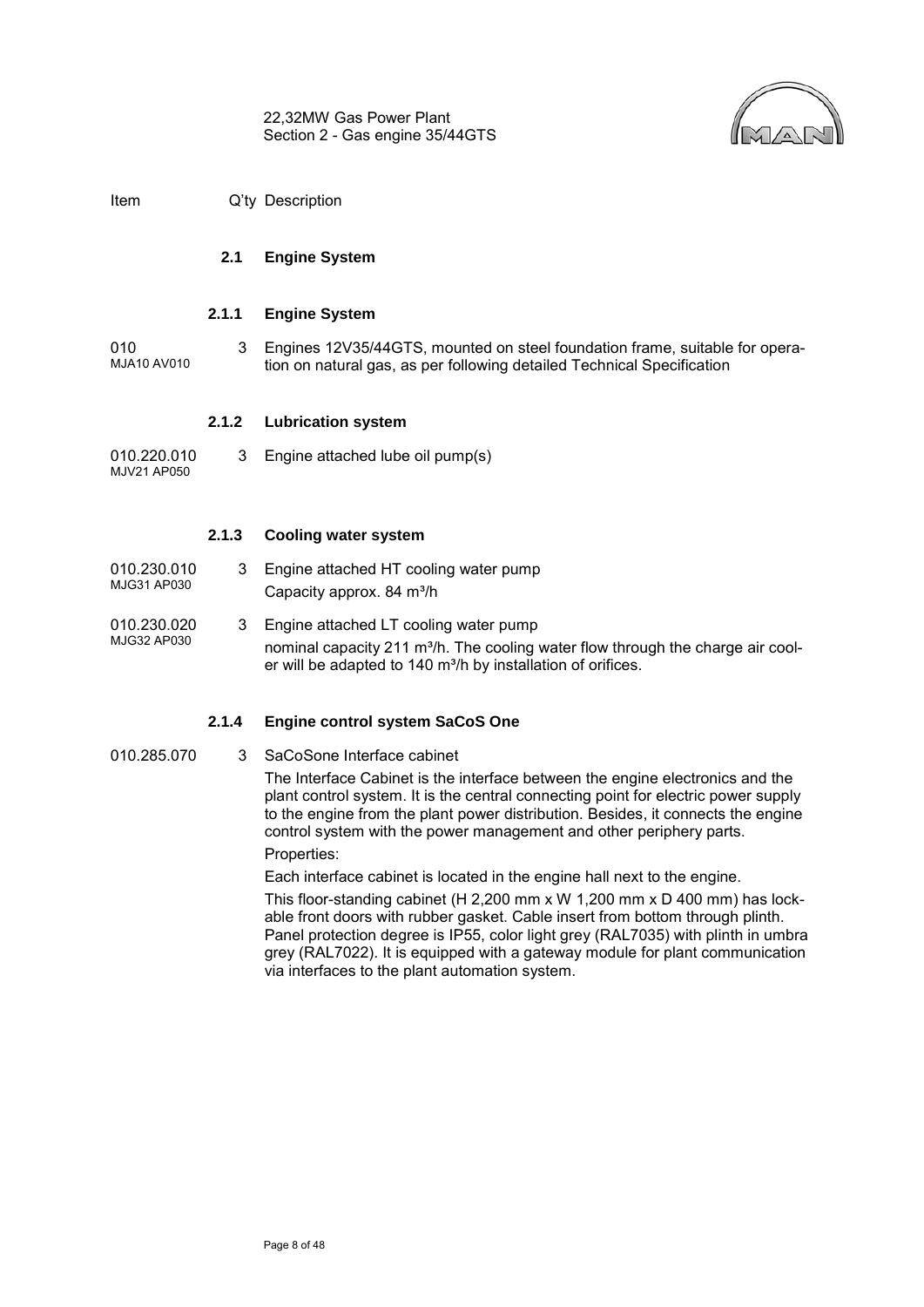

Item Q'ty Description

010.285.080 3 SaCoSone Auxiliary Cabinet The Auxiliary Cabinet contains the driver unit for the speed governor as well as the starters for the engine attached motors. Properties: Each Auxiliary Cabinet is located in the engine hall next to the engine.

This floor-standing cabinet (H 2,200 mm x W 1,200 mm x D 400 mm) has lockable front doors with rubber gasket. Cable insert from bottom through plinth. Panel protection degree is IP55, color light grey (RAL7035) with plinth in umbra grey (RAL7022). Starters for engine attached cylinder lubrication pump as well as temperature control valves for cooling water.

- 010.285.120 3 Control cabinet for gas control line Wall mounted cabinet, consisting of I/O modules for monitoring of the gas control line
- 010.285.130 3 Turbocharger control unit

## **2.1.5 Factory Acceptance Test (FAT)**

- 010.330.020 1 Factory Acceptance Test of one engine The test will be done with the MAN Diesel & Turbo test bed equipment and installations but without other offered equipment. Pre tests:
	- − Checking of systems and installations
	- − Testing of monitoring and safety equipment
	- − Running-in and adjusting
	- − Running up to 100% load
	- − Adjusting of ignition pressure
	- − Adjusting of governor
	- − Checking of all operation data

Workshop test procedure:

− Starting tests approx. 15 min. − Warming up to 100% load approx. 25 min. − Continuous power of 100% load 60 min. − Continuous power of 85% load 30 min. − Governor test approx. 15 min.

For the FAT natural gas and lube oil will be used in line with the MAN Diesel & Turbo standards. The test will be executed according to the actual conditions prevailing at our workshop. The operating values to be expected at site can be calculated by using well-proven methods on basis of the main operating values ascertained on the test bed. The measuring parameters, including relevant accuracies, are based on ISO 3046.

Extension or changes of our test program would result in additional cost and have to be clarified upon request.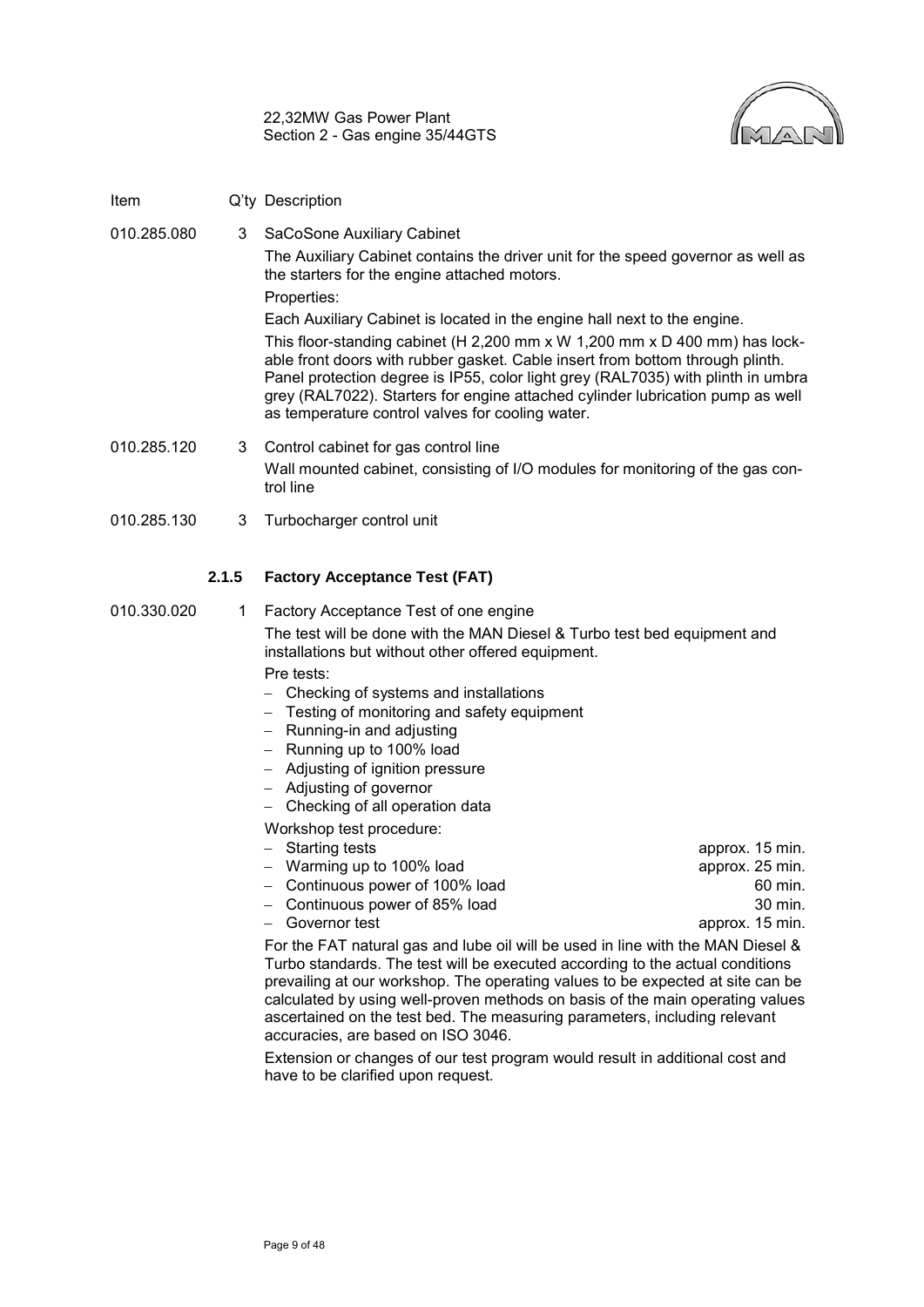

<span id="page-11-0"></span>

| 2.2                              | Detailed Technical Specification of one engine 35/44GTS                                                                                                                                                                                                                                                                                                                                                                        |
|----------------------------------|--------------------------------------------------------------------------------------------------------------------------------------------------------------------------------------------------------------------------------------------------------------------------------------------------------------------------------------------------------------------------------------------------------------------------------|
| Design features                  | One-part crankcase with safety valves on crankcase covers                                                                                                                                                                                                                                                                                                                                                                      |
|                                  | Crankshaft made of forged steel with torsion vibration damper at free end                                                                                                                                                                                                                                                                                                                                                      |
|                                  | Main bearings and big-end bearings with two-part thin-walled bearing shells<br>and main bearings cross-braced by tie-rods                                                                                                                                                                                                                                                                                                      |
|                                  | Connecting rod (split with flange) drop-forged from steel                                                                                                                                                                                                                                                                                                                                                                      |
|                                  | Piston with forged steel crown and steel skirt                                                                                                                                                                                                                                                                                                                                                                                 |
|                                  | Cast-iron cylinder liners with fire land ring                                                                                                                                                                                                                                                                                                                                                                                  |
|                                  | Nodular cast-iron cylinder head with armor-plated inlet and exhaust valves,<br>valve seat rings for the inlet and exhaust valves. Valve rotators on the inlet and<br>exhaust valves.                                                                                                                                                                                                                                           |
|                                  | Pipes on the engine with counter flanges or connecting screws                                                                                                                                                                                                                                                                                                                                                                  |
| Natural gas and                  | The 35/44GTS is an Otto gas engine with spark plugs.                                                                                                                                                                                                                                                                                                                                                                           |
| <i>ignition</i> system           | Electronically controlled gas valves, individually for each cylinder                                                                                                                                                                                                                                                                                                                                                           |
|                                  | Gas supply line with indicator filter, shut-off by means of solenoid valve                                                                                                                                                                                                                                                                                                                                                     |
|                                  | The ignition system provides a scavenged pre-chamber, optimized for low $NOx$<br>emissions and stable ignition. The ignition system using spark plugs ensures<br>reliable ignition.                                                                                                                                                                                                                                            |
| Turbo charging<br>and charge-air | Two-stage turbo charging with intermediate charge air cooling, installed on a<br>free-standing module, decoupled from the engine, consisting of:                                                                                                                                                                                                                                                                               |
| cooling                          | 2 low pressure turbocharger, one for each cylinder bank. Dry cleaning device<br>for the exhaust gas turbine and wet cleaning device for the compressor.                                                                                                                                                                                                                                                                        |
|                                  | 2 charge air cooler after low pressure stage in fresh water and two-stage de-<br>sign; with counter flanges                                                                                                                                                                                                                                                                                                                    |
|                                  | 2 high pressure turbocharger, one for each cylinder bank. Wet cleaning de-<br>vice for the exhaust gas turbine.                                                                                                                                                                                                                                                                                                                |
|                                  | 2 charge air cooler after high pressure stage in fresh water and two-stage de-<br>sign; with counter flanges                                                                                                                                                                                                                                                                                                                   |
|                                  | Waste gate to increase the exhaust gas temperature after engine                                                                                                                                                                                                                                                                                                                                                                |
|                                  | Air pipe sound insulated between compressor and charge air cooler (including<br>air intake casing)                                                                                                                                                                                                                                                                                                                             |
|                                  | Exhaust gas piping on the engine, un-cooled, thermally insulated and lagged                                                                                                                                                                                                                                                                                                                                                    |
| Operation and<br>control         | Engine safety and control system SaCoS <sub>one</sub> , comprising of:<br>SaCoS <sub>one</sub> Injection unit                                                                                                                                                                                                                                                                                                                  |
|                                  | resiliently mounted on engine, consisting of injection module(s) for electronic<br>speed governing and gas injection valve control<br>SaCoS <sub>one</sub> Control unit                                                                                                                                                                                                                                                        |
|                                  | resiliently mounted on engine, consisting of highly integrated control modules,<br>one for safety system and one for alarm handling and control, including the<br>following functions:<br>Splash oil temperature monitoring<br>Lube oil temperature and pressure monitoring<br>- Cooling water temperature and pressure monitoring<br>- Charge air temperature and pressure monitoring<br>- Exhaust gas temperature monitoring |
|                                  | - Speed monitoring and over speed protection<br>Engine control                                                                                                                                                                                                                                                                                                                                                                 |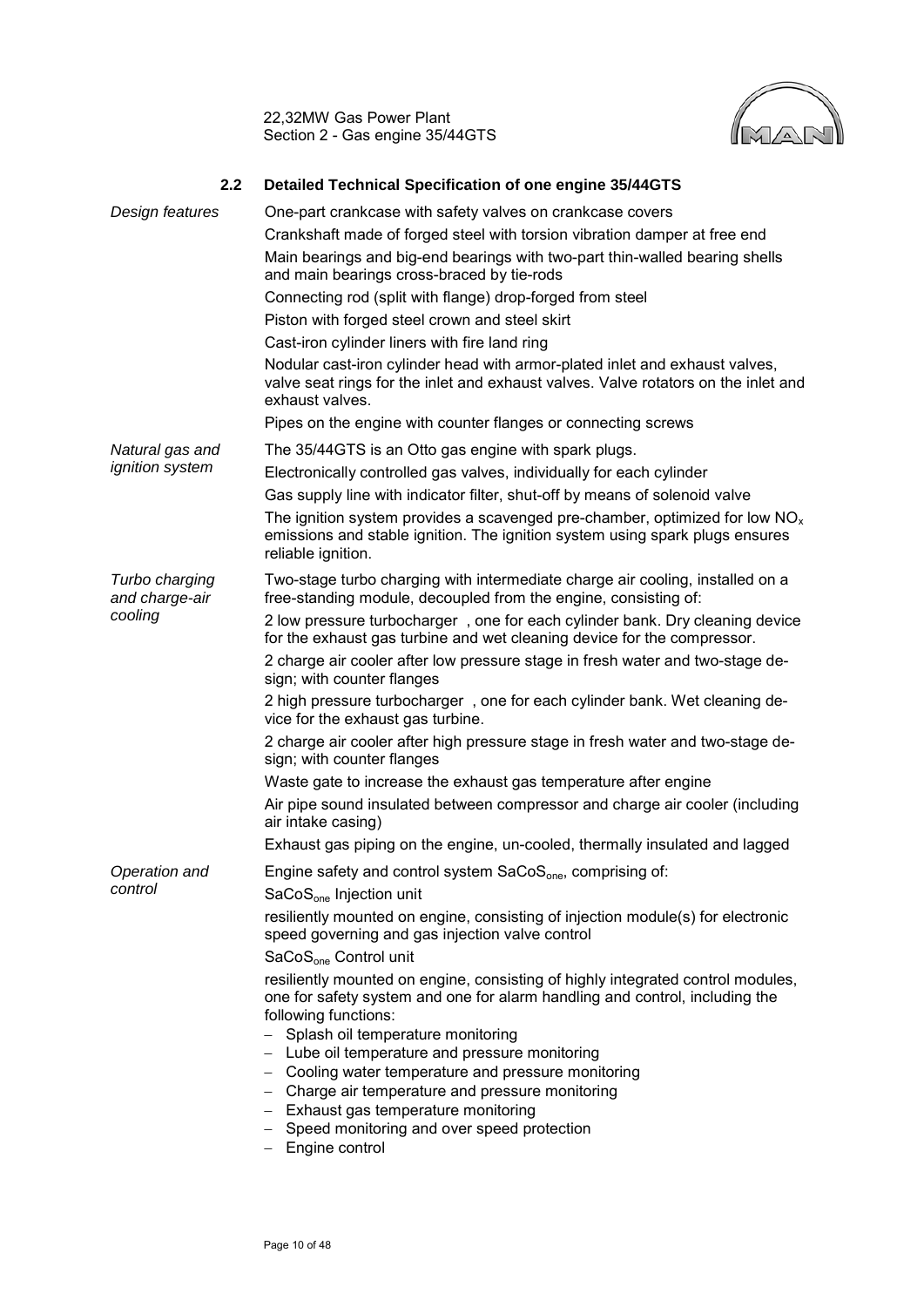

SaCoS<sub>one</sub> Atex unit

|                            | resiliently mounted on engine, consisting of explosion protected I/O modules<br>for main bearing monitoring                                               |
|----------------------------|-----------------------------------------------------------------------------------------------------------------------------------------------------------|
|                            | SaCoS <sub>one</sub> Knock control unit                                                                                                                   |
|                            | resiliently mounted on engine, consisting of knock detection device                                                                                       |
|                            | Local operating panel                                                                                                                                     |
|                            | resiliently mounted on engine, with TFT touch screen for:                                                                                                 |
|                            | Indication of engine operating data                                                                                                                       |
|                            | Indication of status and alarm messages<br>Engine start/stop                                                                                              |
|                            | - Control station change-over                                                                                                                             |
|                            | - Increase/decrease of speed set point                                                                                                                    |
|                            | - Emergency stop                                                                                                                                          |
|                            | Oil mist detector Schaller VN115                                                                                                                          |
| Temperature<br>measuring   | Thermocouples for measuring the exhaust gas temperature after each cylinder,<br>before and after turbocharger                                             |
| Lubricating and<br>cooling | Forced-feed lubrication for all bearing points of running gear, camshaft, timing<br>gear and turbocharger                                                 |
|                            | Cylinders, cylinder heads and charge-air coolers are water-cooled, pistons are<br>oil-cooled                                                              |
| Starting system            | The engine uses a compressed air starter that transmits the torque directly to<br>the flywheel. The starter module also includes a flexible turning gear. |
| Engine painting            | The exterior surface of the engine is painted in WINDOW GRAY (RAL7040).                                                                                   |
|                            | Painting consists of one finishing coat, approx. 20 um.                                                                                                   |
| Acceptance                 | Works acceptance / factory approval.                                                                                                                      |
| Calculation                | Torsion vibration calculation                                                                                                                             |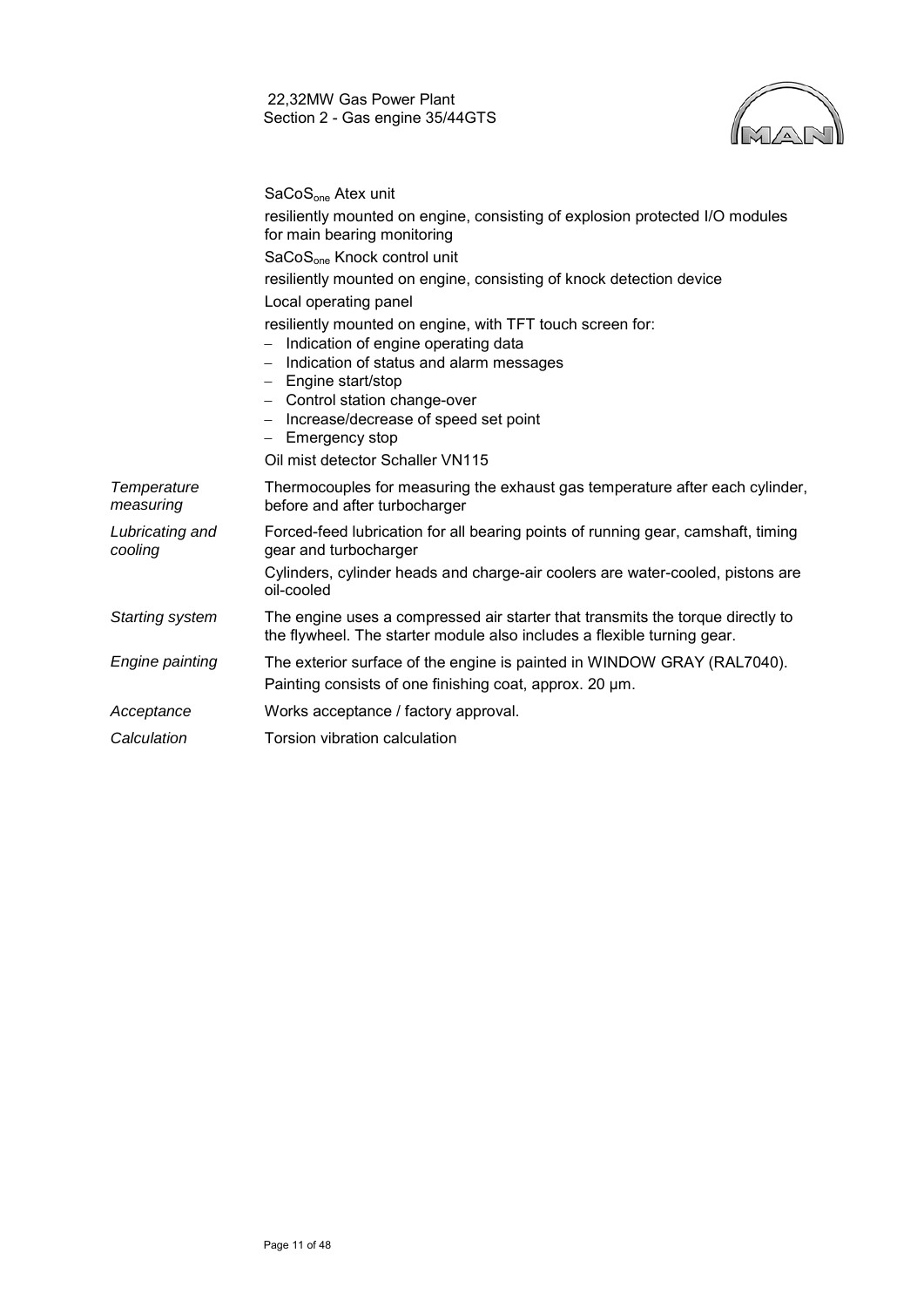

## **3 Generating set**

<span id="page-13-0"></span>*General description*

*Outline dimensions* Our generating sets are designed for power generation in continuous, durable and safe operation. The area of application comprises ranges from supplies of basic loads in public mains or coverage of peak loads to isolated applications for industrial consumers.

The engine is rigidly mounted on a steel frame, acting as the lubricating oil service tank, which is resiliently seated on a simple concrete foundation by spring isolators. The alternator is connected to the engine by a flexible coupling, rigidly mounted and grouted onto a separate and elevated concrete foundation.



Dimensions and weight<sup>[7](#page-13-1)</sup> of the generating set:

- − Height (H) 5200 mm
- 
- Width (W)
- − Weight (dry) 144000 kg

Length (C) 13358 mm<br>
Width (W) 13358 mm<br>
4925 mm

<span id="page-13-1"></span>The dimensions and weight stated correspond to the complete unit including alternator. The total weight varies depending on the alternator make. All given masses are without lube oil and cooling water. Dimensions and weights are for guidance only and are subject to change without notice. The length of the genset unit depends on the alternator make.

 $\overline{a}$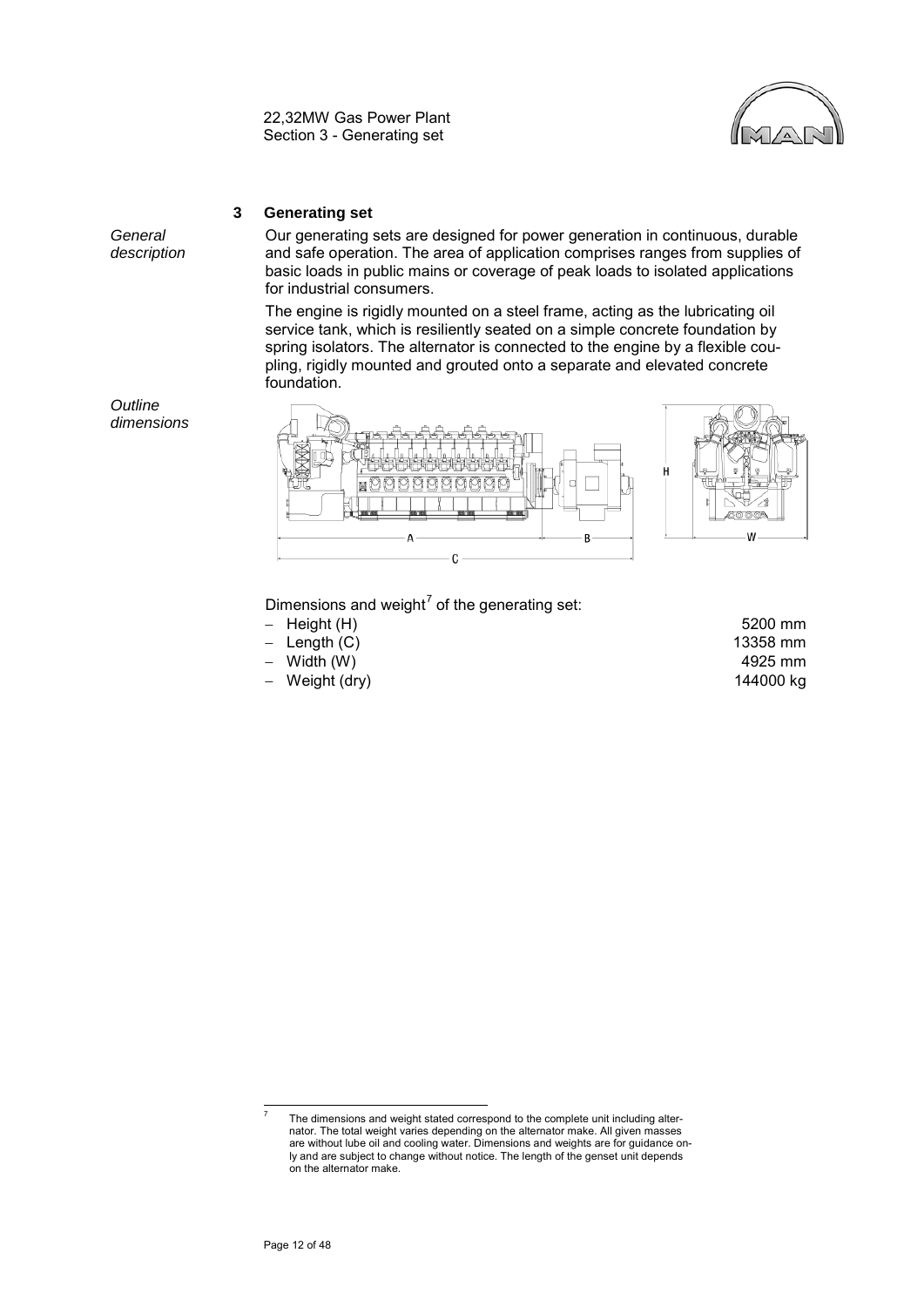

<span id="page-14-0"></span>Item Q'ty Description

#### **3.1 Connecting elements**

#### **3.1.1 Coupling arrangement**

020.010.010 MJK10 AU010 3 Flexible coupling The flexible coupling is mounted between engine flywheel and alternator shaft. The scope includes a connection hub for the alternator shaft and fixing bolts for connection to the flywheel. A standard coupling is used. Size and rubber quality are determined by the torsional vibration calculation.

020.010.040 MJP10 AU011 3 Flywheel cover

#### **3.1.2 Pipe adapters**

- 020.030.025 3 Flexible pipe connections for the engine
- <span id="page-14-1"></span>020.030.080 6 Rubber expansion joint for intake air duct to be installed upstream of turbocharger, delivered with counter flange.

#### **3.2 Genset**

#### **3.2.1 Alternator system**

025.020.010 -1 MKA10 AG010 3 Three phase synchronous alternator

Design:

The stator frame is a rigid, welded steel structure construction. The stator core is built of thin electric sheet steel laminations which are insulated on both sides with heat-resistant inorganic resin. The radial cooling ducts in the stator core ensure uniform and effective cooling of the stator.

The rotor consists of a forged steel shaft, a hub and sheet steel poles fixed on the hub. The pole laminations are pressed together with steel bars fixed to the end plates.

The windings, epoxy resin impregnated, are provided with very strong bracing which withstand all expected mechanical and electrical shocks and vibrations.

Engine-independent, self lubricated bearing design, to avoid possible lube oil contamination by the engine.

The alternator is self-ventilated and needs no external forced air flow. The surrounding air is used for cooling. The cooling air is drawn in through air filters and blown out to the surrounding environment.

- Rated technical data:
- − Output approx. 9049 kVA
- 

− Voltage 11 kV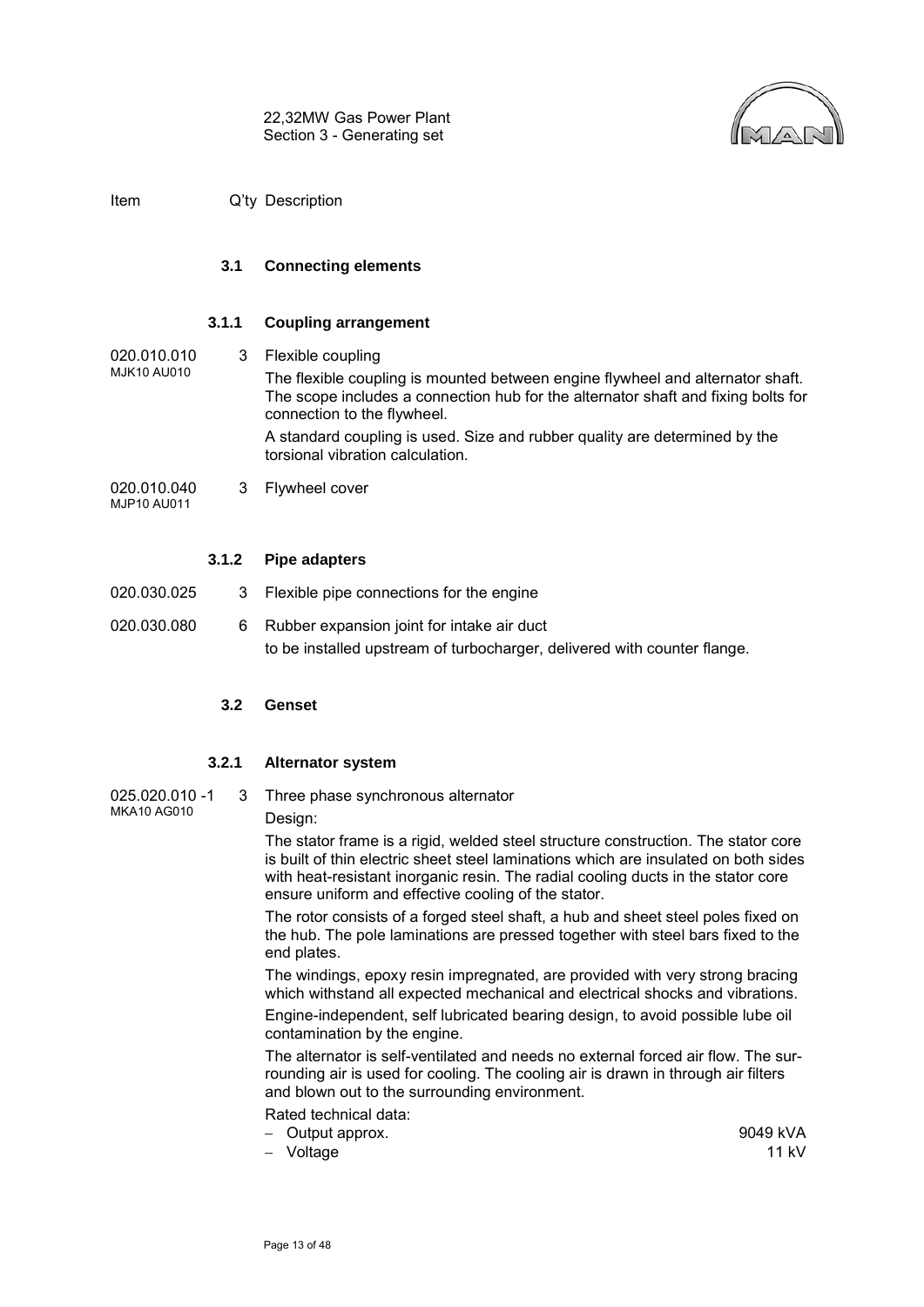

| Item        | Q'ty Description                                                                                                                                                                                                                                                                                                                                                                                                                                                                                                                                                                                                                                                                                                                                                                                                                                                                                                                |                                                                                                                                               |
|-------------|---------------------------------------------------------------------------------------------------------------------------------------------------------------------------------------------------------------------------------------------------------------------------------------------------------------------------------------------------------------------------------------------------------------------------------------------------------------------------------------------------------------------------------------------------------------------------------------------------------------------------------------------------------------------------------------------------------------------------------------------------------------------------------------------------------------------------------------------------------------------------------------------------------------------------------|-----------------------------------------------------------------------------------------------------------------------------------------------|
|             | Current approx.<br>- Frequency<br>- Power factor<br>- Temperature rise stator/rotor<br>- Insulation class<br>- Mounting design<br>- Protection class alternator<br>- Protection class terminal box<br>- Cooling method<br>- Operation<br>- Operation mode<br>- Applicable standard                                                                                                                                                                                                                                                                                                                                                                                                                                                                                                                                                                                                                                              | 475 A<br>50 Hz<br>0,8<br>F/F<br>F<br>IM1001 or IM7201<br>IP <sub>23</sub><br><b>IP54</b><br>IC0A1 (Air cooled)<br>S1, continuous<br>IEC 60034 |
|             | The alternator is optimized for voltage-stability in case of load variation.                                                                                                                                                                                                                                                                                                                                                                                                                                                                                                                                                                                                                                                                                                                                                                                                                                                    |                                                                                                                                               |
|             | Accessories:<br>$-$ Anti-condensation heater<br>- Pt100 sensors for winding temperature detection<br>Pt100 element and lubrication oil sight-glass for monitoring, for each bear-<br>ing<br>Main terminal box (terminals U/V/W/N) and auxiliary terminal box (for ac-<br>cessories) inclusive suitable cable glands for bottom entry<br>- Brushless self-excitation system including rotating diodes and protection<br>against overvoltage<br>- Droop current transformer installed in main terminal box<br>- Star point current transformers for protection purposes installed in main<br>terminal box<br>- Painting similar to engine color<br>- Foundation bolts<br>Final series test report according to manufacturer's standard is included.                                                                                                                                                                               |                                                                                                                                               |
| 025.020.050 | 3<br>Automatic voltage regulator (AVR)<br>Digital excitation control system type BASLER DECS 250 installed on a mount-<br>ing plate integrated in the Genset Interface Panel (GCP).<br>Features:<br>- Voltage Regulation accuracy <0,25%<br>Proportional (P), integral (I) and derivative (D) stability control<br>- Limiter functions to ensure, that the alternator does not exceed its capabili-<br>ties, e.g. Over/Under Excitation Limiter, Stator Current Limiter, V/Hz Limiter<br>- Paralleling compensation of two or more alternators using reactive droop<br>- Automatic Voltage Regulation Mode (AVR Mode), Power Factor Mode,<br>Field Current Regulation (Manual Mode)<br>Several protection functions (e.g. Loss of sensing voltage, Loss of excita-<br>tion)<br>- Rotating Diode Monitoring<br>- Serial bus coupling interface for read out of different measuring values<br>- Synchro check relay functionality |                                                                                                                                               |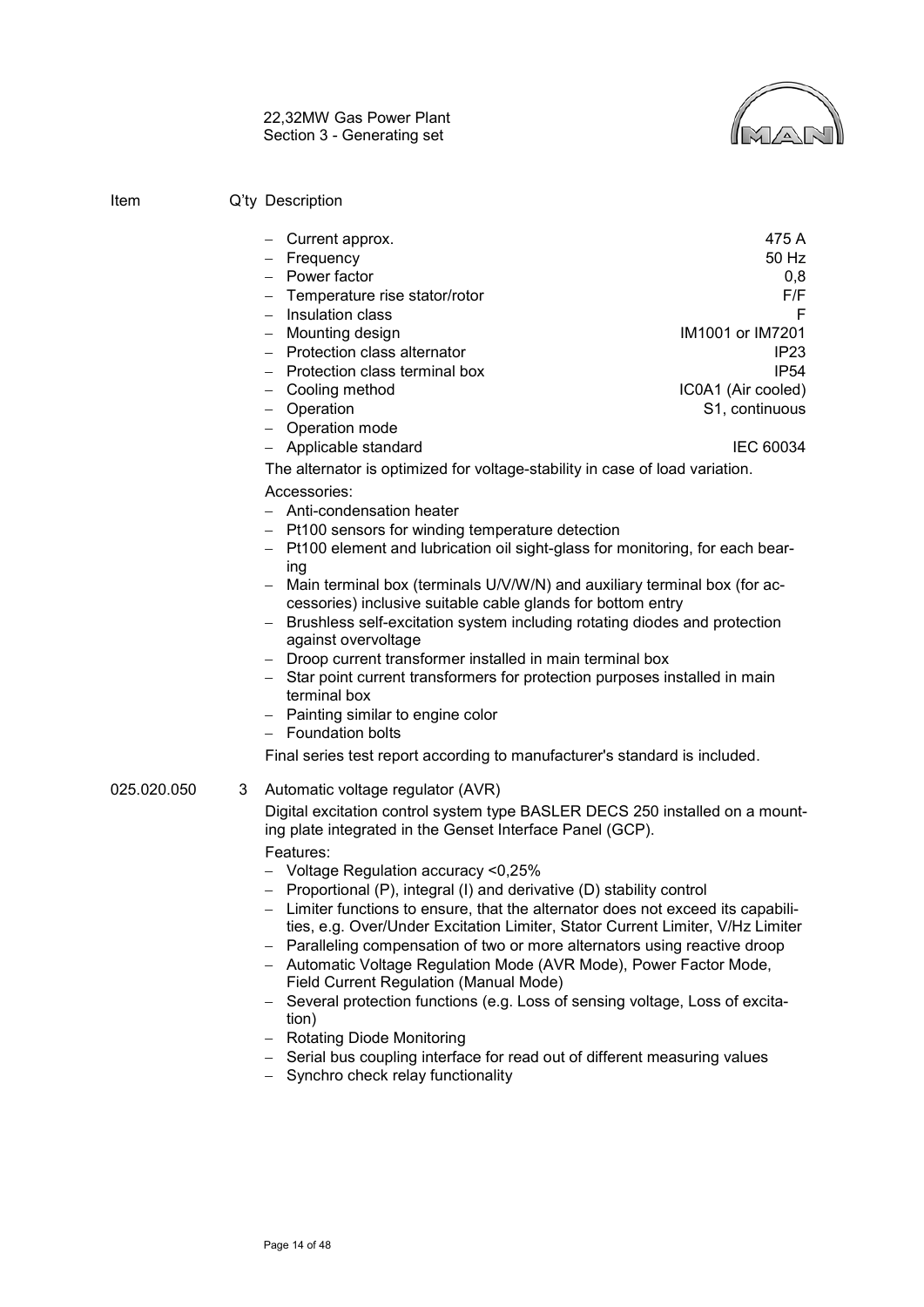

Item Q'ty Description

#### **3.2.2 Foundation system**

025.030.030 3 Grouting material for seating of alternator

025.030.050 -2 MJA10 BF021 3 Foundation frame seating Spring elements for resilient, vibration-isolated mounting of the steel foundation frame with engine on the concrete foundation including equipment for lining (balancing aids) and fixing.

#### **3.2.3 Genset add-ons**

025.035.060 3 Lube oil tank level monitoring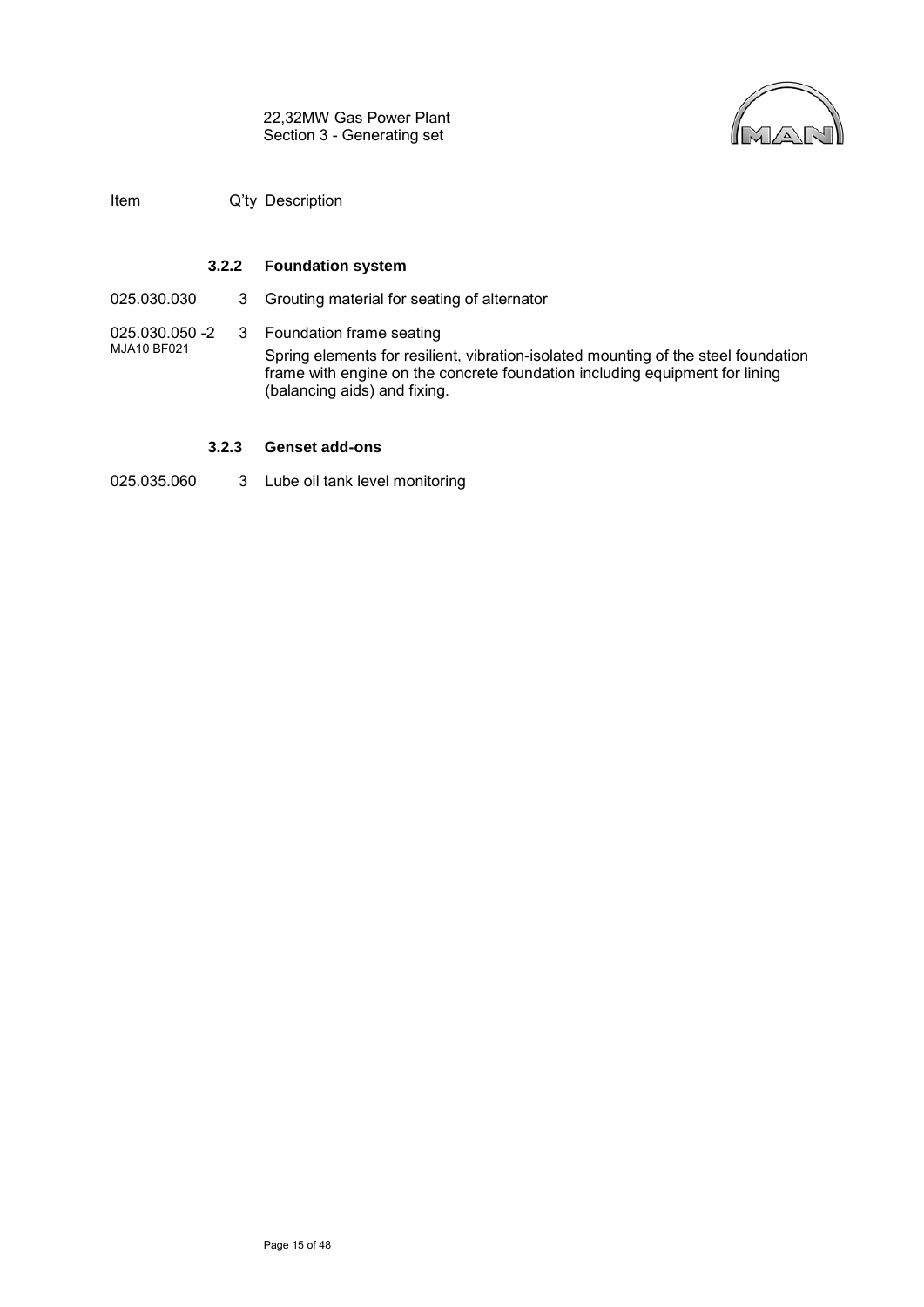22,32MW Gas Power Plant Section 4 - Mechanical scope



#### **4 Mechanical scope**

<span id="page-17-1"></span><span id="page-17-0"></span>Item Q'ty Description

#### **4.1 Auxiliary systems, engine related**

#### **4.1.1 Lube oil service system**

- 030.020.010 -1 MJV21 AC010 3 Lube oil module
	- consisting of:
		- − Lube oil heat exchanger
		- − Lube oil priming pump with e-motor
		- − Lube oil temperature regulating valve
		- − Terminal box
		- The above equipment is mounted on a frame with corresponding fittings completely piped and wired.
- 030.020.150 MJV23 AA010 3 Lube oil replenishing and flow rate measuring device Consisting of:
	- − Oval gear meter including pulse trigger
	- − Solenoid valve
- 030.020.270 MJV22 AT040 3 Lube oil fine filter
	- Consisting of:
		- − Fine filter with cartridge
		- − Feed pump with motor (2-3 times circulation of lube oil volume in 24 hours).
		- − Pressure switch to indicate cartridge change.
		- Fine filters are simple to operate and do not need any process water. The filters can be changed quickly and easily without engine shutdown.
- 030.020.280 -1 MJV28 AT010 3 Oil mist fan The vent gases originate from the following: − Crankcase: Gases from the combustion chamber leak past the piston rings − Turbocharger vent: The bearing housing of the turbocharger is pressurized to prevent the hot exhaust gases entering the bearing housing. It is pressurized by letting some of the gases from the compressor side of the turbocharger into bearing housing. The oil mist eliminator reduces the oil emissions from the vents of the engine crankcase chamber and the turbocharger. 030.020.290 MJV21 AP040 3 Lube oil preheating pump Pump for lube oil circulation in the pre-heating circuit.

#### **4.1.2 HT cooling water service system**

| 030.030.035 | Cooling-down pump, free-standing             |
|-------------|----------------------------------------------|
| MJG31 AP020 | Capacity 30 m <sup>3</sup> /h, with e-motor. |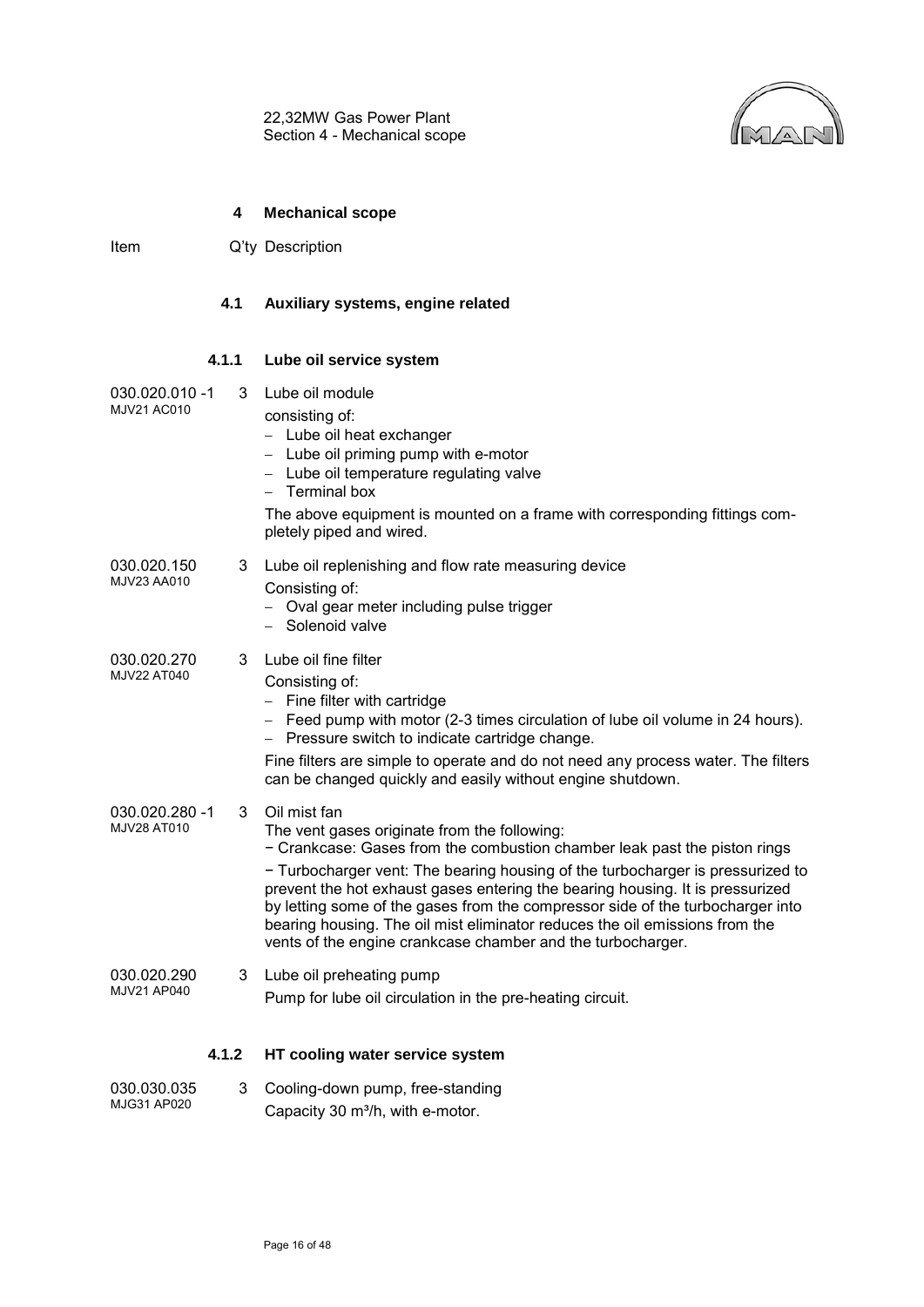

| Item                          |       | Q'ty Description                                                                                                                                                                                                                     |
|-------------------------------|-------|--------------------------------------------------------------------------------------------------------------------------------------------------------------------------------------------------------------------------------------|
| 030.030.035 -1<br>MJG31 AP020 | 3     | HT cooling water temperature regulating valve<br>With electric actuator, to be fitted in the cooling water pipe to radiator and re-<br>sistance thermometer Pt 100 to be fitted in HT cooling water pipe downstream<br>mixing point. |
| 030.030.035 -2<br>MJG31 AP020 | 3     | Resistance thermometer for HT cooling water, loose supply                                                                                                                                                                            |
| 030.030.060<br>MJG31 BB011    | 3     | Cooling water expansion tank<br>The tank is designed with two separate compartments for HT and LT circuit,<br>capacity 500 I/250 I, with mechanical level indicator and minimum alarm con-<br>tact                                   |
|                               | 4.1.3 | Low temperature cooling water system                                                                                                                                                                                                 |
| 030.040.050 -1<br>MJG32 AA025 | 3     | Charge air temperature control valve (CHATCO)                                                                                                                                                                                        |
| 030.040.050 -2                | 3     | Resistance thermometer for charge air temperature                                                                                                                                                                                    |

#### 030.040.050 -3 MJG32 AA025 3 LT cooling water temperature control valve with electric actuator and resistance thermometer Pt100, to be installed in LT cooling water pipe downstream the mixing point

## **4.1.4 Two circuit radiator cooling system**

MJG32 AA025

030.050.010 -1 MJG32 AC020 3 Two-circuit radiator cooling system The engines are cooled with outside mounted radiators with electrically driven induced draft fans with space heaters. Scope of supply: − Radiator cooler with separate cooling circuits for high and low temperature cooling water − Frame material: hot dipped galvanized steel. − Tube material: copper − Fin material: aluminum

The radiator coolers are designed for a minimum temperature of -20 °C (with glycol) and a maximum ambient temperature of 40 °C.

Supply without steel supporting structure.

Each engine is cooled by separate radiator units.

Noise power level of the radiators for one engine is 110 dB(A).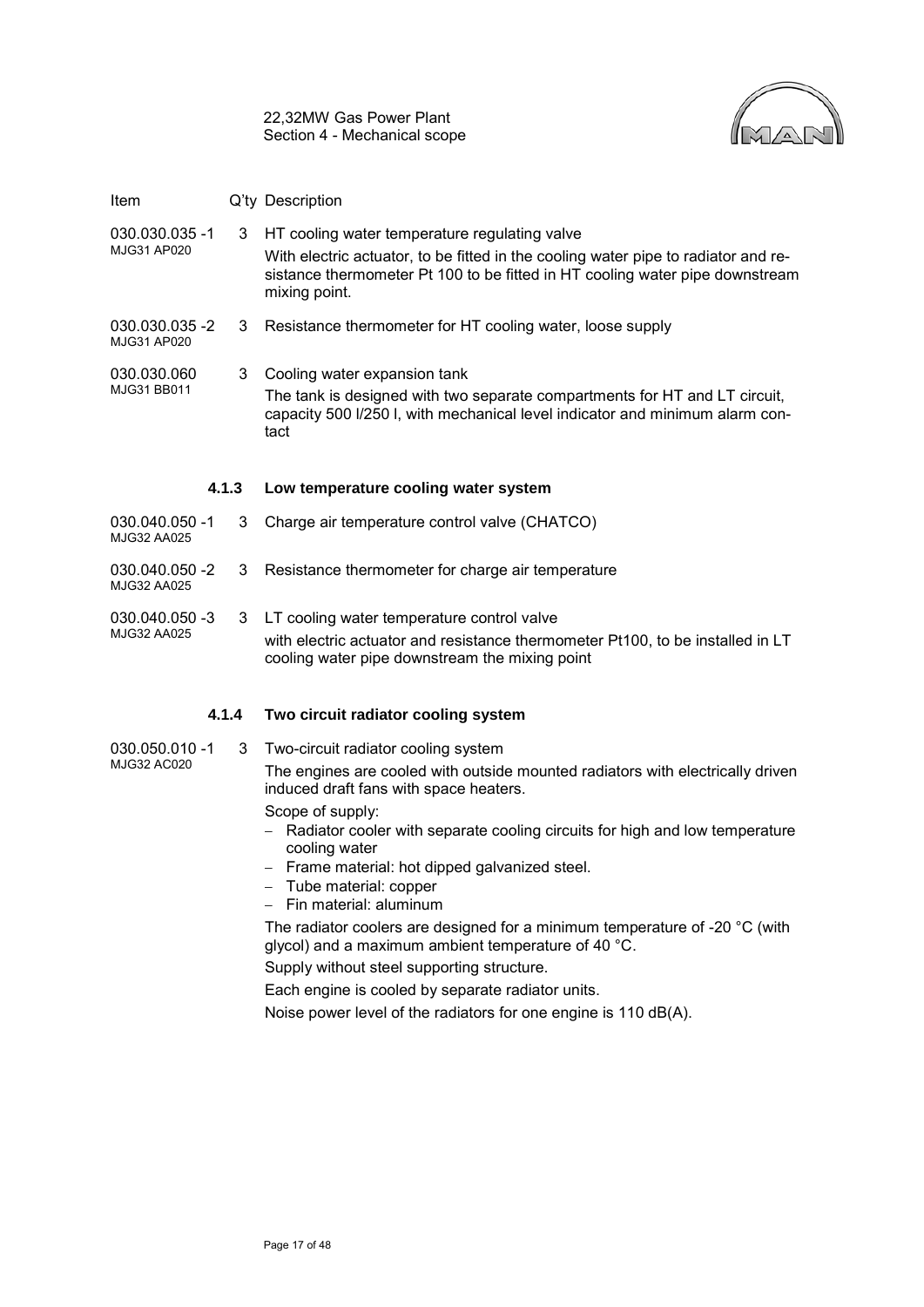

#### **4.1.5 Fuel gas system**

030.100.010 EKG91 BP010

3 Gas control line

Rated for gas supply overpressure as per minimum requirements for natural gas, consisting of:

- − Shut-off valve
- − Gas filter
- − Pressure gauges / pressure switch
- − Gas regulator system with safety shut-off
- − 2 Trip action stop valves
- − 2 Main venting valves
- − Terminal box, explosion-proof.

The maximum allowed distance between the gas control line outlet and the engine gas inlet is 10 m. The piping between gas control line and engine gas inlet has to be made of stainless steel (min. X6CrNiMoTi17-12-2, being fluid and ambient resistant).

030.100.050 EKG91 AA020

- 3 Set of shut off valves for natural gas
	- Consisting of:
	- − main shut off valve
	- − shut off valve for priming the main gas pipe
	- − venting valve

As an additional safety and maintainability measure MDT recommends the installation of a manual ball valve within the natural gas supply line in each engine related branch in front of the power house. This valve is not in scope of supply of MDT.

## **4.1.6 Combustion air system**

- 030.120.010 -1 MJQ61 AT010 3 Intake air filter unit
	- Consisting of:
	- − Weather protection
	- − Droplet separator
	- − Pulse filter, self-cleaning with pressurized air
	- − Silencer for a noise attenuation of approx. 40 dB(A)
	- − Transition piece to intake air duct(s)
	- − Intake air pre-heating
	- − Filter control unit

## **4.1.7 Engine exhaust gas system**

030.130.020 3 Expansion joint for exhaust gas duct to be installed after adapter, without counter flange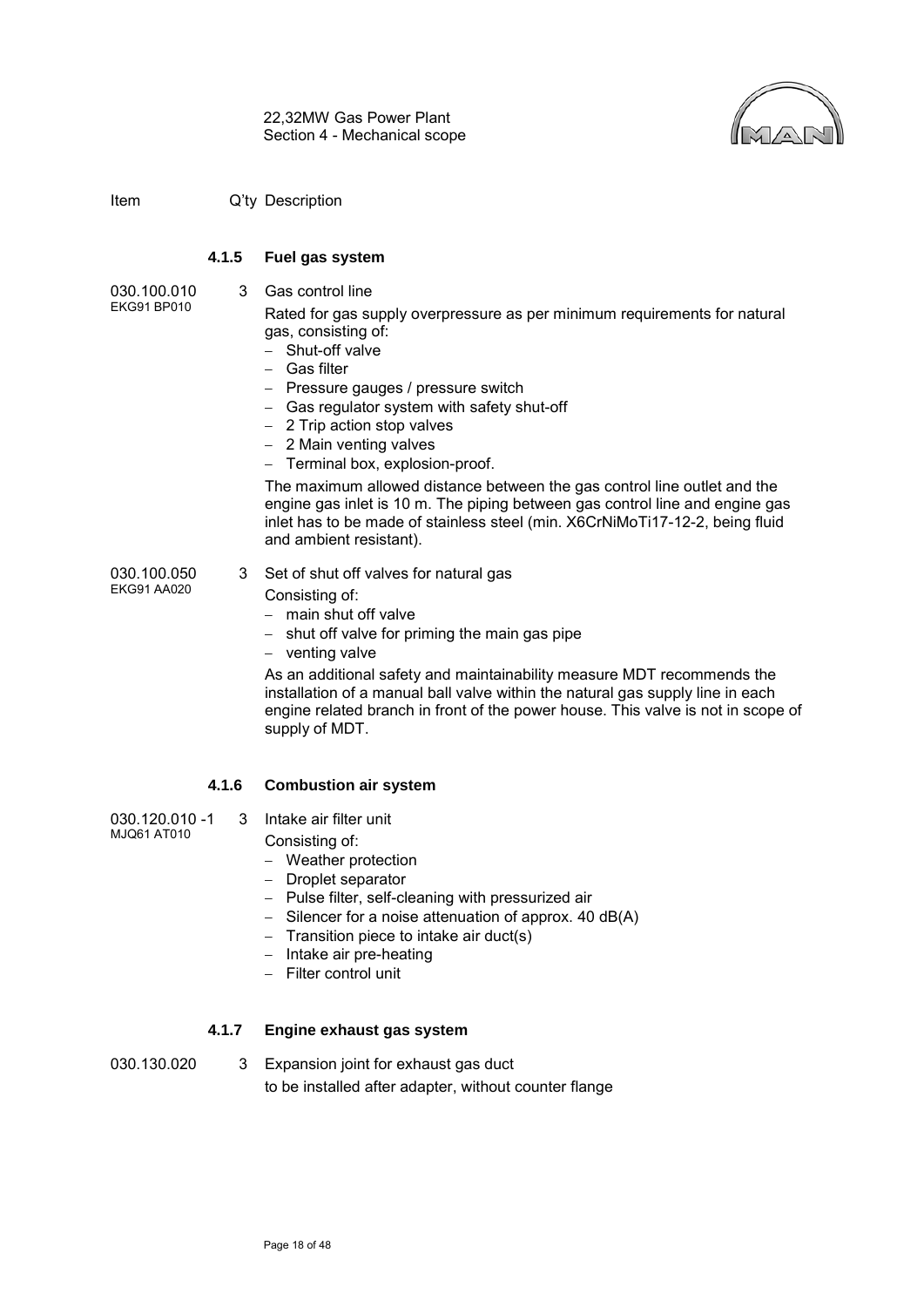

#### <span id="page-20-0"></span>**4.2 Auxiliary systems, plant related**

#### **4.2.1 Lube oil supply system**

040.010.010 1 Lube oil preheater set

MJV21 AC020

To heat engine lube oil to 40°C before engine start, heating capacity 48 kW, consisting of:

- Temperature controller with limiter
- − Temperature sensor
- − Safety valve
- − Switch cabinet with control and power part
- − Saddle support.

The preheater set is designed to preheat the lube oil of one engine.

040.010.030 MJV23 AP030 2 Lube oil supply pump

1 x operation and 1 x stand-by, capacity 3  $m^3/h$  each, with e-motor. The pump is used to supply lube oil from the storage tank to the service tank.

040.010.040 MJV23 AP060 1 Lube oil transfer pump

Capacity 3 m<sup>3</sup>/h, with motor and attached pressure relief valve. The transfer pump is used to refill the foundation frame (lube oil service tank) with the lube oil stored in the maintenance tank.

## **4.2.2 HT cooling water supply system**

040.030.010 MJG31 AC010

1 Pre-heater set for cooling water

After a longer engine shut down pre-heating is necessary before the start-up of the engine. A pre-heater set delivers the necessary energy. A circulating pipe interconnects the pre-heating set with the engine.

Cooling water pre-heating module, consisting of:

- − Continuous flow water heater, electrical type (heating capacity approx. 120 kW)
- − Temperature regulator
- − Switch cabinet, ready for connecting and service, with control and power part.

The preheater is designed for heating the engines consecutively.

## **4.2.3 Main water supply system**

040.040.010 GBK35 BB050 1 Cooling water collecting tank Capacity 3000 l with mechanical level indicating.

040.040.020 1 Replenishing pump module Consisting of 2 pumps (1 x operation + 1 x stand-by), capacity 3  $m^3/h$  each, with e-motor and expansion pot, capacity 200 l.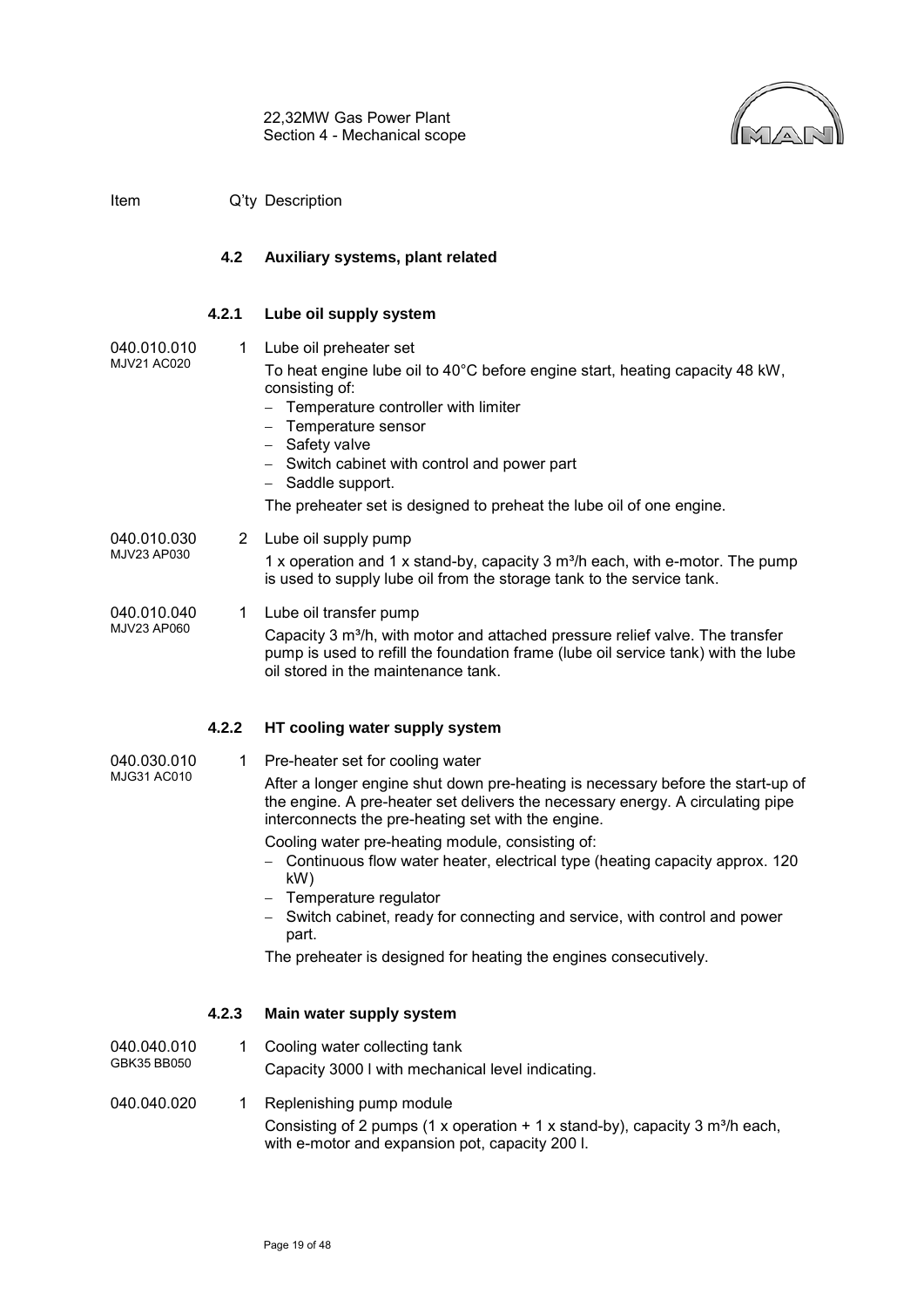

#### **4.2.4 Fuel gas system**

- 040.065.010 -1 UMF15 CQ010
- 1 Gas alarm unit
	- Consisting of:
	- − Monitoring panel
	- − Set of gas detectors

The final locations of the gas detectors in the powerhouse have to be verified by customer (e.g. with smoke plume test). In case of gas alarm (highest stage) all equipment within the monitored area, which can be a source of ignition, needs to be de-energized/ black.

#### **4.2.5 Starting air system**

040.070.010 SCB71 BB010 2 Starting air receiver Capacity 3000 l, working pressure 30 bar, with valve head, fittings, pressure gauge, supports and retaining bracket. The starting air receivers are connected in parallel, each one can be isolated from the system by shut-off valves. The capacity of the starting air receivers is designed for 3 starts of one engine without refilling. After a longer standstill of the engine a slow turn manoeuvre is required which needs additional starting air. 1 slow turn manoeuvres are considered in dimensioning of total capacity of the starting air receivers.

040.070.030 SCA71 AT020 2 Automatic draining equipment for starting air receiver

040.070.040 SCA71 AN010

1 Compressor module

Consisting of 2 compressors with electric motor, 30 bar pressure, capacity 120 m<sup>3</sup>/h each at 20°C and 1013 mbar barometric pressure, with suction filter, air cooled, intermediate and final cooler, oil and water traps, electro-magnetic water drain and switch and control device.

Module complete with three-phase motor, flywheel and flexible coupling.

Equipment mounted on a skid for resilient mounting.

## **4.2.6 Control air system**

040.073.010 1 Control air receiver

QFB72 BB010 Capacity 1000 l, 11 bar maximum pressure, vertical receiver, hot galvanized, with safety valve, pressure gauge and condensate discharge valve. The control air receiver to be installed in the power house.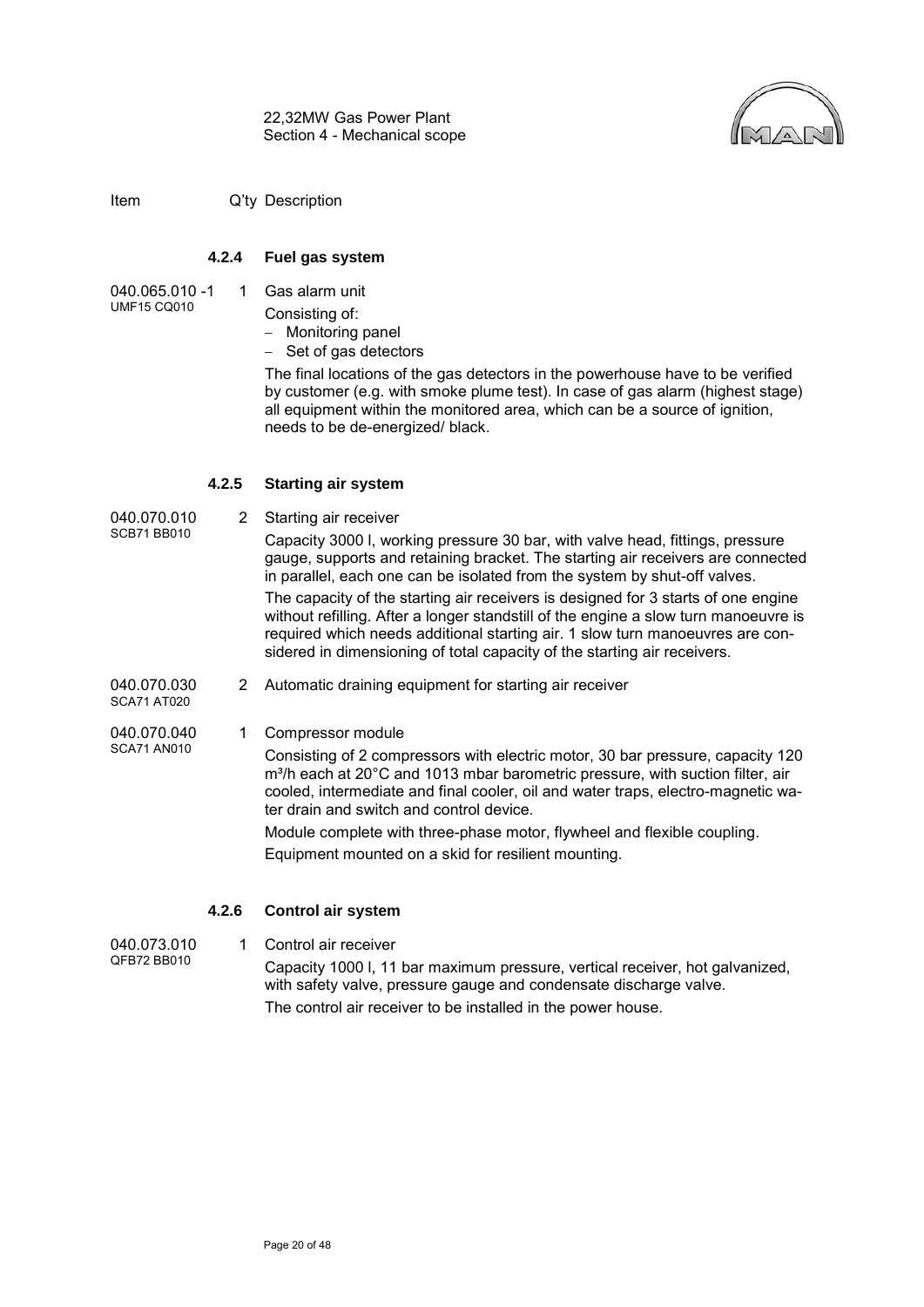| 22,32MW Gas Power Plant      |
|------------------------------|
| Section 4 - Mechanical scope |



| Item                       |   | Q'ty Description                                                                                                                                                                                                                                                                                                                                                                                                                                                                                                                                                                                                                              |
|----------------------------|---|-----------------------------------------------------------------------------------------------------------------------------------------------------------------------------------------------------------------------------------------------------------------------------------------------------------------------------------------------------------------------------------------------------------------------------------------------------------------------------------------------------------------------------------------------------------------------------------------------------------------------------------------------|
| 040.073.030<br>QFA72 AN020 | 1 | Control air compressor module<br>Consisting of 1 screw type compressor, 10 bar pressure, air cooled, designed<br>for continuous operation.<br>Complete module with energy saving screw type compressor block, three-<br>phase motor, belt drive with automatic belt tensioner or flexible coupling, intake<br>air filter, electro-magnetic water drain, final air cooler. Flexible hose line and<br>cyclone separator with electro-magnetic condensate trap are part of the module<br>or supplied as separate components.<br>Equipment being part the module is installed on a steel frame inside a housing<br>with operator control module.  |
| 040.073.050<br>QFB72 AT020 | 1 | Control air adsorption dryer<br>Dehumidification of control air down to a pressure dew point of -20°C. Dryer<br>consisting of:<br>$-$ Two adsorbent tanks<br>Valves for automatically regulated drying cycle<br>- Valve and pressure indicator for regeneration air adjustment<br>- Automatic condensate discharge<br>- Humidity indicator for visual check<br>Inlet and outlet filter<br>Above mentioned equipment will be supplied installed on a steel frame for floor<br>installation or as unit for wall-fastening. An additional filter element will be sup-<br>plied as separate component for backup purpose or special requirements. |
| 040.073.060<br>QFA71 AA010 | 1 | Pressure reducing station 30/10 bar<br>The pressure reducing station is connecting starting air and control air. The<br>starting air pressure is reduced to 10 bar, to provide control air to the plant<br>related systems. It is used as back-up for the control air compressor.<br>Reducing station, complete with:<br>Air filter<br>Reduction valve with pressure indicator<br>Safety valve<br>Connectors and pipes.                                                                                                                                                                                                                       |
| 040.073.070<br>QFB72 AA010 | 2 | Pressure reducing station bar<br>The pressure reducing station is used to provide control air to the plant related<br>systems. 1 x operation $+ 1$ x stand-by.<br>The reducing station is equipped with:<br>Air filter<br>Reduction valve with pressure indicator<br>Safety valve<br>Connectors and pipes.                                                                                                                                                                                                                                                                                                                                    |
| 040.073.080                | 1 | Compressed air filter                                                                                                                                                                                                                                                                                                                                                                                                                                                                                                                                                                                                                         |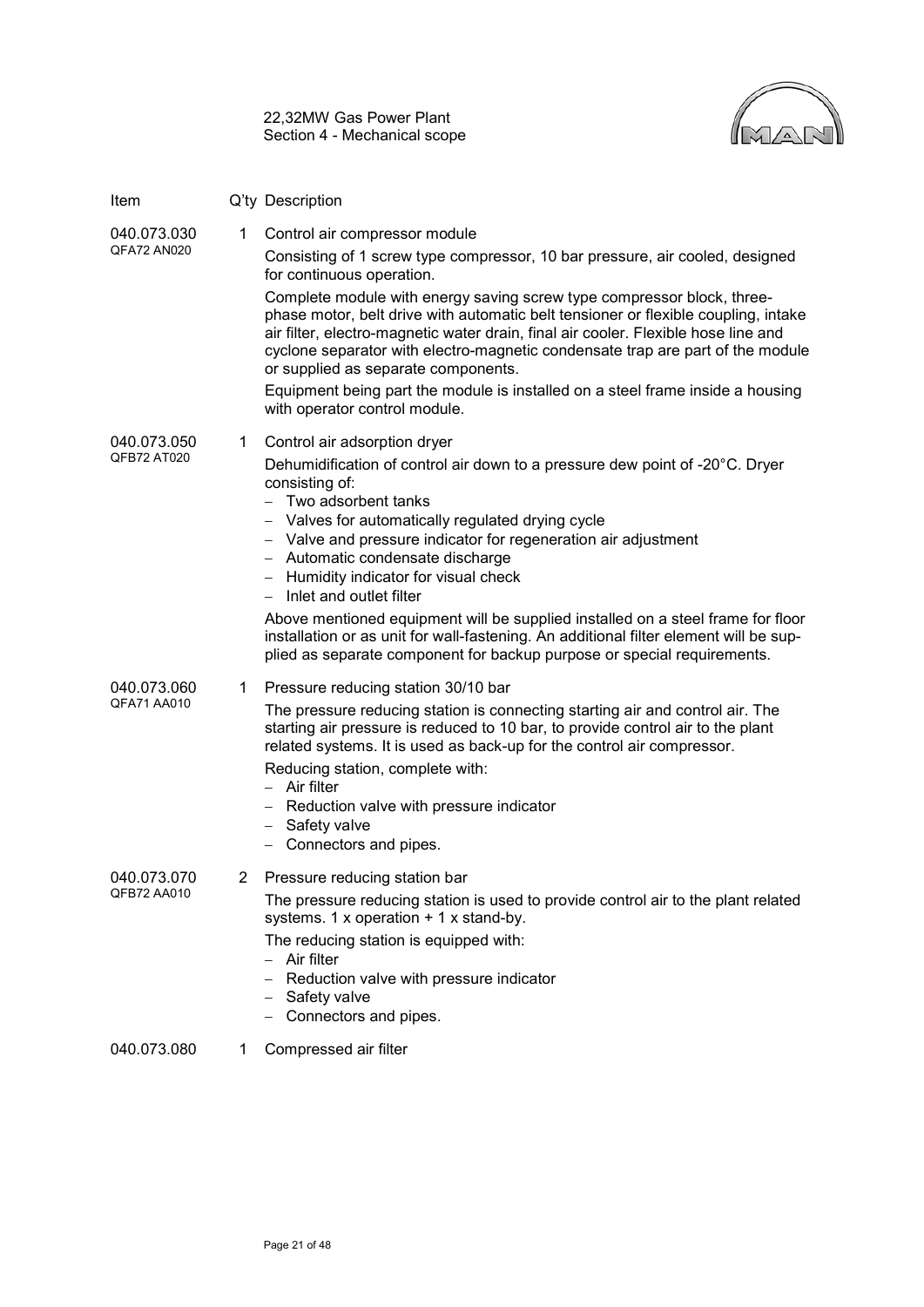

#### **4.2.7 Power house inlet ventilation system**

040.083.010 -1 UMF15 AN010 3 Set of inlet ventilation units

Consisting of 2 units, equipped with:

- − High efficiency ventilator
- − Silencer with noise attenuation of approx. 30 dB(A)
- − rain-proof housing
- − Adjustable flaps with electric actuator
- − Weather louvre

Units including supporting structure, maintenance platform, ladders.

#### **4.2.8 Power house outlet ventilation**

040.086.030 -1 UMF15 BS020 3 Power house ventilation outlet unit The outlet units in the roof consists of weather protection and silencer with a noise attenuation of approx. 20 dB(A)

#### **4.2.9 Turning gear**

<span id="page-23-0"></span>040.120.010 1 Electric drive set for turning gear

## **4.3 Exhaust gas system**

#### **4.3.1 Exhaust gas silencer**

- 060.005.010 MJR65 BS010 3 Freestanding exhaust gas silencer: Silencer for vertical installation outside of the power house (freestanding) on a supporting steel structure, Technical features:
	- − Reactive and/or absorptive attenuation principle
	- − Noise attenuation approx. 25 dB(A)
	- − Total pressure loss < 10 mbar
	- − Material of main components S235JR
	- − Absorptive material, if any, within special cushions retained by perforated plates

Scope of supply for silencer including:

- − Static design
- − Corrosion protection of non-insulated external surfaces
- − Fixing accessories for vertical installation on a supporting steel structure
- − Delivery loose, without counter flange and insulation material
- − Insulation works by Third Parties according to engineering specification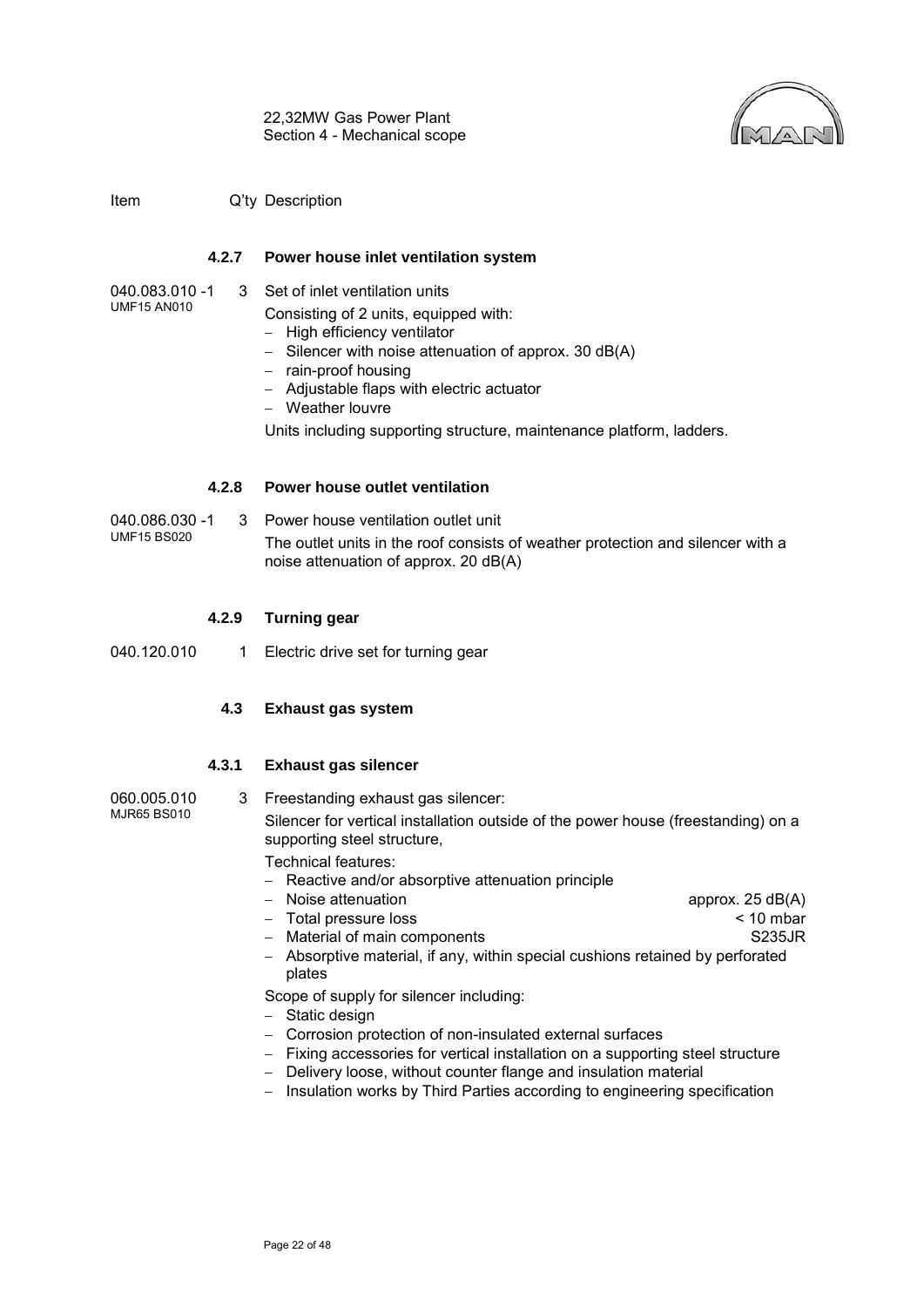

#### **4.3.2 Exhaust gas duct**

060.010.130

3 Ventilation system for exhaust gas duct

- MJR65 AN020 A ventilation system is installed for natural gas and dual fuel engine applications. The module is placed inside the powerhouse at the exhaust gas duct close to the engines outlet. The flue gas system must be purged with fresh air. The purging with fresh air avoids the ignition of explosive gas compositions. During normal operation of the engine the module is protected from the hot exhaust gas by two shut- off valves before the fan. The valves are normally closed. They are opened only during the ventilation. The gas tight closing is guaranteed by sealing air, which is inserted between the valves. The ventilation system consists of:
	- − Air fan with suction filter
	- − Two shut-off valves with limit switches
	- − Sealing air connection
	- − Pressure sensor to check the functionality of the fan
	- − Temperature sensor to guarantee no hot exhaust gas enters the fan
	- − Skid with premounted and cabled system
	- − Junction box

#### **4.3.3 Exhaust gas stack**

060.020.011 MJR65 BR020

15 meter of exhaust gas stacks

for each MAN Diesel & Turbo engine, to be installed on top of the vertically mounted silencer. Lengths of each tail pipe 5 m.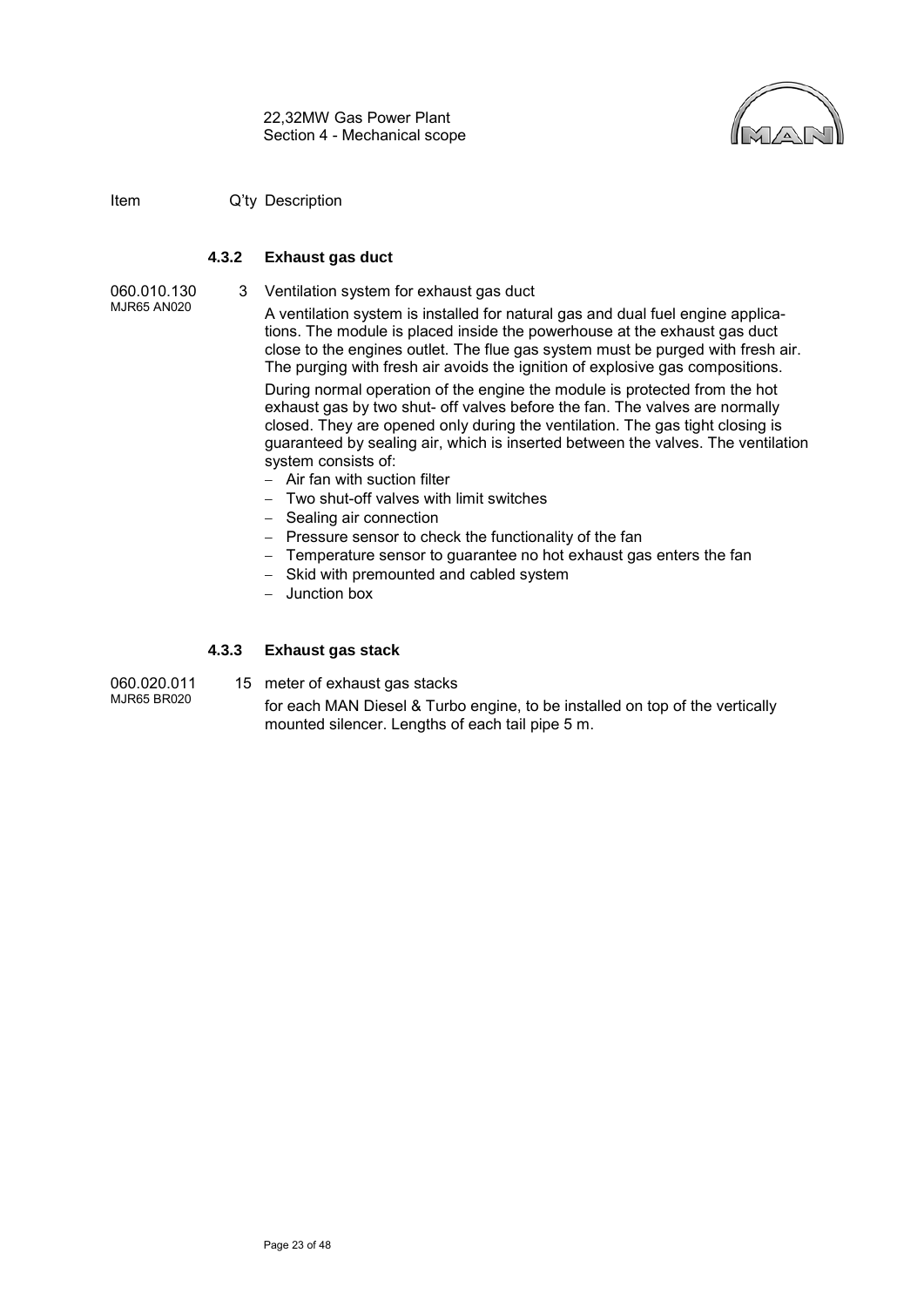

#### **5 Electrical scope**

<span id="page-25-1"></span><span id="page-25-0"></span>Item Q'ty Description

#### **5.1 Control and monitoring system**

#### **5.1.1 Genset control panel (GCP\_NG)**

070.021 -1

0

3 Genset control panel (GCP\_NG) Purpose:

The new generation of the Genset Control Panel (GCP\_NG) controls and supervises the GenSet (engine and alternator) and their systems in combination with the local engine control SaCoS. It realizes the control, synchronization and protection of the alternator circuit breaker in MV switchgear and accomodates the AVR. The GCP is located in the control room.

Properties:

The GCP is arranged for floor mounting without plinth, totally closed and front door with rubber gasket. Door lever is key-less. Cable insert from bottom. Connection to the alternator medium voltage switchgear, neutral earthing switchgear and SCADA system. Also connected to Common Control Panel (CCP) for safety related signals and to Fire Fighting and BCP (Boiler Control Panel) for safety relevant signals.

Dimensions of each panel (Type Rittal TS):

| – Width:  | approx. 800mm                                                                         |
|-----------|---------------------------------------------------------------------------------------|
| – Height: | approx. 2000mm                                                                        |
| – Depth:  | approx. 600mm                                                                         |
|           | The nanele are equipped with deer fang and reaf mounted top filters $\Lambda$ C 220 V |

The panels are equipped with door fans and roof mounted top filters. AC 230 V UPS power supply input for generation of 24 V DC for control. With touch panel for operation, supervision and monitoring. With panel light and socket outlet (AC 230V).

− Panel protection degree IP41

− Color RAL 7035

Alternator protection:

− Digital multifunction protection relay

Control system (PLC):

− Siemens SIMATIC System S7-400.

Integrated devices:

− Automatic Voltage Regulator (item 025.020.050).

070.021 -2  $\Omega$ 

## 1 Common control panel (CCP)

Purpose:

The Common Control Panel (CCP) controls and supervises the plant related (not genset related) equipment of the power plant. Furthermore, it realizes the protection and synchronization of the step-up transformers and the station transformers, the medium voltage bus bar couplers and the outgoing feeders whichever is applicable. The CCP is located in the control room.

Properties: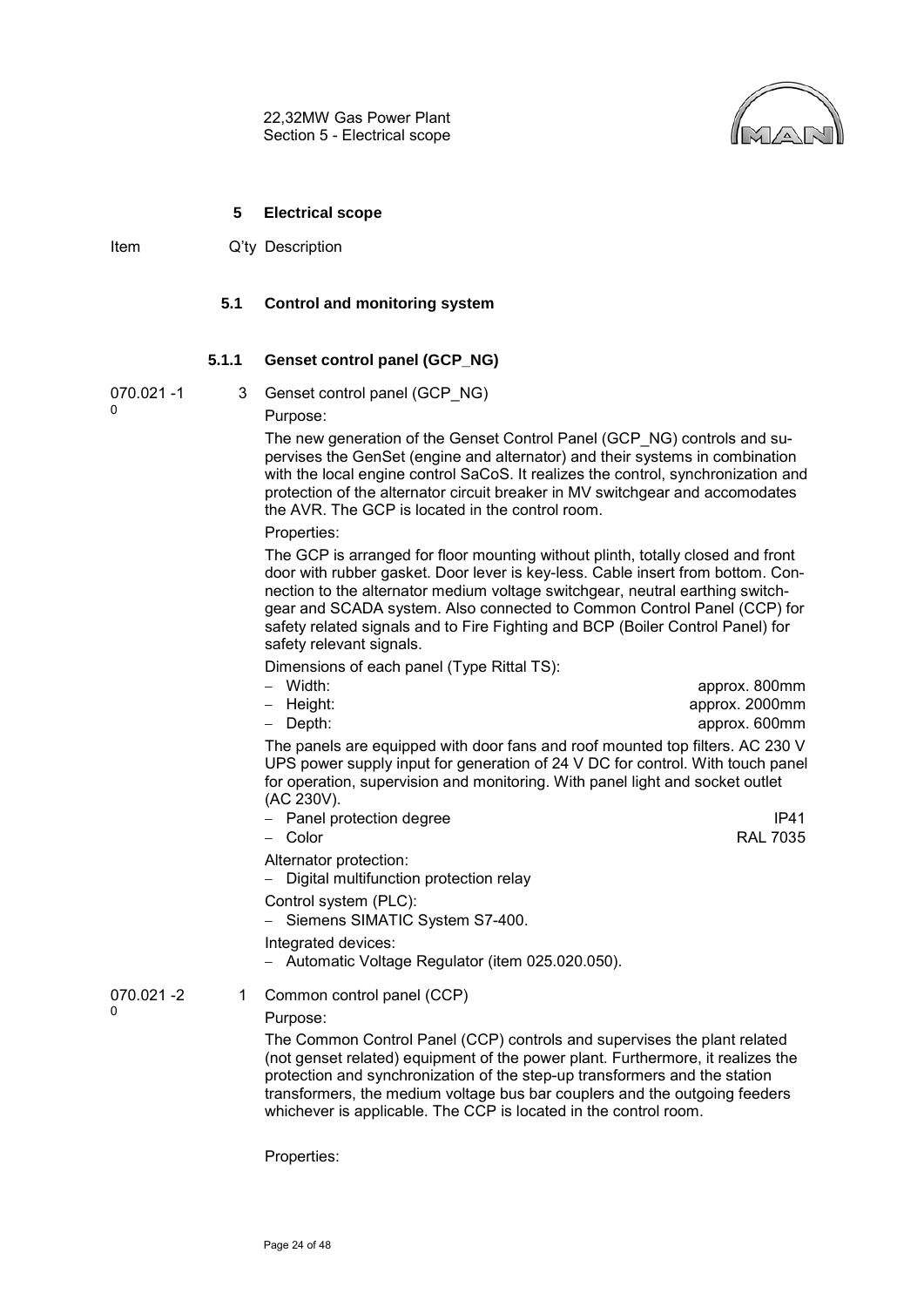

#### Item Q'ty Description

The CCP is arranged for floor mounting without plinth and front door with rubber gasket. Door levers are key-less. Cable insert from bottom. Connection to SCADA system.

Dimensions of each panel (Type Rittal TS):

- 
- − Width: approx. 3200mm − Height: approx. 2000mm − Depth: approx. 600mm
- 

Cooling is realized by door fans and roof mounted top filters

AC 230 V UPS power supply input for generation of 24 V DC for control

With touch panel PC for operating and supervision by MAN Diesel & Turbo SCADA visualization system

With panel light and socket outlet (AC 230V)

− Panel protection degree IP41

− Color RAL 7035

- Protection:
- − 1 multifunctional protection relay for step-up transformer
- − 1 multifunctional protection relay for station transformer
- − 1 protection relay for MV bus bar

Independent over current time relays for neutral earthing protection Control system (PLC):

− Siemens SIMATIC System S7-400

## **5.1.2 CoCoS-System**

070.090.010 1 "CoCoS-EDS" engine diagnosis system

CoCoS EDS is a personal computer-based system for the supervision of plant operation, which allows the user far more than simply the visualization of current operating data in various forms (monitoring function).

The engine diagnosis system consists of:

#### Hardware

- − 1 Personal computer with interface card to the alarm system
- − 1 colour monitor
- − 1 keyboard
- − 1 printer
	- Software:
- − Software for recording of values measured by the
- − Engine-specific data and maps.

#### **Trends**

The trend function of CoCoS EDS allows the user to study all relevant engine operating data, in short term trend mode, i.e. at very short intervals, over a period of 2 weeks, and in long term trend mode, i.e. at longer intervals, over several years, and thus to recognise developments and changes of operating values long before they have an effect on the plant operation.

#### Diagnosis

Based on current readings taken during operation of the plant, the diagnosis function provides the user with a clear analysis of defects and failures, which symptoms lead to this conclusion (which operating figures are not as they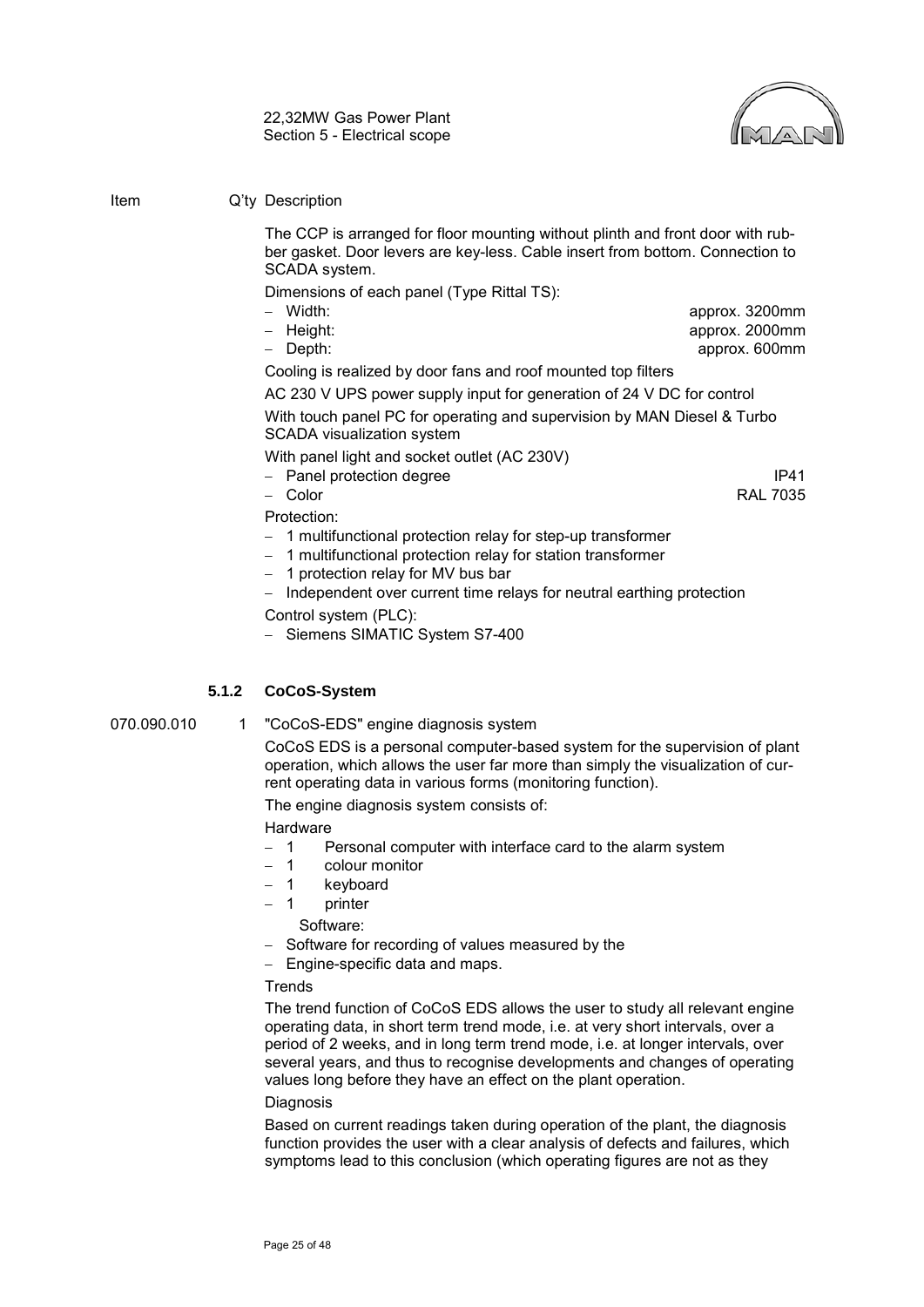

#### Item Q'ty Description

should be) and which remedial measures should be taken.

CoCoS EDS, with its functions monitoring, trend and diagnosis, does not replace the engine alarm system. It is in fact subordinate to the engine alarm system. However, due to its sensitivity in detecting and reporting occurrences, it responds prior to the engine alarm system. Thus CoCoS EDS allows the user to take the necessary countermeasures long before any serious defects or failures appear. In this way, unnecessary stoppages of the engines can be avoided, maintenance work reduced and availability of the plant increased.

To achieve these unique features, CoCoS EDS relies on performance graphs which are generated by our engineers for each single engine at the place of installation, whether in the power plant or on board a vessel. This way the real, at site operating conditions are considered, which is not possible with performance graphs that are created on the test bed only.

As CoCoS EDS can be freely configured and extended, it is also possible to include further plant auxiliaries in its functions.

#### 070.090.015 1 Connecting cables between EDS-Databox and CoCoS-EDS Hardware

*Optional equipment*

*070.090.060 -1 1 Online Service Reporting*

> *With Online Service PrimeServ provides a set of remote service product modules to enable an optimized engine operation. Thanks to effective data transmission via a secure IPsec protocol Online Service can transmit important engine and installation information throughout the world, can evaluate it and make available the know-how of the MAN Diesel & Turbo PrimeServ experts in real time. Main goal of Online Service is to support our customers globally. The remote connection will be established via the remote access device in our scope of supply. The Online Service portfolio contains small solutions like online assistance with real time remote connection on demand as well as daily data transfers including limit check, trend analysis and regular reporting. The Online Service shall begin with TOC of the power plant and is limited to a period of one year. Online Service shall be exclusively governed by the currently valid MAN Diesel & Turbo General Terms and Conditions on Online Services, available on our homepage.*

#### <span id="page-27-0"></span>**5.2 Electric plant system**

#### **5.2.1 LV sub distribution**

#### 080.050.010 -1 3 Engine Auxiliary Panel (EAP)

#### Purpose:

The Engine Auxiliary Panel (EAP) is the low voltage sub-distribution, the Motor Control Center (MCC) for the power supply of the genset related auxiliaries and for manual local operation of genset related auxiliaries which have no own control. It is the control part for the decentralized periphery, collecting all genset related signals from the field, e.g. pipes, auxiliaries, modules and not genset attached parts. The EAP is located in the mechanical annex of the genset area in the engine hall.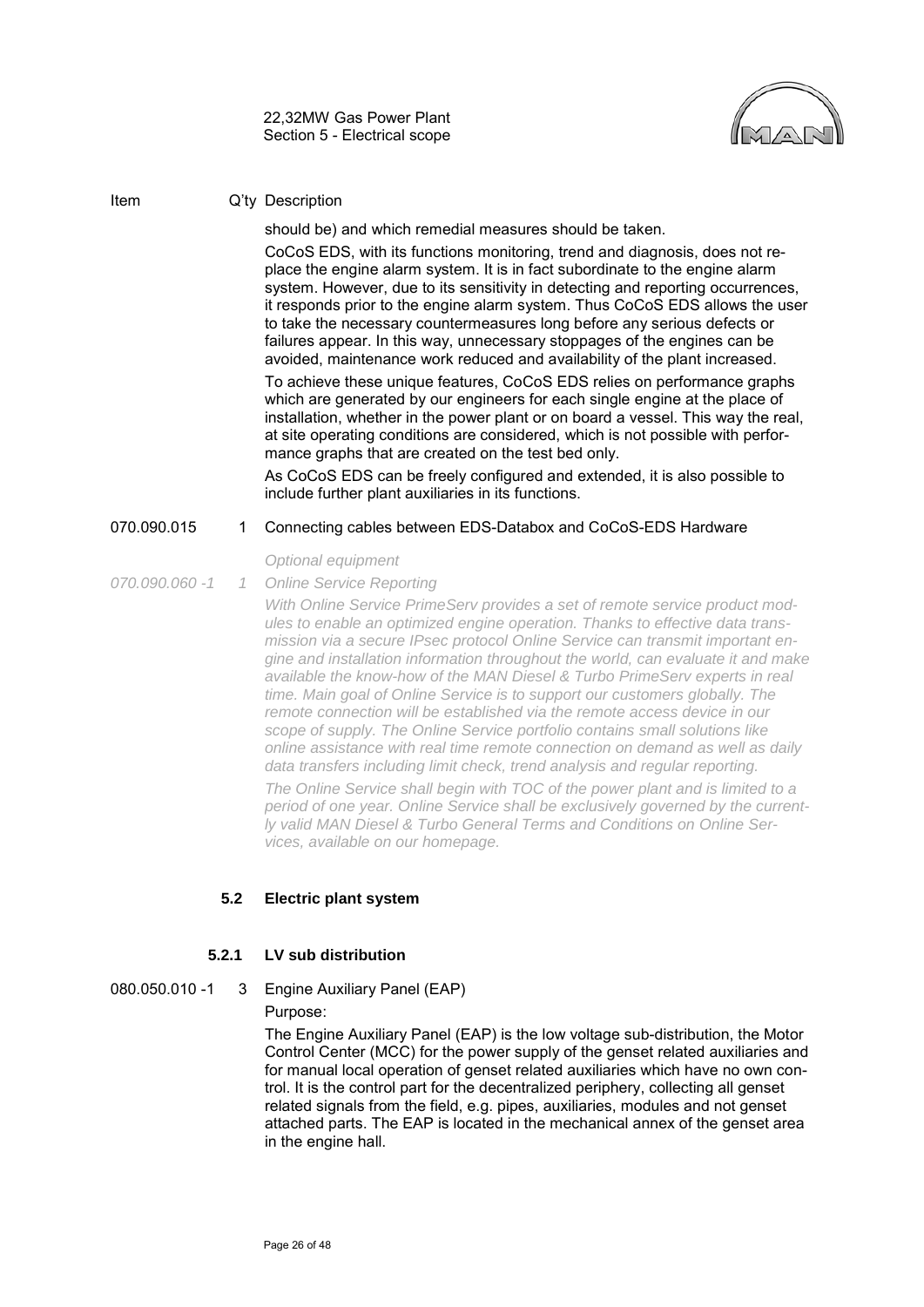

Properties:

The EAP consists of a fully enclosed metal cabinet in steel frame construction, arranged for floor mounting with a plinth, totally closed and the front doors with rubber gasket. The door lever is with a key. Cables insert from bottom through plinth. Connection to the GCP for safety relevant signals and to the GIP/ECP for the emergency stop of the auxiliaries.

Dimensions of each panel (Type Rittal TS):

- 
- − Width: approx. 2000mm − Height: approx. 2200mm − Depth: approx. 600mm

The panels are equipped with fans, thermostat, air filters and anti-condensation heating

AC 230 V UPS power supply input for generation of 24 V DC for control With panel light and socket outlet (AC 230V)

- − Panel protection degree IP54
- 

− Color / plinth color RAL 7035 / RAL 7022

Hardware:

- − Starters for genset related auxiliaries
- − Power supply feeders for genset related auxiliaries

Control system:

− Siemens ET200M (collecting of signals from genset related auxiliaries, e.g. modules and distribution of these signals to PLC Siemens SIMATIC S7-400 in the GCP)

#### 080.050.020 -1 1 Common Auxiliary Panel (CAP)

#### Purpose:

The Common Auxiliary Panel (CAP) is the low voltage sub-distribution, the Motor Control Center (MCC) for power supply of the plant related auxiliaries inside the power house, which are not genset related and for manual local operation of the auxiliaries which don't have an own control. It is the control part of the decentralized periphery, collecting signals from the different plant related pipes sensors, auxiliaries and modules inside the power house. The CAP is located centralized on the level of the mechanical annex of the power house.

Properties:

The CAP consists of a fully enclosed metal cabinet in steel frame construction, arranged for floor mounting with a plinth, totally closed and the front doors with rubber gasket. The door lever is with a key. Cables insert from bottom through plinth. Connection to the CCP for control purpose.

Dimensions of each panel (Type Rittal TS):

| – Width:  |  | approx. 2400mm                                                                   |
|-----------|--|----------------------------------------------------------------------------------|
| – Height: |  | approx. 2200mm                                                                   |
| – Depth:  |  | approx. 600mm                                                                    |
| heating   |  | The panels are equipped with fans, thermostat, air filters and anti-condensation |
|           |  |                                                                                  |

AC 230 V UPS power supply input for generation of 24 V DC for control With panel light and socket outlet (AC 230V)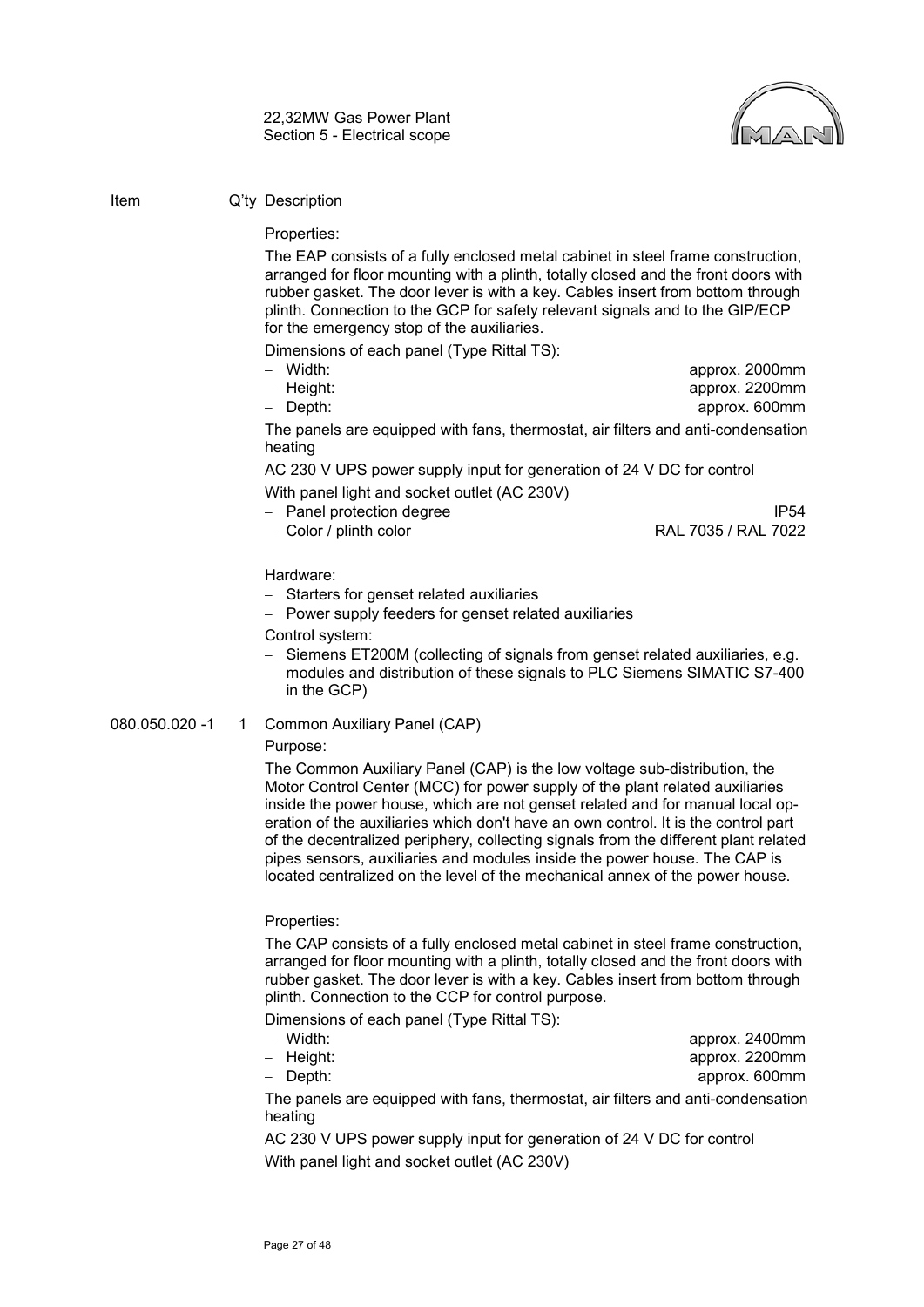

#### Item Q'ty Description

- 
- − Color / plinth color
- − Panel protection degree IP54<br>FAL 7035 / RAL 7035 / RAL 7022

Hardware:

- − Starters for common auxiliaries located in power house
- − Power supply feeders for common auxiliaries located in power house

#### Control system:

Siemens ET200M (collecting of signals from auxiliaries in the power house and distribution of these signals to PLC Siemens SIMATIC S7-400 in the CCP)

#### 080.050.050 -1 3 Engine Radiator Panel (ERP)

Purpose:

The Engine Radiator Panel (ERP) is the low voltage sub-distribution, the Motor Control Center (MCC) for the power supply of the engine related auxiliaries and for manual local operation of the auxiliaries, which don't have an own control. The ERP is located in the radiator area, outside of the power house.

Properties:

The ERP consists of a fully enclosed metal cabinet in stainless steel frame construction, arranged for floor mounting with a plinth, totally closed and the front doors with rubber gasket. The door lever is with a key. Cables insert from bottom through plinth. Connection to the GCP.

Dimensions of each panel (Type Rittal TS):

| – Width:  |  | approx. 2000mm |
|-----------|--|----------------|
| – Height: |  | approx. 2200mm |
| – Depth:  |  | approx. 600mm  |
|           |  |                |

The panels are equipped with fans, thermostat, air filters and anti-condensation heating

AC 230 V UPS power supply input for generation of 24 V DC for control With panel light and socket outlet (AC 230V)

- − Panel protection degree IP54
- − Color / plinth color not painted

Hardware:

− Starters for radiators and radiator related auxiliaries

Control system:

− Siemens ET200M (collecting of signals from radiators and radiator related auxiliaries and distribution of these signals to PLC Siemens SIMATIC S7- 400 in the GCP)

080.050.120 -1 1 Common PH Ventilation Panel (CVP)

Purpose:

The Common Ventilation Panel (CVP) is the low voltage sub-distribution, the Motor Control Center (MCC) for the power supply of the power house ventilation. It is the control part for the decentralized periphery, collecting all powerhouse ventilation related signals and enables local control of the ventilation. The CVP is located outside of the power house.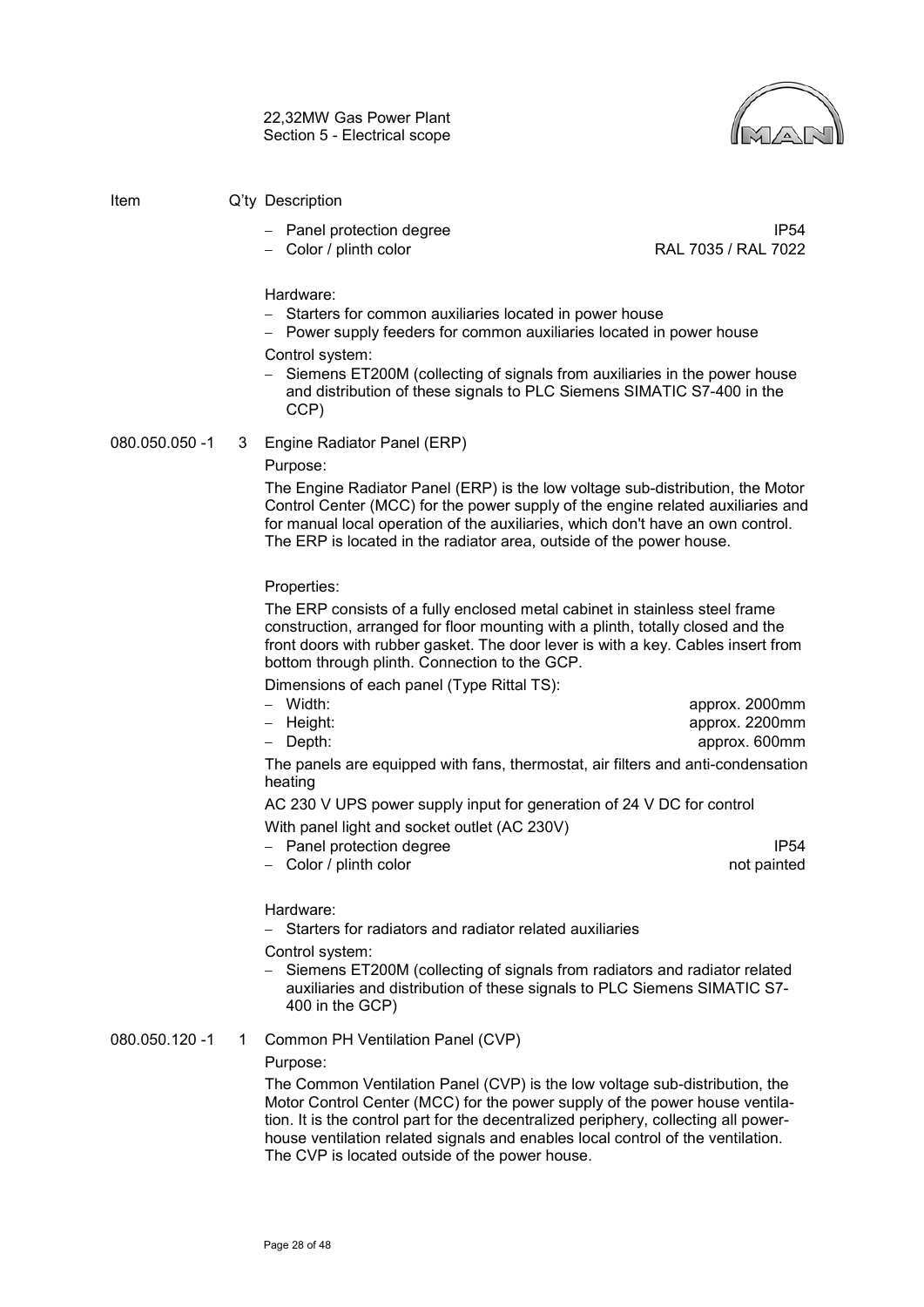

#### Properties:

This panel consists of a fully enclosed metal cabinet in stainless steel frame construction (Rittal TS) arranged for floor mounting without plinth, totally closed and the front door with a rubber gasket. The door lever is with a key. Cables insert from the bottom. Connection to the CCP for control purpose and safety relevant signals.

Dimensions of each panel (Type Rittal TS):

- 
- − Width: approx. 1200mm
- − Height: approx. 2200mm
- − Depth: approx. 600mm

The panels are equipped with fans, thermostat, air filters and anti-condensation heating

AC 230 V UPS power supply input for generation of 24 V DC for controlWith panel light and socket outlet (AC 230V)- Panel protection degree IP54

− Color / plinth color not painted

#### Hardware:

- − Starters for the power-house ventilation
- − Power supply feeders for the power-house ventilation

Control system:

− Siemens ET200M (collecting of input/output signals and distribution of these signals to PLC Siemens SIMATIC S7-400H in the CCP)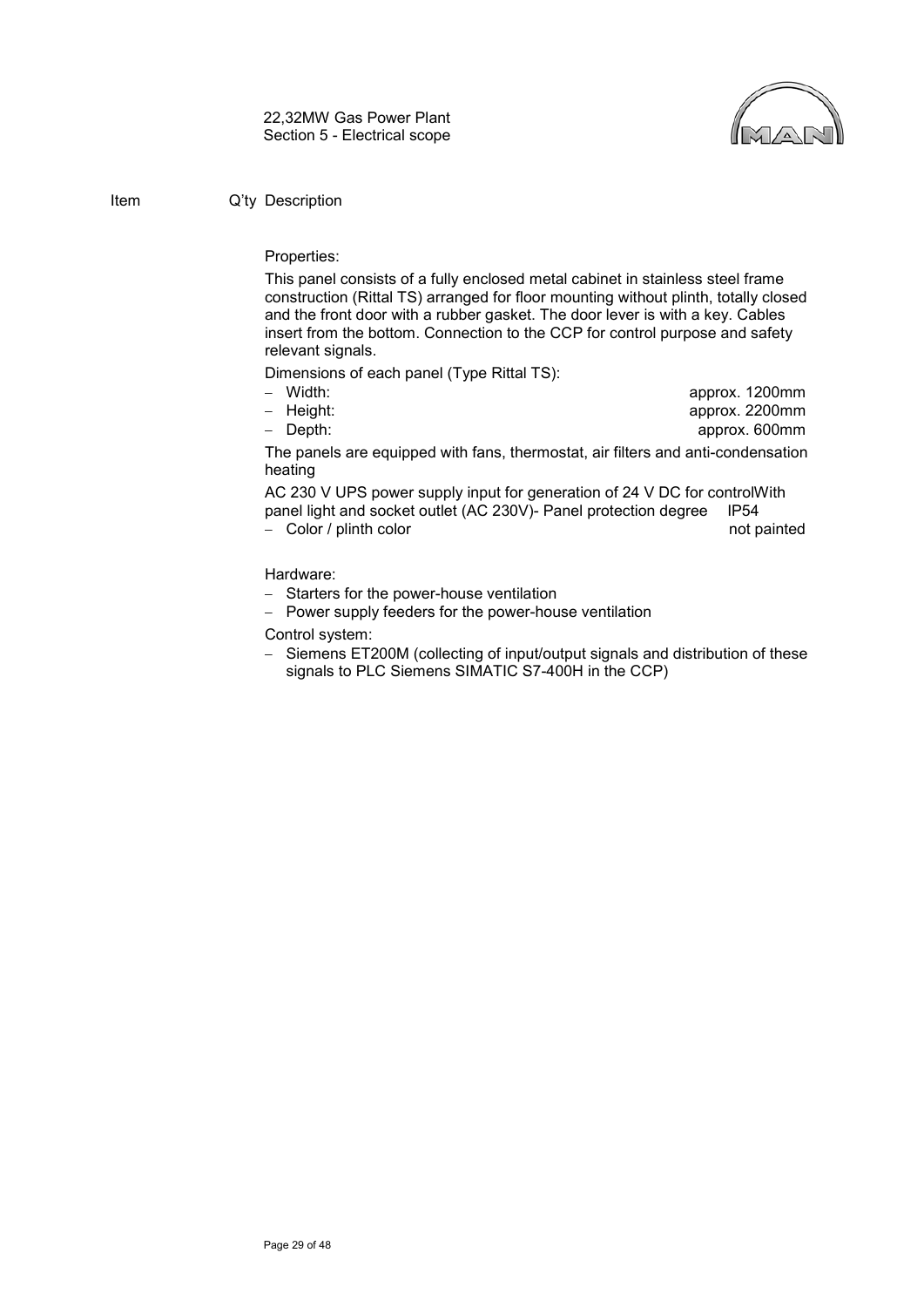

#### **6 Miscellaneous**

<span id="page-31-1"></span><span id="page-31-0"></span>Item Q'ty Description

## **6.1 Documentation**

#### **6.1.1 Basic plant technical documentation**

170.010.010 -1 3 Sets of genset and equipment documentation in paper edition Consisting of:

Operating manual of delivered equipment

- − General overview including residual risks
- − Reference list of associated documents

Instruction manuals of engine and turbo-charger

- − Operating instructions and maintenance schedule
- − Working instructions
- − Spare parts catalogue
- − Tools and spare parts lists
- − Workshop test acceptance certificate

Documentation of the genset including:

- − Instruction manual of alternator, etc.
- − Drawings

Set of manuals of delivered equipment

Additionally, the above mentioned documents will be handed over in PDFformat on CD or DVD. Publication of intermediate status of O&M manuals on online platforms (on demand). The documentation will be in English language and in MAN Diesel & Turbo's standard format.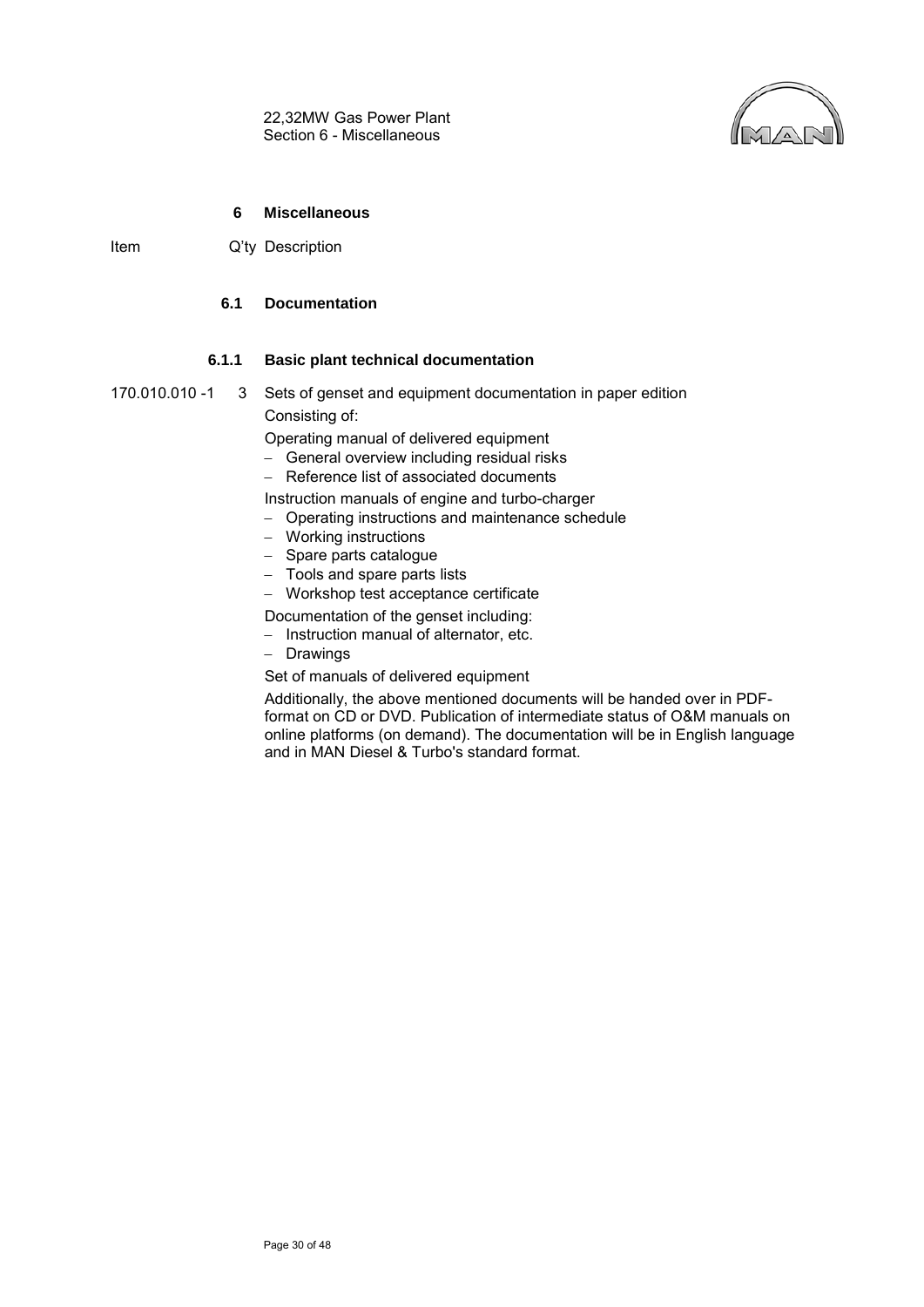22,32MW Gas Power Plant Section 7 - Tools, spare and wear parts



#### **7 Tools, spare and wear parts**

<span id="page-32-1"></span><span id="page-32-0"></span>Item Q'ty Description

#### **7.1 Tools and spares**

#### **7.1.1 Engine tools**

$$
015.010.01\\
$$

0 1 Set of standard and special tools for the engine required for servicing and inspection of the engine, consisting of:

BASIC TOOLS − Eye bolt, socket wrench insert with adapters, screw driver inserts, torque spanners

#### HYDRAULIC TOOLS

− Pneumatically driven hydraulic high-pressure pump with hydraulic bolt tensioning devices

#### DEVICES

− For the crankshaft bearing caps

Mounting and removing devices for:

- − Cylinder heads with rocker arm casing
- − Inlet and outlet valves
- − Gas valves and gas pipes
- − Pistons including insertion bush
- − Cylinder liners
- − Connecting rod bearing caps
- − Connecting rods
- − Camshaft vibration damper
- 015.010.020 1 Crank web deflection measuring device
- 015.010.080 1 Electric valve cone grinder for the exhaust valves, make HUNGER
- 015.010.090 1 Electric valve seat grinder for the inlet and exhaust valve seats (alternating current 230V)
- 015.010.182 1 Assembly and reversing device for the cylinder heads

## **7.1.2 Engine spare and wear parts**

- 015.020.020 3 Set of engine standard spare parts for engine type 12V35/44G, consisting of: Piston:
	- − 1 Set of compression and oil scraper rings

Cylinder head:

- − 1 Valve seat insert for inlet valve with round seal ring
- − 1 Valve seat insert for exhaust valve with round seal ring
- − 1 Valve guide with round seal ring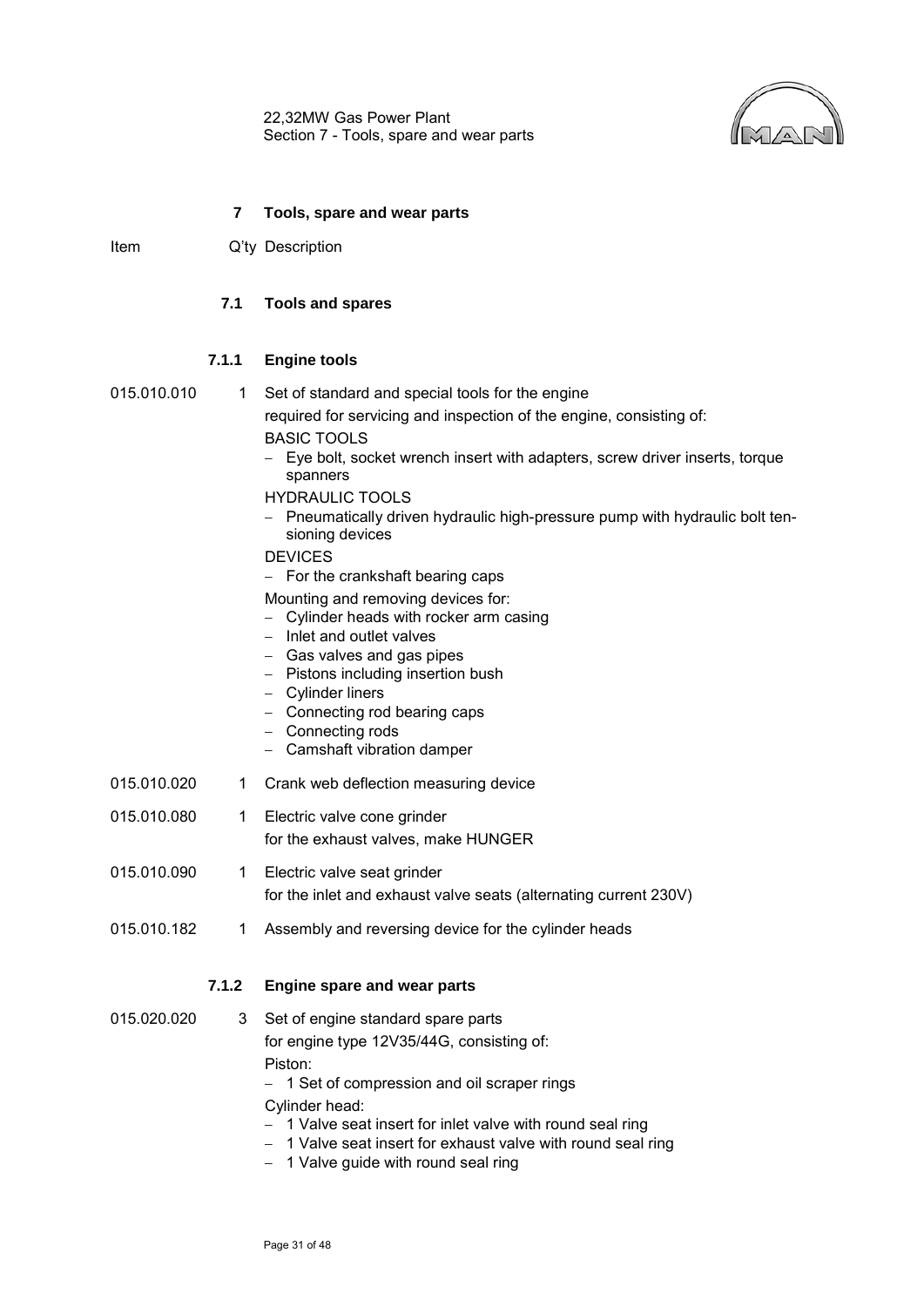

22,32MW Gas Power Plant Section 7 - Tools, spare and wear parts

| Item        |       | Q'ty Description                                                                                                                                                                                                                                                                                                                                                                                                                                                                                                                                   |
|-------------|-------|----------------------------------------------------------------------------------------------------------------------------------------------------------------------------------------------------------------------------------------------------------------------------------------------------------------------------------------------------------------------------------------------------------------------------------------------------------------------------------------------------------------------------------------------------|
|             |       | Inlet valve:<br>- 1 Inlet valve, complete<br>Exhaust valve:<br>1 Exhaust valve, complete<br>Operation/Monitoring:<br>- 1 Three-way solenoid valve<br>- 1 Pressure reduction valve<br>Seals and round seal rings:<br>1 Set of seals and seal rings for 1 cylinder<br>Sealing material:<br>- 1 Set of sealing material<br>Gas operation:<br>- 4 round seal ring for gas valve<br>- 4 round seal ring for gas valve guide<br>- 4 gas valve<br>- 1 gas valve drive<br>- 4 prechamber insert<br>4 set of round seal rings for pre-chamber insert<br>$-$ |
| 015.020.070 | 1.    | Spare parts for operating and monitoring the engine                                                                                                                                                                                                                                                                                                                                                                                                                                                                                                |
| 015.020.140 | 1     | Set of spare parts for SACOS                                                                                                                                                                                                                                                                                                                                                                                                                                                                                                                       |
|             | 7.1.3 | <b>Plant tools</b>                                                                                                                                                                                                                                                                                                                                                                                                                                                                                                                                 |

015.030.090 1 Mobile strainer cleaning unit

For lube oil automatic filter, consisting of:

- − Tank
- − High-pressure pump
- − Pump protecting filter
- − Microfilter
- − Cleaning gun with high-pressure hose
- − Cleaning liquid

## **7.1.4 Plant spares**

- 015.040.020 -1 1 Set of spare parts for alternator
	- consisting of:
	- − 1 Set of diodes; varistor (for one generator)
	- − 1 Pt100 for bearing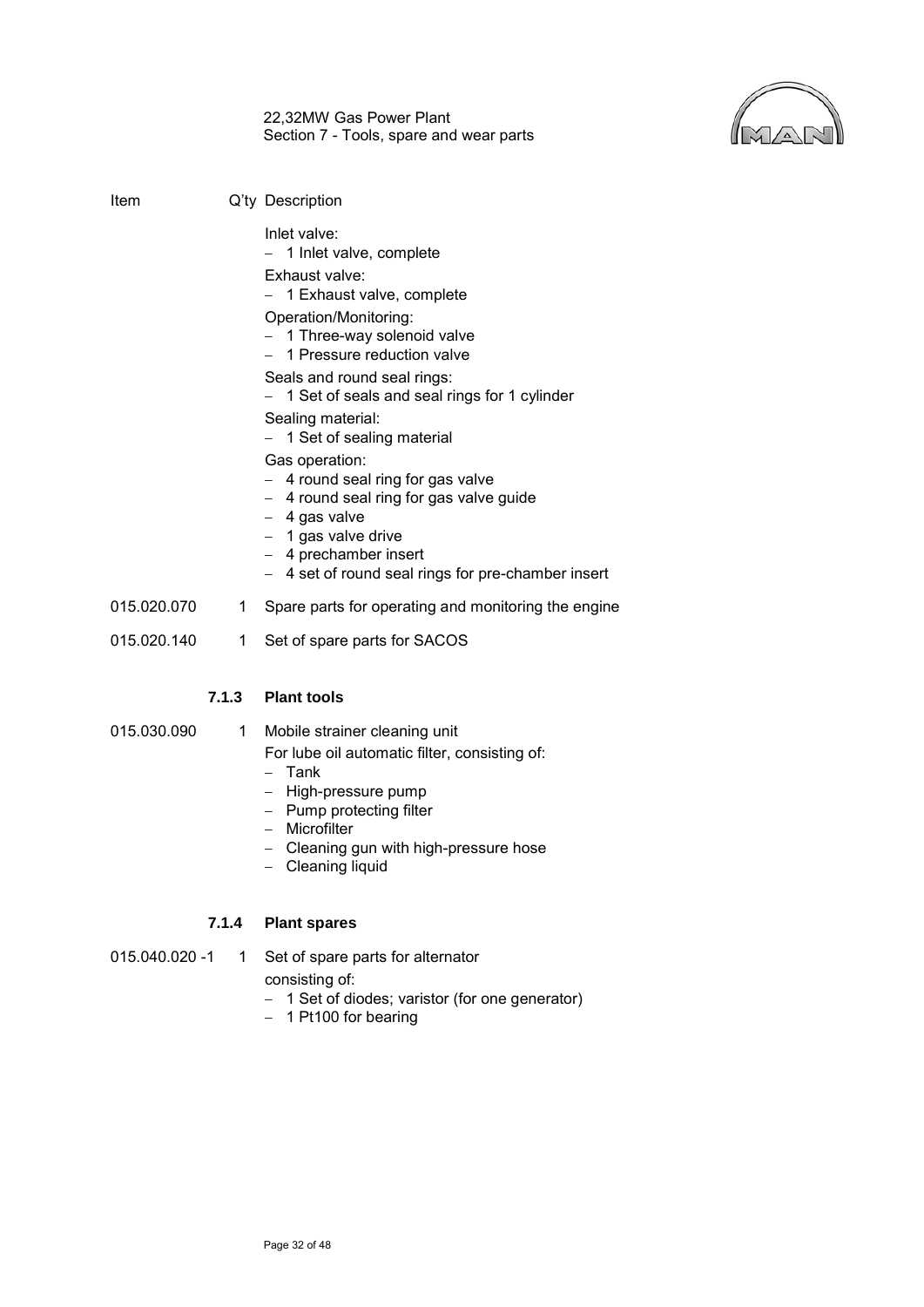

#### **8 Services**

<span id="page-34-1"></span><span id="page-34-0"></span>Item Q'ty Description

#### **8.1 Quality Management, Quality Assurance**

- 
- 205.010 -1 1 Establishing of a Quality Plan

MAN Diesel & Turbo has implemented a Quality Management System that conforms to ISO 9001 and ISO 14001 environmental standards. The integrated quality and environmental management manual is applied to all internal process steps to assure MAN Diesel & Turbo's grade of quality for our engines as well as for equipment delivered by sub-suppliers.

An individual quality plan will be issued, containing order-specific outlines of the quality standard related to quality assurance and quality documentation. In addition, individual processes are scheduled, deliveries are defined and test plans are assigned to the components to be supplied. Factory/Site Acceptance Tests follow the individual items of this plan.

The electronic version of the documentation is consisting of:

- − Project specific Quality Plan
- − Inspection and Test Plans
- − Inspection and Test Records

The above mentioned documents will be handed over in PDF format on CD/DVD. The documents will be in English language and in MAN Diesel & Turbo standard format.

#### **8.1.1 HSE Planning**

- 
- 205.050 -1 1 Establishing of the necessary HSE Measures

MAN Diesel & Turbo has implemented a HSE Management System that conforms to OHSAS 18001, OHRIS and ISO 14001 standards. The integrated quality and HSE management manual is applied to all internal process steps to assure MAN Diesel & Turbo's grade of quality, safety for our people as well as for the environment and others.

Individual activities for fulfilling the MAN Diesel & Turbo HSE standards as well as the local requirements will be defined. The electronic version of the documentation should consist of:

- − Risk assessment
- − Adopted HSE-Manual and Site rules (in case of EPC or Consortia)
- − Audit planning- Deviations of the MAN Diesel & Turbo standard (if applicable) The HSE Manual and the site rules will be handed over in PDF format on CD/DVD. The documents will be in English language and in MAN Diesel & Turbo standard format.Other Documents will be filed and handed in if necessary.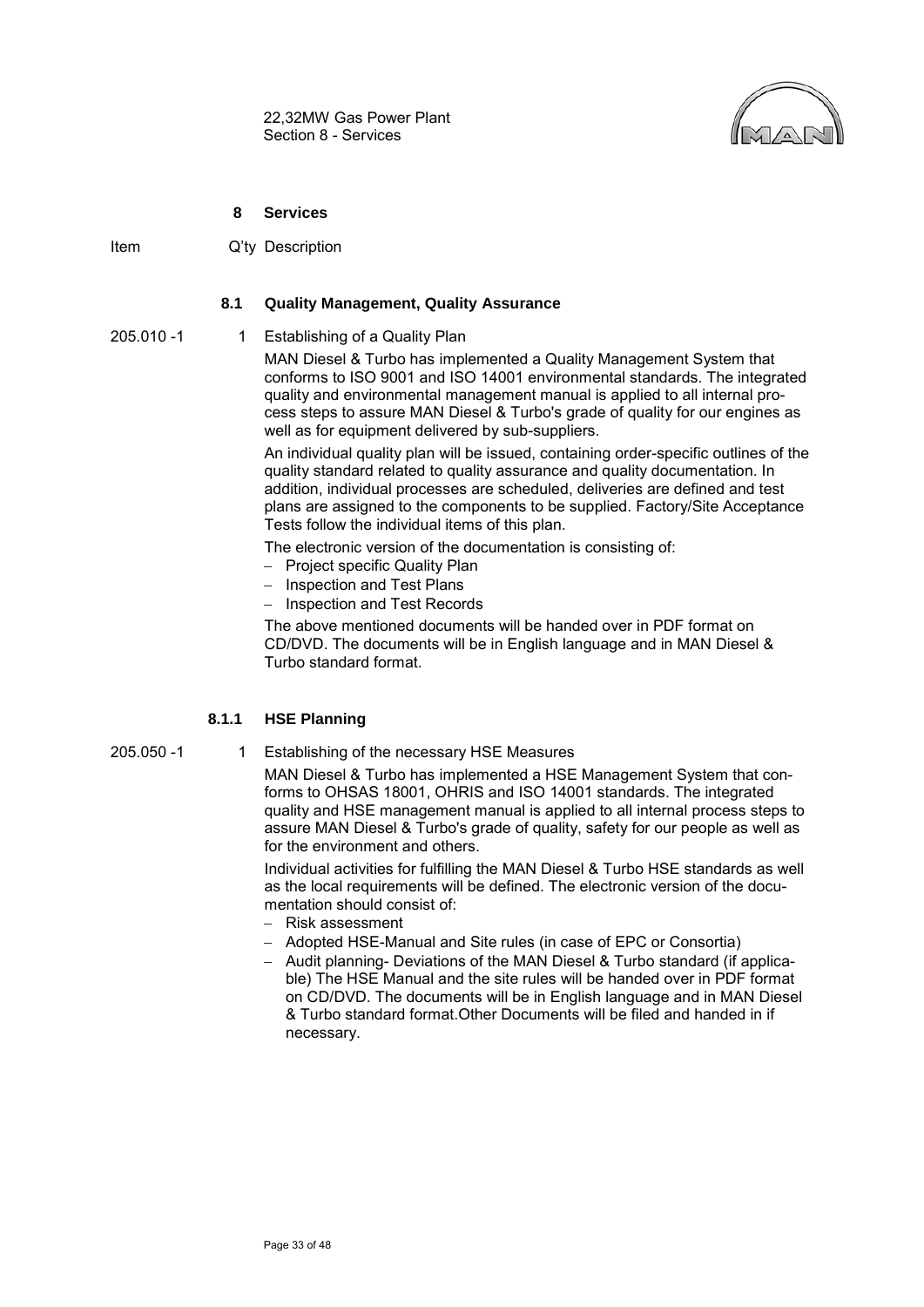

<span id="page-35-0"></span>Item Q'ty Description

## **8.2 Project engineering**

## **8.2.1 Process & Tender Engineering**

210.015.010 -1 1 System engineering

MAN Diesel & Turbo will engineer the offered scope of supply and provide the design data required for specification of the concerned equipment

- − Design of the lube oil, cooling water, fuel, intake air and exhaust gas systems
- − Heat recovery system for auxiliary consumption
- − Explosion protection systems (if applicable)
- − Adaption of the engine configuration to site conditions

The results of the system engineering are dimensioning data such as consumption, pressures, flow rates, temperatures, etc. and technical requirements at interfaces which will be used for ordering of the equipment.

MAN Diesel & Turbo will execute P&I Diagrams of all mediums required for the offered scope of supply.

## **8.2.2 Mechanical project engineering**

210.020 -1 1 Mechanical project engineering

MAN Diesel & Turbo will execute following order drawings:

- − Site plan showing the outdoor facilities of the power plant
- − Power house layout drawing

## **8.2.3 Calculation of genset foundation**

210.033.010 1 Design of the genset foundation base

Based on the genset foundation drawing mentioned above, MAN Diesel & Turbo will execute civil design works for the genset foundation.

As an outcome of the civil design works MAN Diesel & Turbo will prepare following documentation:

- − General arrangement drawing
- − Reinforcement drawing
- − Steel bending and quantity list
- − Foundation calculation
- − Short construction manual.

Calculation of the foundation is based on the soil bearing capacity as per section 1 and does not consider engineering or design for piling.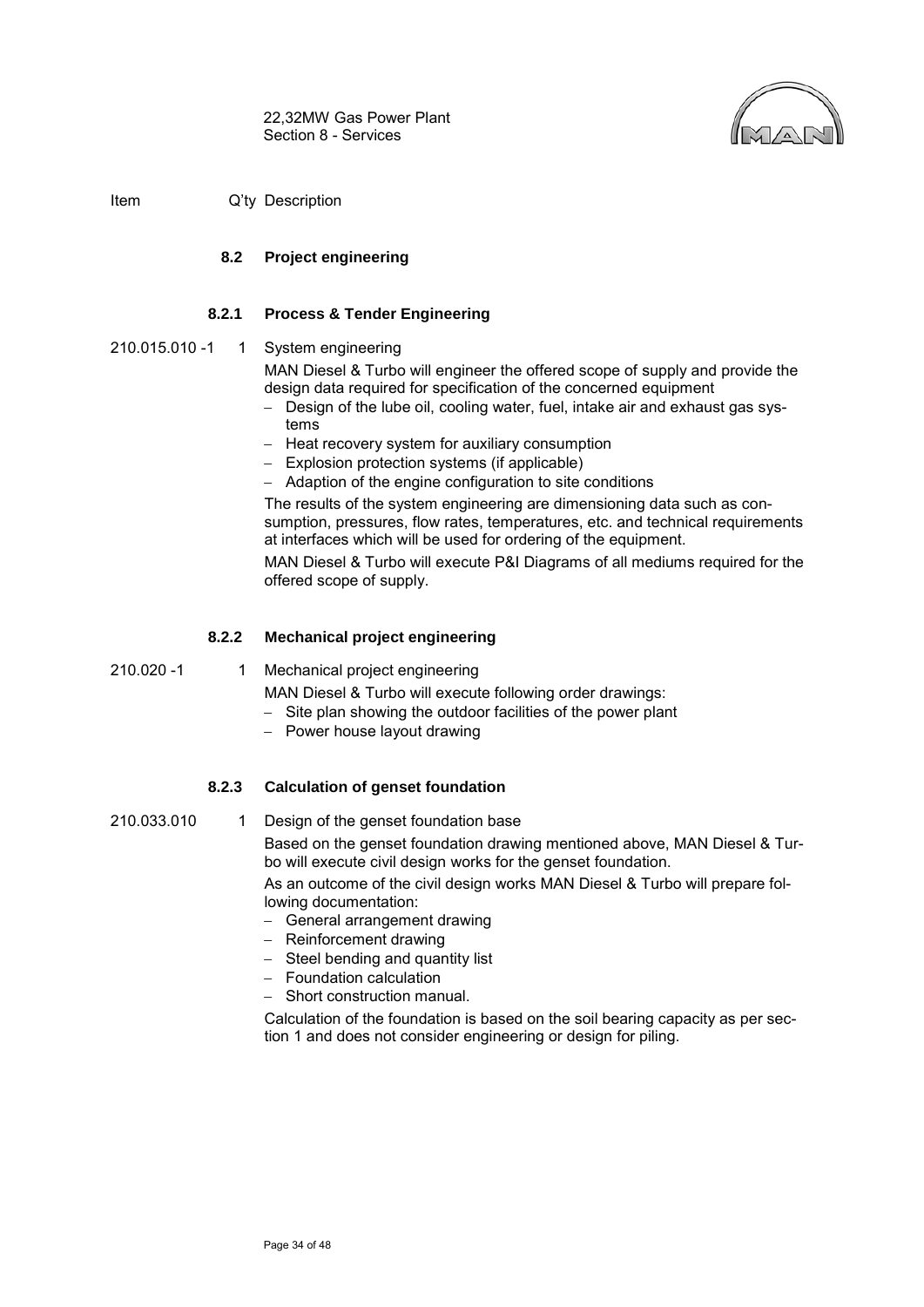

Item Q'ty Description

## **8.2.4 Engineering of auxiliaries**

210.040 -1 1 Engineering of auxiliaries Based on the standard system engineering mentioned above, MAN will define and engineer all offered equipment.

## **8.2.5 Electrical engineering**

210.060 -1 1 Electrical engineering

Establishing of the electrical documentation of the offered scope of supply, consisting of:

- − Technical specification of electrical equipment
- − Electrical cabinet drawings
- − PLC architecture / schematic diagrams
- − List of measuring and control devices (plant)
- − List of Electrical Consumers

## **8.2.6 Protection study**

210.066 -1 0

1 Protection study

Purpose:

The Protection Study serves for the calculation of the relevant short circuit currents to verify the correct design of the main electrical components in the power plant. The Protection Study determines the setting values for the protection devices of the electrical equipment.

## Properties:

The protection study is the result of a protection engineering service. The study indicates all input data which has been considered for the study. The study based on the IEC 60909 standard for short-circuit calculation, data sheets of the electrical components, requirements of MAN Diesel & Turbo (e.g. protection matrix, protection and measuring scheme), requirements of the grid operator or grid code and studies carried out by others. The protection study will be done for all protection devices (e.g. protection relay of alternator, step-up and station transformer) in the scope of supply of MAN. It provides the setting values for the main LV (Low Voltage) circuit breakers, depending on project specific arrangement. The results and setting values shall ensure the proper protection for the electrical equipment under all operation modes. The study verifies that faults of electrical equipment (e.g. short circuit, earth fault) will be disconnected in a safe manner, in sufficient time and selective.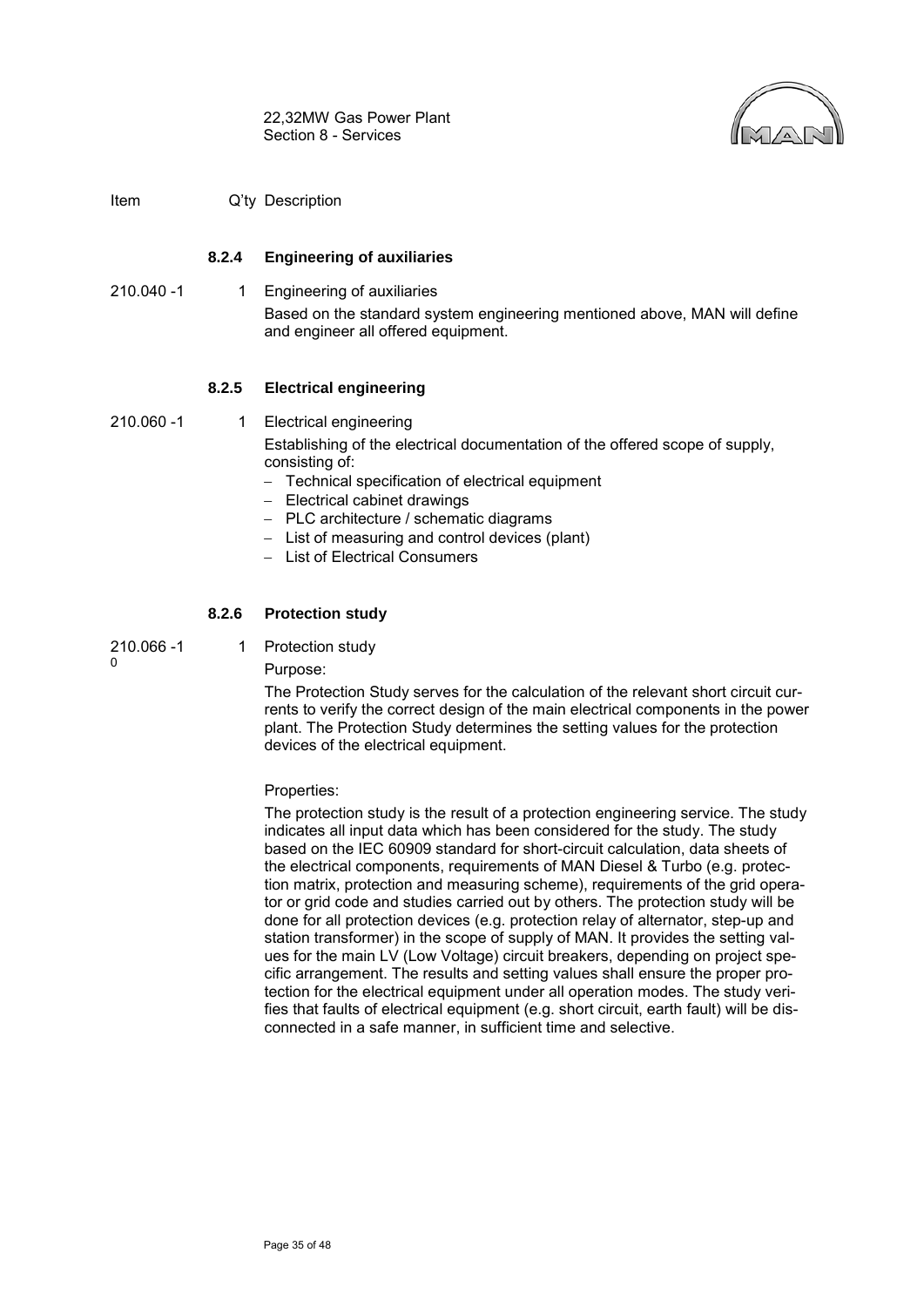

Item Q'ty Description

## **8.2.7 Basic civil engineering**

<span id="page-37-0"></span>210.070 -1 1 Basic civil engineering

Assistance for preparation of:

- − Site layout proposal
- − Layout proposal power house
- − Layout proposal ancillary buildings/tank farm

#### **8.3 Logistics**

#### **8.3.1 Transportation of equipment**

The engine will be transported completely assembled and mounted on the foundation frame

- 220.020.010 1 Transport of engines to FCA North Sea port
- <span id="page-37-1"></span>220.020.040 1 Transport of auxiliaries to FCA North Sea port

## **8.4 Site activities**

#### **8.4.1 Supervision of installation**

- 230.030.040 -1 70 man days Supervision of genset and mechanical equipment installation This service includes placing of the engine with springs elements on the foundation, coupling and alignment with the alternator, grouting of alternator, as well as placing all the mechanical equipment supplied by MAN Diesel & Turbo. The following prerequisites are necessary:
	- − All engines and alternators are already unpacked and prepared for placement.
	- − The auxiliaries are at site, unpacked and prepared for placement
	- − Power house crane is available and the roof is closed
	- − Hydraulic jacks, lifting devices, hydraulic tools, etc. are available
	- − Supervision as per MAN Diesel & Turbo quality standard.
- 230.030.060 -1 20 man days supervision of electrical installation

#### **8.4.2 Commissioning**

230.110.010 -1 54 man days commissioning of engine by technician The technician will assist the commissioning engineer in performing all mechanical pre-tests, signal testing, starting up the genset, collecting of operational data and adjusting of engine parameters.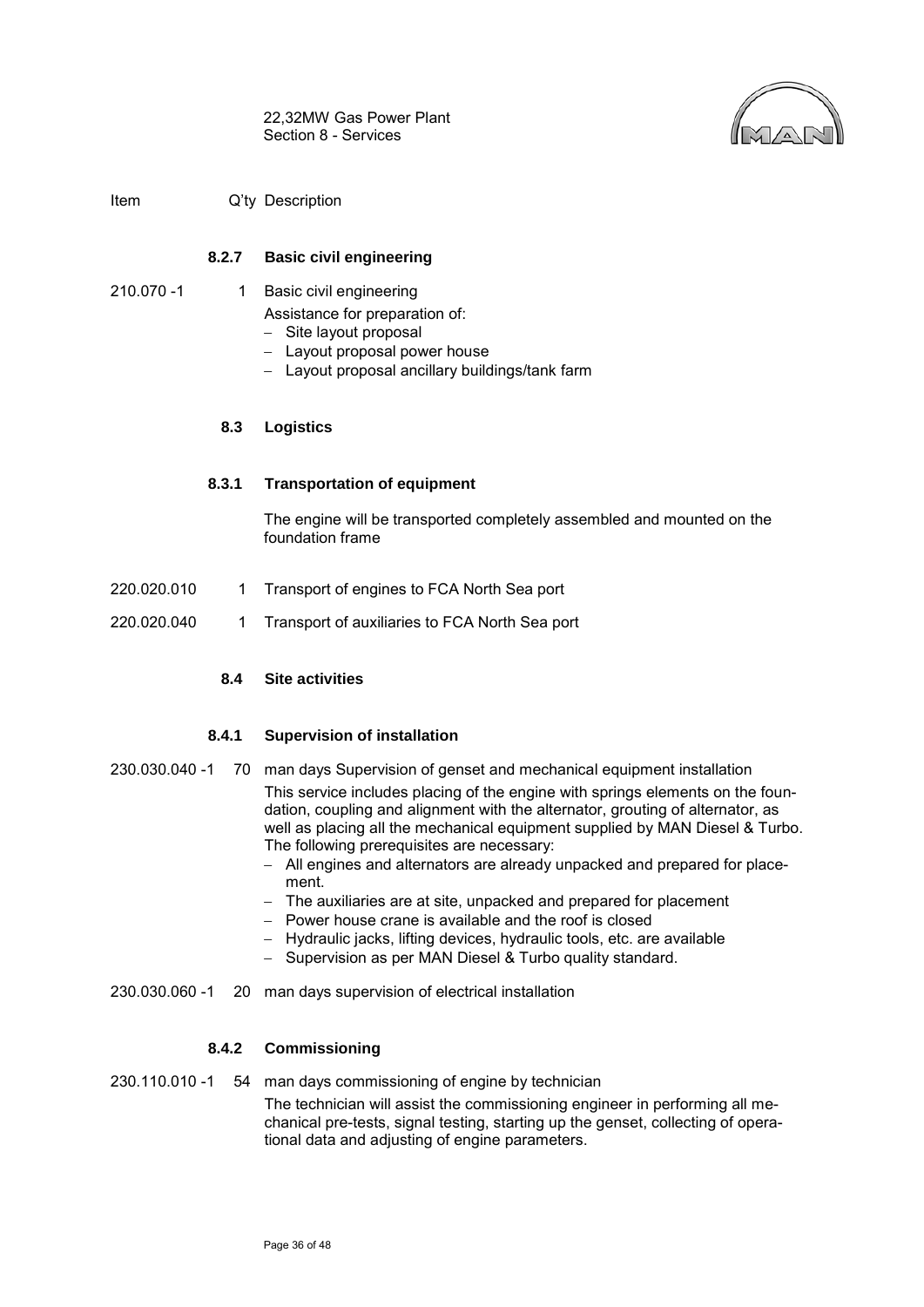

- Item Q'ty Description
- 230.110.020 -1 54 man days commissioning of engine by engineer

The commissioning engineer will perform all mechanical and electrical pre-tests and starting up of the individual auxiliary systems. The commissioning engineer is responsible for running-in the engine according to manufacturer's instructions. He verifies functional tests of the engine and plant control and safety system. Additionally he will assist the measurement team during the execution of performance tests.

- 230.110.030 -1 27 man days commissioning of auxiliaries by technician The technician will assist the commissioning engineer in performing all mechanical and electrical pre-tests and starting up of the individual components and auxiliary systems.
- 230.110.035 -1 27 man days commissioning of auxiliaries by engineer The commissioning engineer will perform all mechanical and electrical pre-tests and starting up of the individual components and auxiliary systems.
- 230.110.040 -1 40 man days commissioning of LV / control equipment The electrical commissioning engineer will verify the correct electrical installation of MAN Diesel & Turbo's scope of supply. He will perform the testing of engine and plant related sensors together with the mechanical commissioning engineer. He verifies the correct function of the engine control and safety system.
- 230.110.200 -1 15 man days commissioning alternator One commissioning engineer from the manufacturer will commission the alternator according to the manufacturer's instruction. He will check the correct installation as well as the function of the alternator protection and control system.
- 230.110.220 -1 3 man days commissioning cooling system One commissioning engineer will verify the correct installation and set the cooling system into operation according to manufacturers instruction.
- 230.110.240 -1 1 man days commissioning powerhouse ventilation One commissioning engineer will verify the correct installation and set the power house ventilation into operation according to manufacturers instruction.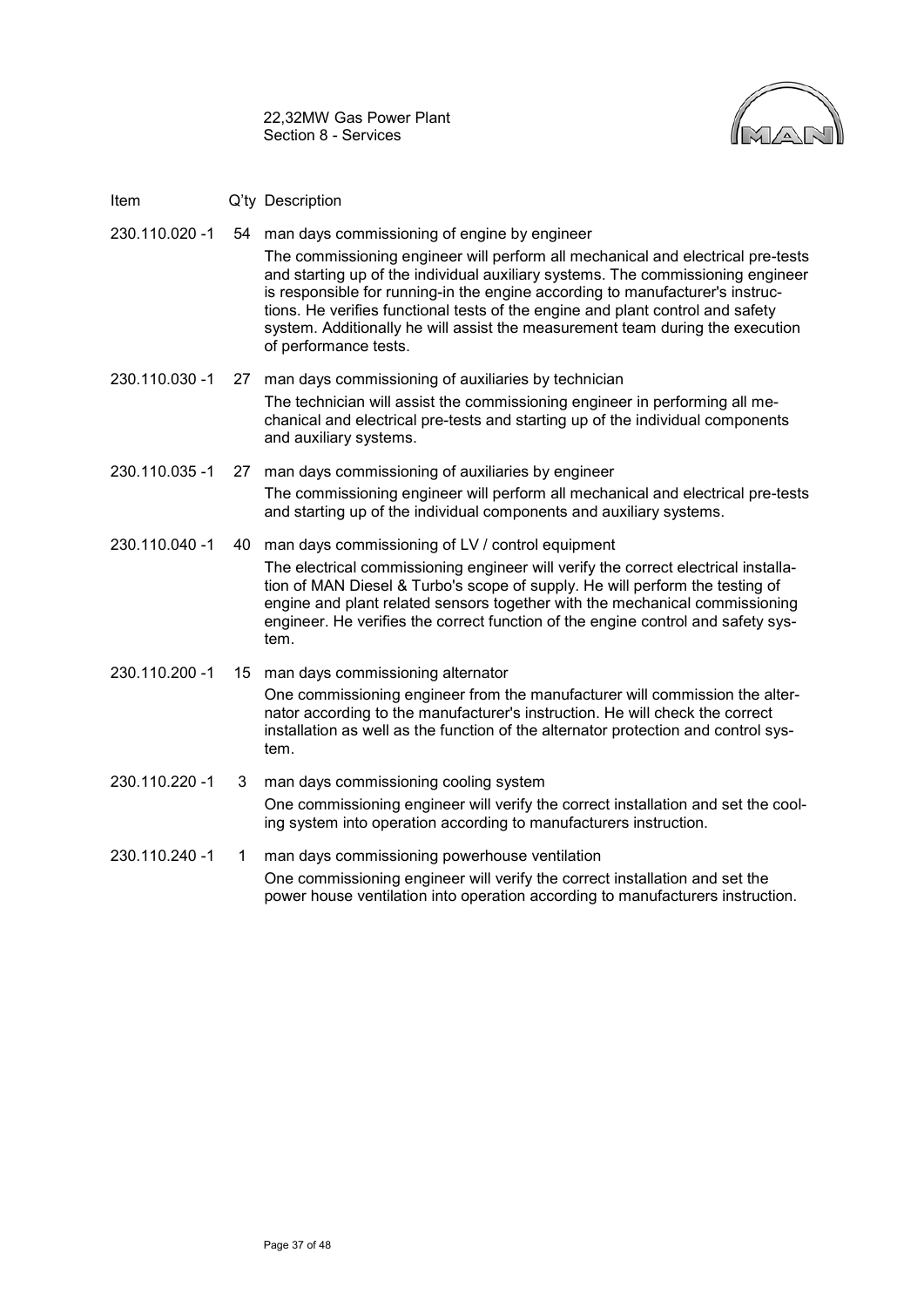

Item Q'ty Description

## **8.4.3 Site Acceptance Test (SAT)**

230.120.010 1 Performance test

Specialists from MAN Diesel & Turbo will perform measurements to demonstrate the guaranteed values. The measurements will be done by MAN Diesel & Turbo engineers in cooperation with the customers operating personnel.

- − Output at site:
	- Measurements are taken at by using an external high precision power meter Type Zimmer LMG 450.
- − Fuel gas consumption:

Measurements and calculations of the fuel gas consumption will be carried out in line with ISO 3046, ISO 15550 and MAN Diesel & Turbo standard procedures.

− Lube oil consumption:

The measurements and calculations of the lube oil consumption will be carried out in line with ISO 3046, ISO 15550 and MAN Diesel & Turbo standard procedures (engine running in). Due to the required measuring time being minimum 72 hours, lube oil consumption measurement will continue after the fuel consumption test.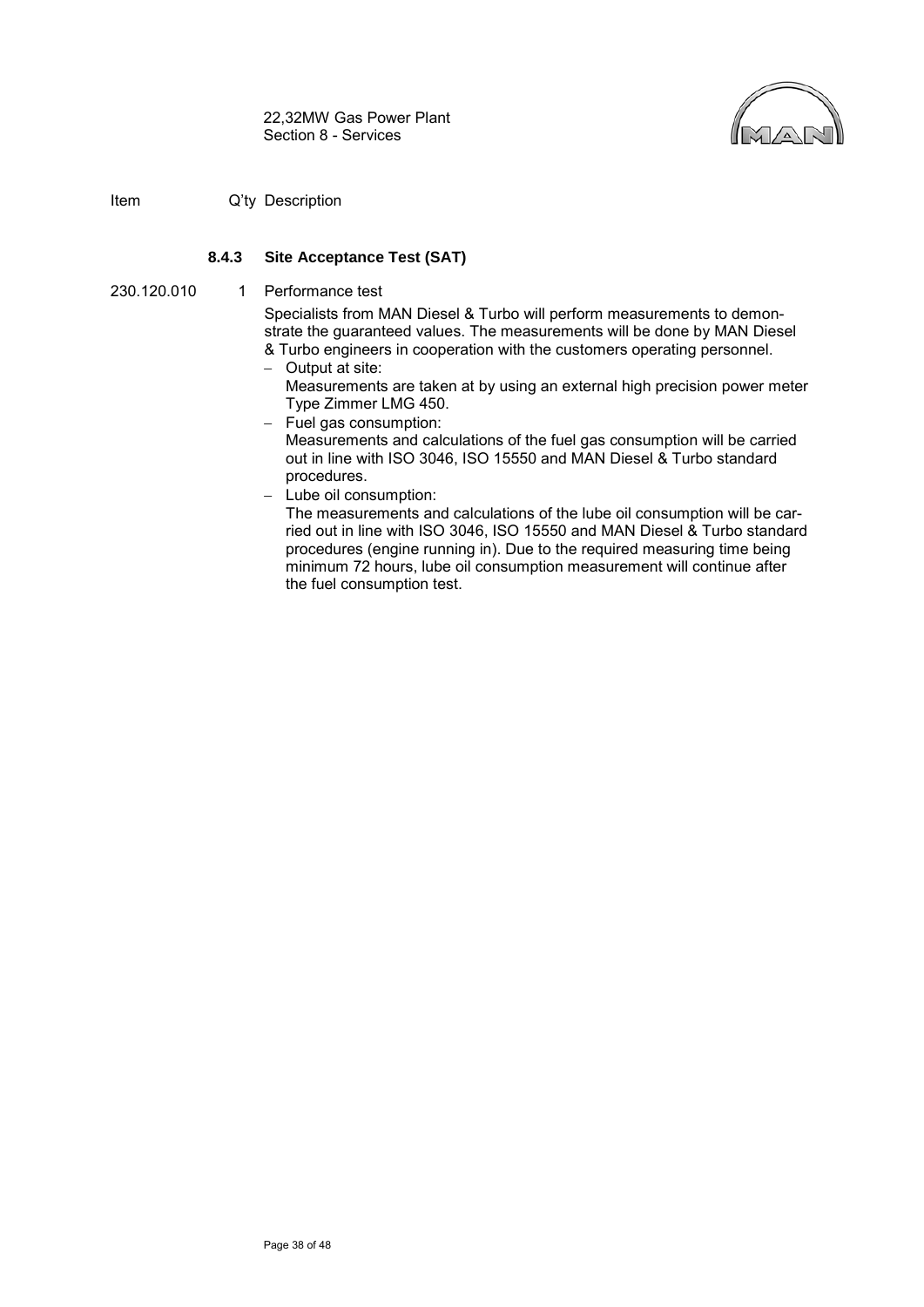

## <span id="page-40-0"></span>**8.5 Project services**

## **8.5.1 Mechanical Training at PrimeServ Academy**

*Optional service*

- *240.010 -1 1*
- *Mechanical Training at PrimeServ Academy*

*Advanced mechanical training course for 10 plant operators at the PrimeServ Academy. Duration of the training is 15 days, training without traveling expenses, boarding and lodging. The training language will be English. Seminar content:*

*Standard maintenance (5 days)*

- − *Engine design and engine data*
- − *Handling manuals*
- − *Systems on engine*
- − *Engine and turbocharger operation*
- − *Basic maintenance tasks up to 6,000 hour service*
- − *Hydraulic tensioning equipment*

*Advanced maintenance (5 days)*

- − *Quality requirements of operating fluids*
- − *Overhaul and replacement of sub-assemblies*
- − *Turbocharger maintenance overview*
- − *Engine maintenance tasks up to 32,000 hour service*
- *Combustion system of the gas engine (2 days)*
- − *Gas operation*
- − *Gas safety*

*Introduction to engine control system (3 days)*

- − *SaCoSone basics*
- − *Device manager*
- − *Expert tool*

*The training is subject to our general terms and conditions published on our homepage www.mandiesel.com.*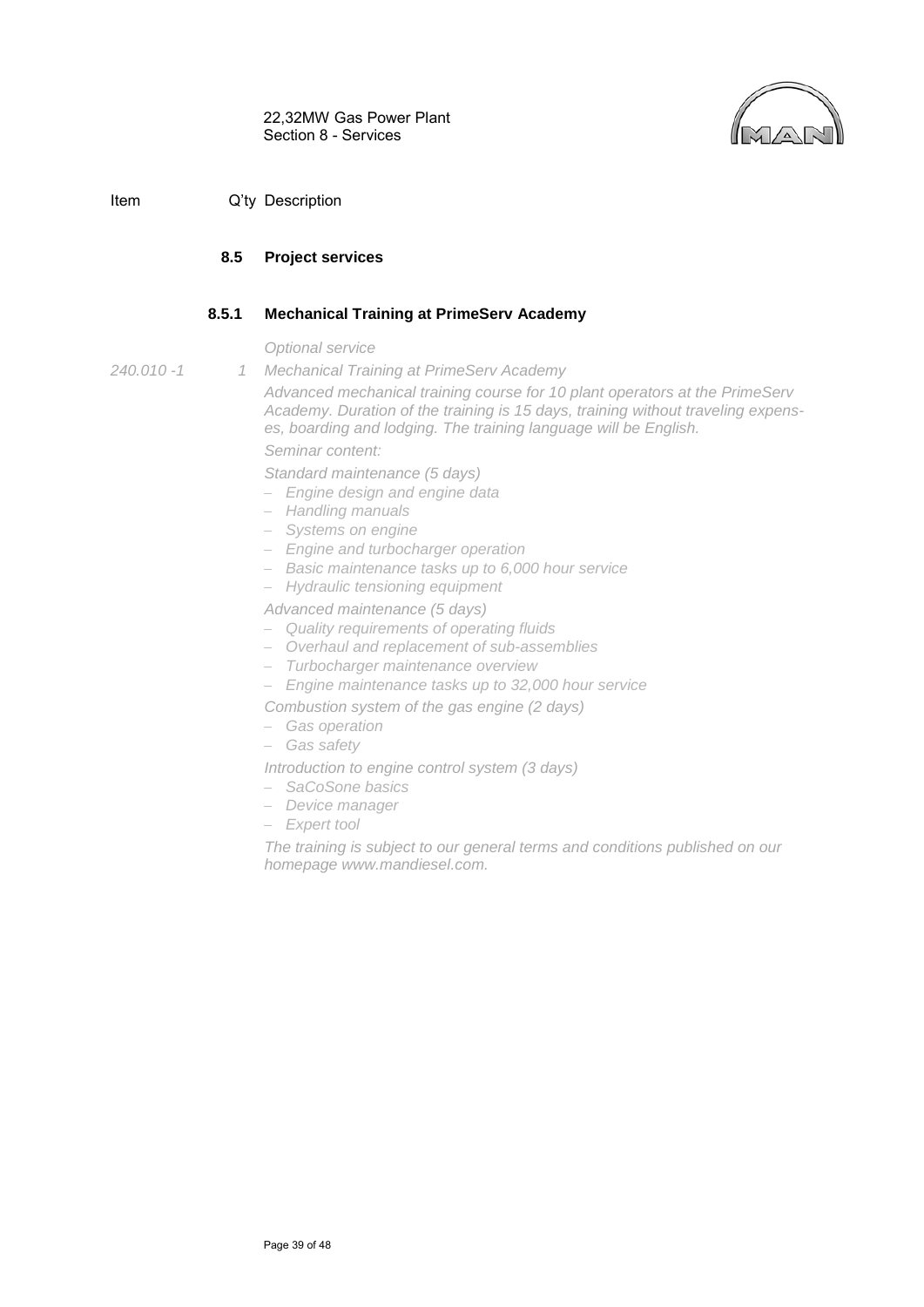## Item Q'ty Description

## **8.5.2 On-Site training (mechanical)**

*On-Site Training (mechanical)*

*Optional service*

*240.020 -1 1* 

*Mechanical on-site training for your engineers and operators covering the essential elements of the Gas engine power plant. Duration is 10 days. The training language will be English. The course includes theoretical training as well as field exercises.*

*Seminar contents:*

- − *Welcome and general introduction*
- − *Introduction to the Diesel power plant*
- − *Design and basic operating principles of the specific plant*
- − *Explanation of the auxiliary systems and review of piping and installation drawing*
- − *Routines in normal operation and symptoms/reactions to unplanned situations*
- − *Engine start and stop procedures*
- − *Engine operation*
- − *Measuring and logging of data*
- − *Control system design*
- − *Mechanical maintenance*
- − *Maintenance philosophies, planning, reporting, spare part ordering*
- − *Planning of major overhauls*
- − *When equipment accessible: measuring crank web deflection, adjusting valve clearance, testing of injectors, hydraulic tensioning tools*

*The course will be held by professional trainers, dedicated to training only, using multi-media equipment. Each participant will receive a personal copy of the full course documentation. In order to achieve the best possible learning results, the max. number of participants per class is limited to 10 persons.*

*The training is subject to our general terms and conditions published on our homepage www.mandiesel.com.*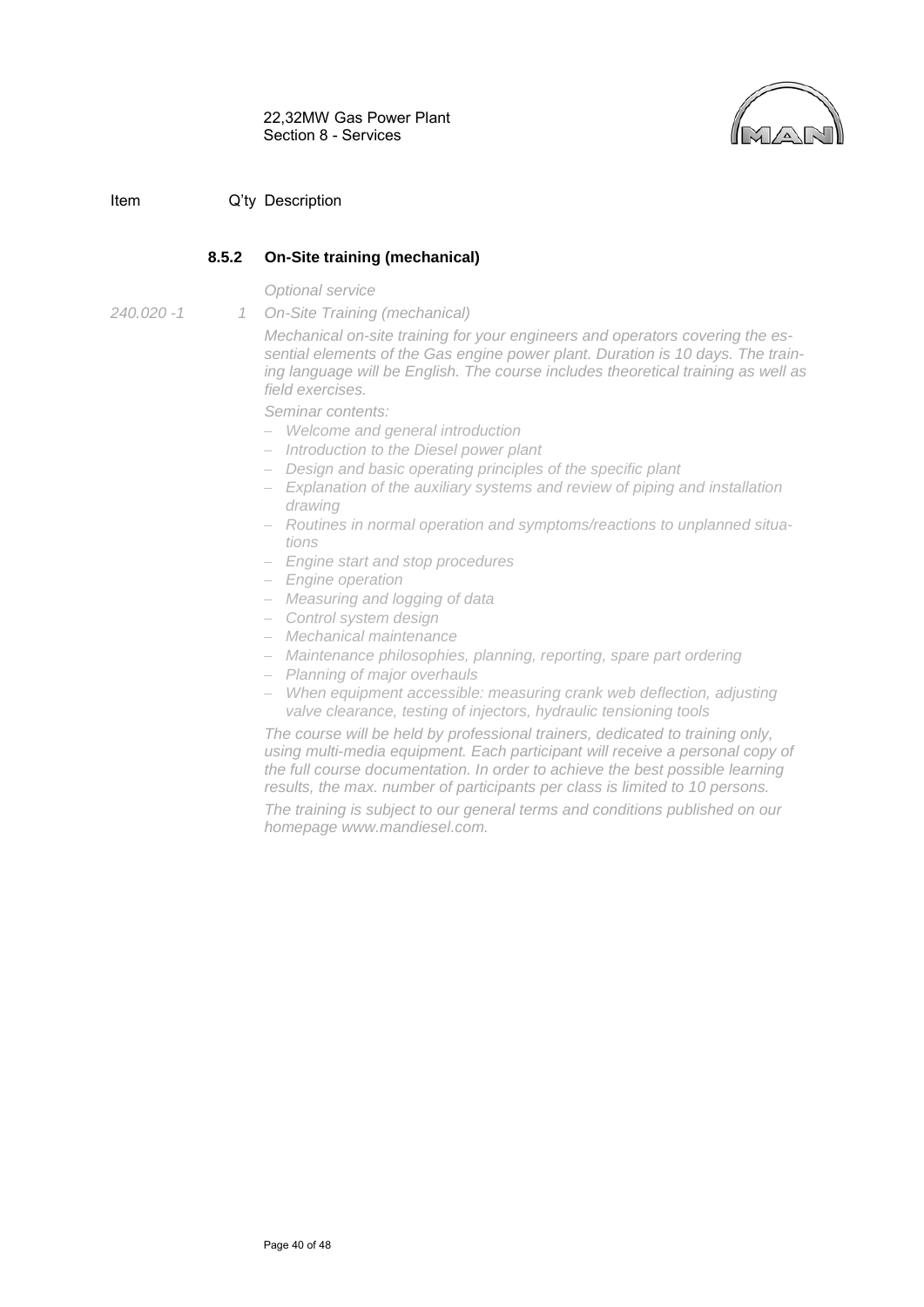

#### <span id="page-42-0"></span>**9 Requirements and limitations**

#### <span id="page-42-1"></span>**9.1 Quality requirements for operating media**

MAN engines are designed for continuous operation on the operation media as listed below. Project-specific system layouts for the respective operating media are mentioned in the respective chapters of our offer.

#### <span id="page-42-2"></span>**9.1.1 Lube oil**

Use of engine lube oils according to the Approval List for Gas Engines of MAN Diesel & Turbo. More detailed information on the lube oils approved by MAN Diesel & Turbo is available in the engine manuals.

Requirements for viscosity:

− Viscosity-class (40°) SAE 40

Requirements for Base Number (BN):

− TBN (Total Base Number) min. 5 mg KOH/g oil

Please note that our cooling systems are designed to operate with the abovementioned lube oil class SAE 40 only. Operation of the plant with other lube oils requires a detailed modification in the cooling systems and additional equipment cost.

## <span id="page-42-3"></span>**9.1.2 Engine cooling water**

The engine cooling water must be carefully selected, treated and controlled. The treatment with an anti-corrosion agent has to be effected before the first commissioning of the plant. During subsequent operation the concentration specified by the engine manufacturer must always be ensured. The approved cooling water additives are defined in the operating instructions.

The characteristics of the water used for engine cooling must be within the following limits:<br>
Type of water

| - Type of water               | Distillate or freshwater,                                                           |
|-------------------------------|-------------------------------------------------------------------------------------|
|                               | free from foreign matter                                                            |
| - Total hardness <sup>9</sup> | $Hb^{\circ}$ $\delta$ >                                                             |
| - pH-value                    | > 6.5                                                                               |
| - Chloride (CI)               | $< 50$ mg/l                                                                         |
| – TSS                         | $< 10$ mg/l                                                                         |
|                               | Coourston, head islamical indicate inductional contractor and relationship assessed |

Seawater, brackish water, brines, industrial waste water and rain water cannot to be used without treatment.

#### **9.1.3 Raw water quality for fresh water**

The raw water used should match the following values, before being treated in the water treatment system. If the water quality is different from the values stated below, the water treatment system will have to be modified at an extra cost.

<span id="page-42-4"></span>*<sup>9 1 °</sup>dH (German hardness) = 10 mg CaO in 1litre water*  $\mathsf{Q}$ 

*<sup>= 17.9</sup> mg CaCO3/litre = 0.357 mval/litre*

*<sup>= 0.179</sup> mmol/litre*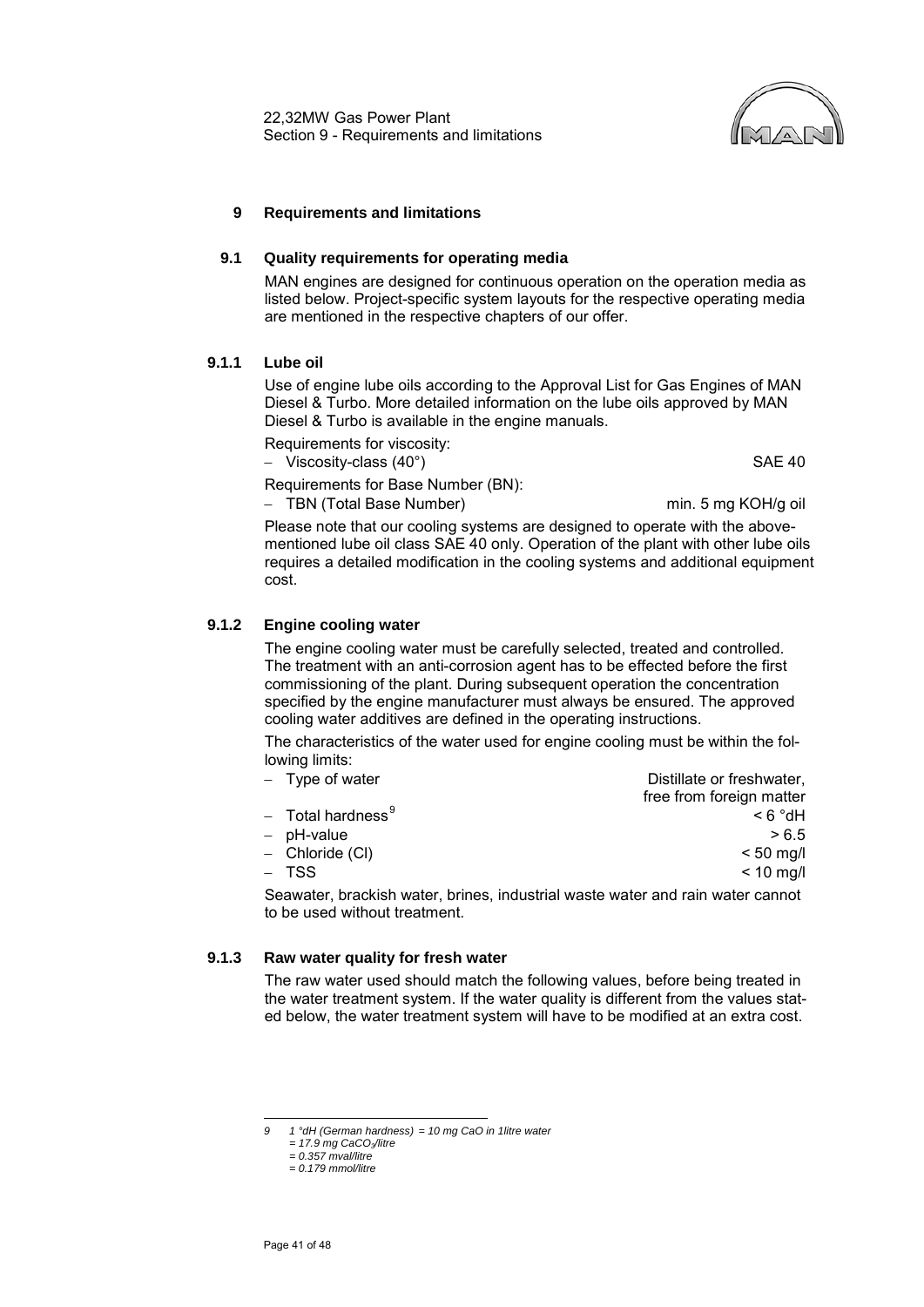22,32MW Gas Power Plant Section 9 - Requirements and limitations



| pH value at 25°C                | 7.7               |
|---------------------------------|-------------------|
| Conductivity at 25°C            | $511 \mu S/cm$    |
| <b>Hardness</b>                 | 6 °dH             |
| TDS (Salinity)                  | 380 mg/l          |
| Chloride (CI)                   | 45 mg/l           |
| Sulfate (SO42)                  | $24 \text{ mg/l}$ |
| TN ( $NO2$ -, $NO3$ -, $NH4$ +) | 1 mg/l            |
| Calcium                         | 19.1 mg/l         |
| Magnesium                       | $14$ mg/l         |
| Sodium                          | 100 mg/l          |
| Potassium                       | $2 \text{ mg/l}$  |
| Silicate                        | $6 \text{ mg/l}$  |
| Iron (Fe)                       | $0.01$ mg/l       |
| Manganese (Mn)                  | $0.01$ mg/l       |
| Copper (Cu)                     | $0$ mg/l          |
| Oxygen $(O_2)$ Dissolved        | $2$ mg/l          |
| Turbidity                       | 1 NTU             |
| Fecal coliform                  | $0/100$ ml        |

# <span id="page-43-0"></span>**9.1.4 Natural gas**

The following fuel specification must be met at the intake of the gas control unit.

| - Dust                                                                    | max. 0.05 g/Nm <sup>3</sup>      |  |
|---------------------------------------------------------------------------|----------------------------------|--|
| $-$ Hydrogen sulfide (H <sub>2</sub> S)                                   | max. $5 \text{ mg}/\text{Nm}^3$  |  |
| $-$ Tar                                                                   | max. $0.5$ g/Nm <sup>3</sup>     |  |
| $-$ Fluorine                                                              | max. $5 \text{ mg}/\text{Nm}^3$  |  |
| $-$ Chlorine                                                              | max. $10 \text{ mg}/\text{Nm}^3$ |  |
| $-$ Relative humidity                                                     | max. 80 %                        |  |
| - Temperature                                                             | $51$ . 50 $^{\circ}$ C           |  |
| - Gas operating pressure                                                  | $9.5 10.5 \text{ bar}(q)$        |  |
| - Max supply pressure                                                     | 16.0 bar(g)                      |  |
| $-$ Fluctuations in gas pressure                                          | max. 1.5% of gas pressure        |  |
| The temperature, and pressure dependent dew point of patural ass must al- |                                  |  |

The temperature- and pressure-dependent dew point of natural gas must always be exceeded to prevent condensation.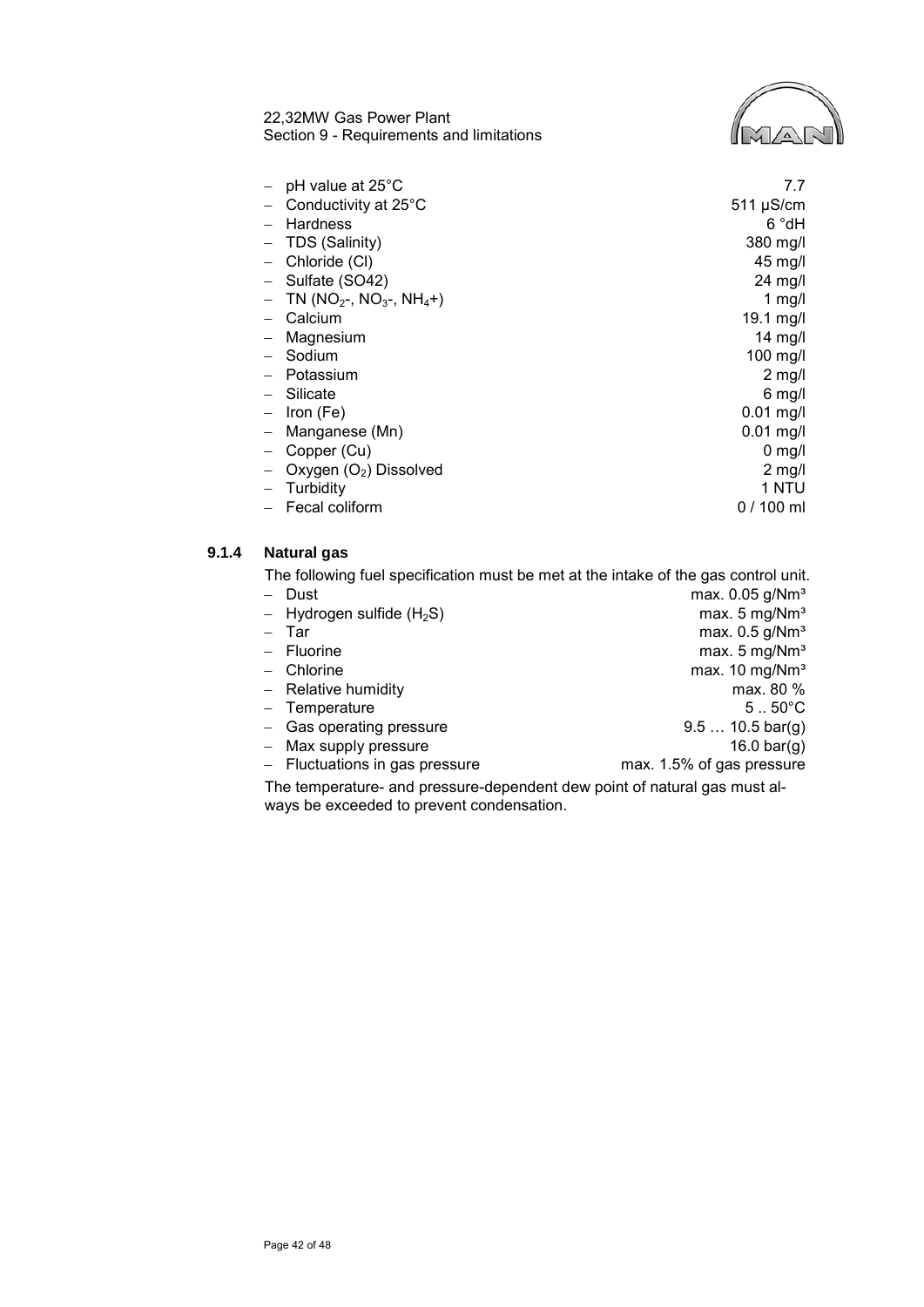22,32MW Gas Power Plant Section 9 - Requirements and limitations



## <span id="page-44-0"></span>**9.1.5 Intake air**

The quality and condition of intake air (combustion air) have a significant effect on the power output of the engine output as well as on the engine's lifetime. In this regard, not only the atmospheric conditions are extremely important, but also contamination by solid and gaseous foreign matter. Mineral dust in the intake air increases wear, chemicals and gases promote corrosion.

The concentrations before the turbocharger inlet must not exceed the following limiting values:

- 
- Dust (sand, cement, CaO, Al<sub>2</sub>O<sub>3</sub> etc.) max. 5 mg/Nm<sup>3</sup>
- 
- 
- 
- 

− Particle size 90% ≤ 5 µm; 98% ≤ 10 µm − Chlorine max.1.5 mg/Nm³ − Sulfur dioxide (SO2) max.1.25 mg/Nm³ − Hydrogen sulfide (H<sub>2</sub>S) max.5 mg/Nm<sup>3</sup><br>
Salt (NaCl) max.1 mg/Nm<sup>3</sup>  $max.1$  mg/Nm<sup>3</sup>

If combustion air is drawn from inside the powerhouse, the minimum required filter class is G3 according to EN779 or equivalent. Gas engines or dual-fuel engines must be equipped with a dry filter. If the combustion air is drawn from outside, there is a risk of higher air contamination (e.g. due to sand storms, loading and unloading of grain cargo vessels or a cement plant). In this case additional measures need to be taken. This includes the use of pre-separators, pulse filter systems and an increased filter efficiency class of M5 according to EN779*.*

The offered intake air filter unit meets the requirements for separation of particles in new condition. During operation, effective cleaning of the intake air and regular maintenance of the air filters are required to stick within the abovementioned limits.

Intake air shall not contain any flammable gases. Make sure that the combustion air is not explosive.

#### **9.1.6 Compressed air**

The compressed air systems are divided into a starting air system -- used to start the engines, a control air system -- for auxiliary systems and a service air system – used for tools and working equipment.

Requirements for starting air:

| - Pressure                    | $30 \text{ bar}(q)$  |
|-------------------------------|----------------------|
| Requirements for control air: |                      |
| - Water                       | ISO 8573-1 - Class 2 |
| - Particles                   | ISO 8573-1 - Class 2 |
| – Oil                         | ISO 8573-1 - Class 2 |
| - Pressure                    | 7 bar(g)             |
| Requirements for service air: |                      |
| - Water                       | ISO 8573-1 - Class 4 |
| $-$ Particles                 | ISO 8573-1 - Class 4 |
| – Oil                         | ISO 8573-1 - Class 4 |
| Pressure                      | $6 \text{ bar}(q)$   |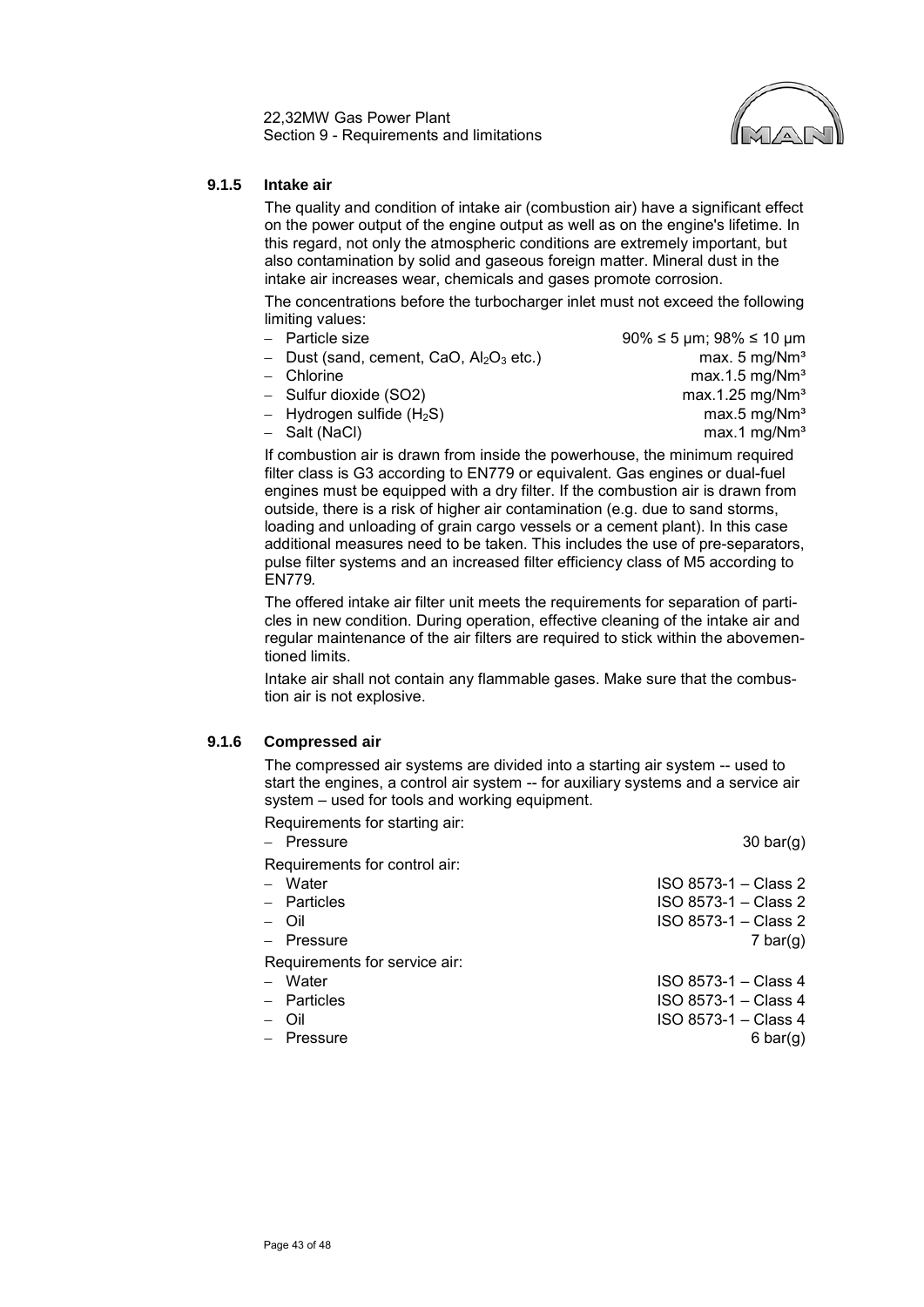22,32MW Gas Power Plant Section 9 - Requirements and limitations



## **9.2 Limits of supply**

## <span id="page-45-0"></span>**9.2.1 General remark**

The limits of supply are to be read in connection with the offered scope of supply as per the technical specification.

All equipment is supplied largely modularized. Necessary bolts, studs or screws to install the equipment on the foundations or elevated platforms / walkways are included.

Any steel supporting structures, steel mounting elements, etc. necessary to install the equipment / modules / auxiliaries are not included in the scope of supply of MAN Diesel & Turbo.

#### **9.2.2 Generating sets**

Mechanical:

− Pipe connection terminal on the engine to connect the engine to various pipes

Electrical:

− Terminal box of the alternator

Civil:

- − Steel foundation frame with steel spring elements including necessary erection material
- − Grouting material for the alternator basement (Pagel)

#### **9.2.3 Engine and plant related auxiliaries, modules, equipment and tanks** Mechanical:

− Flanges and counter flanges on the modules / auxiliaries / equipment for connection to the various system pipes (e.g. gas, lube oil, water, pressurized air)

Electrical:

− Terminal boxes on the modules / auxiliaries / sensors for connection to the power and control cables

## **9.2.4 Electrical equipment / Engine and plant control system**

- − SaCoSone panel connectors for data transfer (bus cables)
- − SaCoSone panel connectors for power supply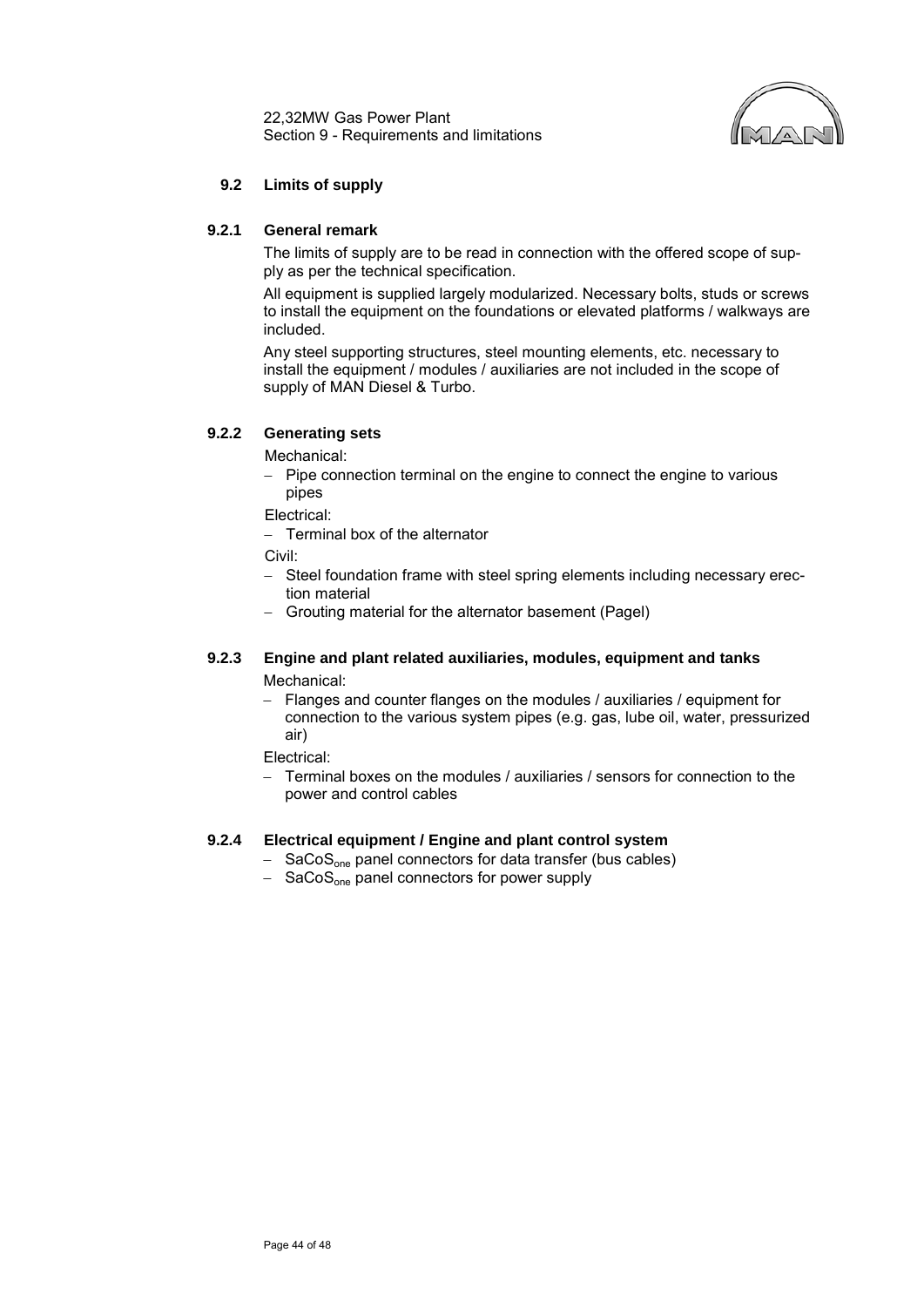

## <span id="page-46-0"></span>**10 Standards and Guidelines**

#### <span id="page-46-1"></span>**10.1 Applicable standards**

All materials, equipment and services mentioned in this quotation comply with the respective standards and codes of the country of manufacture.

In particular, equipment supplied from EU countries complies, as far as applicable, with the following standards and codes:

- − ISO International Standards Organization
- − IEC International Electro technical Commission
- − EN standard European Institute for Standardization
- − Manufacturer's QA/QC System
- − Manufacturer's standards

MAN Diesel & Turbo advises that national and/or local regulations may differ from the abovementioned standards or guidelines. The national and/or local standards are not considered in our bid. Compliance to national regulations and standards are the sole responsibility of the customer or operator of the plant.

## <span id="page-46-2"></span>**10.2 General guidelines**

#### **10.2.1 Heat exchangers for engine cooling**

The heat exchangers offered are suitable for non-aggressive raw water (fresh water). If aggressive raw water is used (e.g. brackish water, industrial waste water) we are unable to accept any warranty for the heat exchangers, pumps, pipes and other units in contact with such water.

*Mains water supply and water treatment* For the first filling of the system, water used in the cooling system has to meet the requirements listed in chapter 9. The treatment, kind and amount of added chemicals are related to the water quality available at site.

The water shall be available at the plant premises with a pressure of 4-6 bar.

## **10.2.2 Painting of the supplied equipment**

Auxiliary equipment is delivered in the original color as supplied by the sub supplier, unless otherwise specified in this document.

#### **10.2.3 Miscellaneous**

Anything not specifically mentioned in the quoted scope is not included.

Minor changes due to technical development, design and output are reserved. Other than the performances guarantees, all figures stated in this specification such as pressures, capacities, flows etc. are preliminary only and subject to change during detailed engineering phase.

#### **10.2.4 Required information from the customer**

In case of order the customer shall supply to MAN Diesel & Turbo with the following documents and information in due time:

- − Current site plan and arrangement drawing showing the exact location and dimension of the area of the power plant and the neighboring installations
- − The prevailing wind direction, indicating the value of the basic wind velocity
- − Geotechnical report with information on the minimum capacity of the existing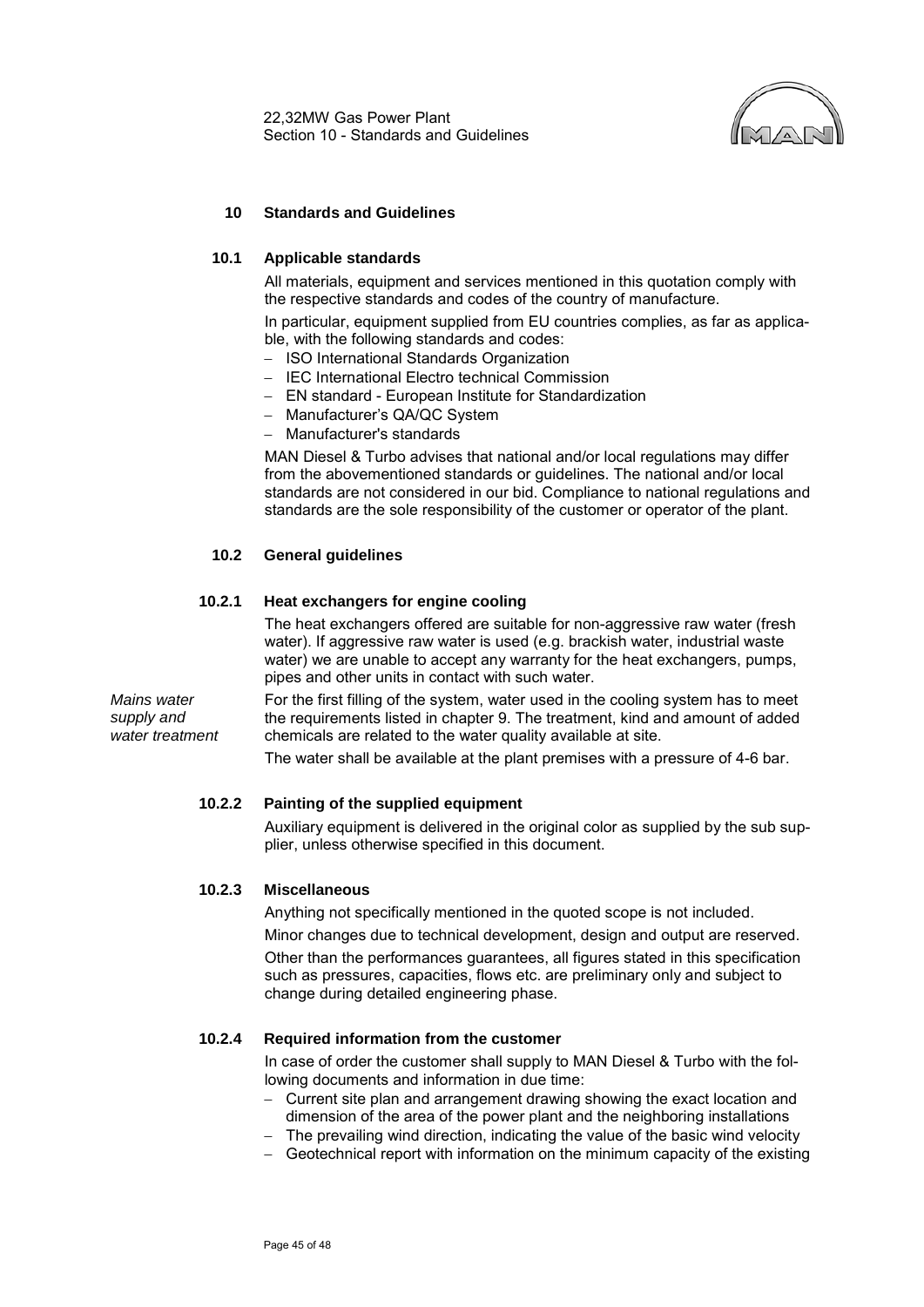

foundation soil, the presence of groundwater, recommendations for piling

- − Information on the reference peak ground acceleration for construction of buildings according to definition as defined in footnote [2,](#page-3-2) including soil type or value for share wave velocity
- − Minimum load bearing capacity of power plant subsoil or soil investigation report
- − List of electrical consumers to be provided locally by customer
- − Sample of gas fuel, raw water

## **10.2.5 Minimum requirements for personnel on site**

The customer as well as MDT needs to ensure that adequately qualified personnel will be available for the site activities.

The customer shall send engineers/technicians to site who are well conversant with the English language to avoid difficulties in communication with MDT engineers/technicians.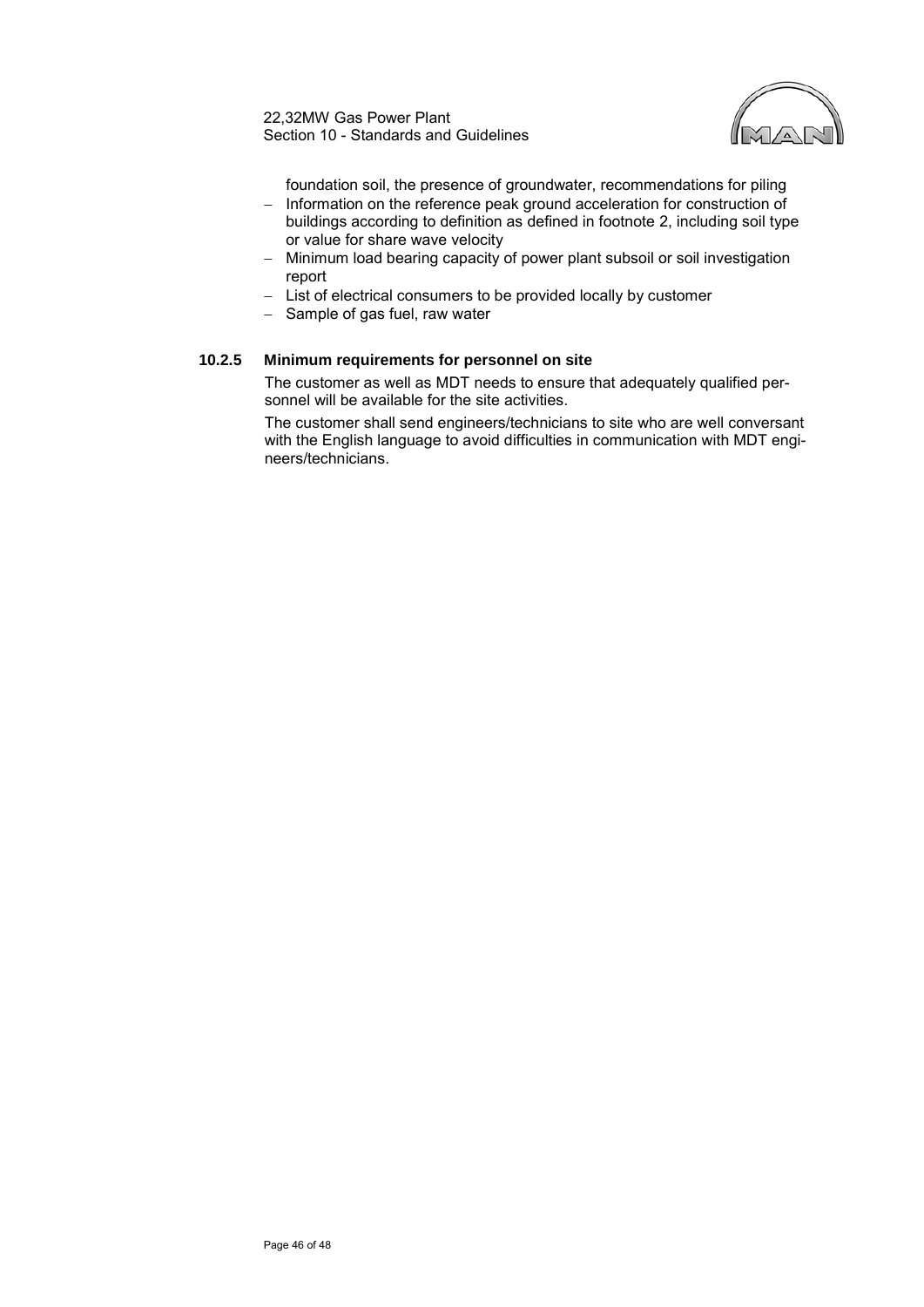

## <span id="page-48-0"></span>**11 List of sub suppliers**

This list includes a selection of the major equipment components and the respective vendors selected and approved by MAN Diesel & Turbo. This list may not be complete. Above that MAN Diesel & Turbo at any time reserves the right to select the vendor who is the most favorable one with respect to technology, quality, delivery time, reliability or price in any individual case. Further vendors may be included in the list following the completion of a vendor assessment. MAN Diesel & Turbo reserves the right to deliver components manufactured in any of the worldwide production facilities of the respective suppliers.

## **Generating set**

Alternator **ABB, Jeumont, TDPS** Flexible coupling Centa, Vulkan

#### **Lube oil system**

Lube oil module General Communication of General General, General, Kral, General, General, General, General, G W+Z Rohrsystem-Technik, GEA Westfalia Separator Lube oil flow rate measuring device Endress & Hauser, Bopp & Reuther Lube oil transfer pump Kracht, Rickmeier, Leistritz

#### **Cooling water system**

Cooling water pre-heater set [Elwa, Zoppas](http://www.elwa.com/) Radiator cooling system Ecodyne, Alfa Laval Vantaa, Thermofin, Lu-Ve, Friterm

## **Fuel system**

Gas control line GenSys, RMG Regel+Messtechnik Honeywell

**Intake air system** Intake air filter unit **[AAF International, IAC, GEA Air Treatment](http://www.aafintl.com/)** 

## **Compressed air system**

Starting air compressor Sauer & Sohn, Sperre Industri AS

Starting air receiver **Römer, Neuenhäuser** Römer, Neuenhäuser

#### **Exhaust gas system**

Expansion joint for exhaust gas Eagle Burgmann, Stenflex, Witzenmann, HKS

## **Others**

Power house ventilation system GEA Air Treatment, Robertson Vogue,

AAF International

Atlas Copco, VPT, Neuenheuser, Kaeser